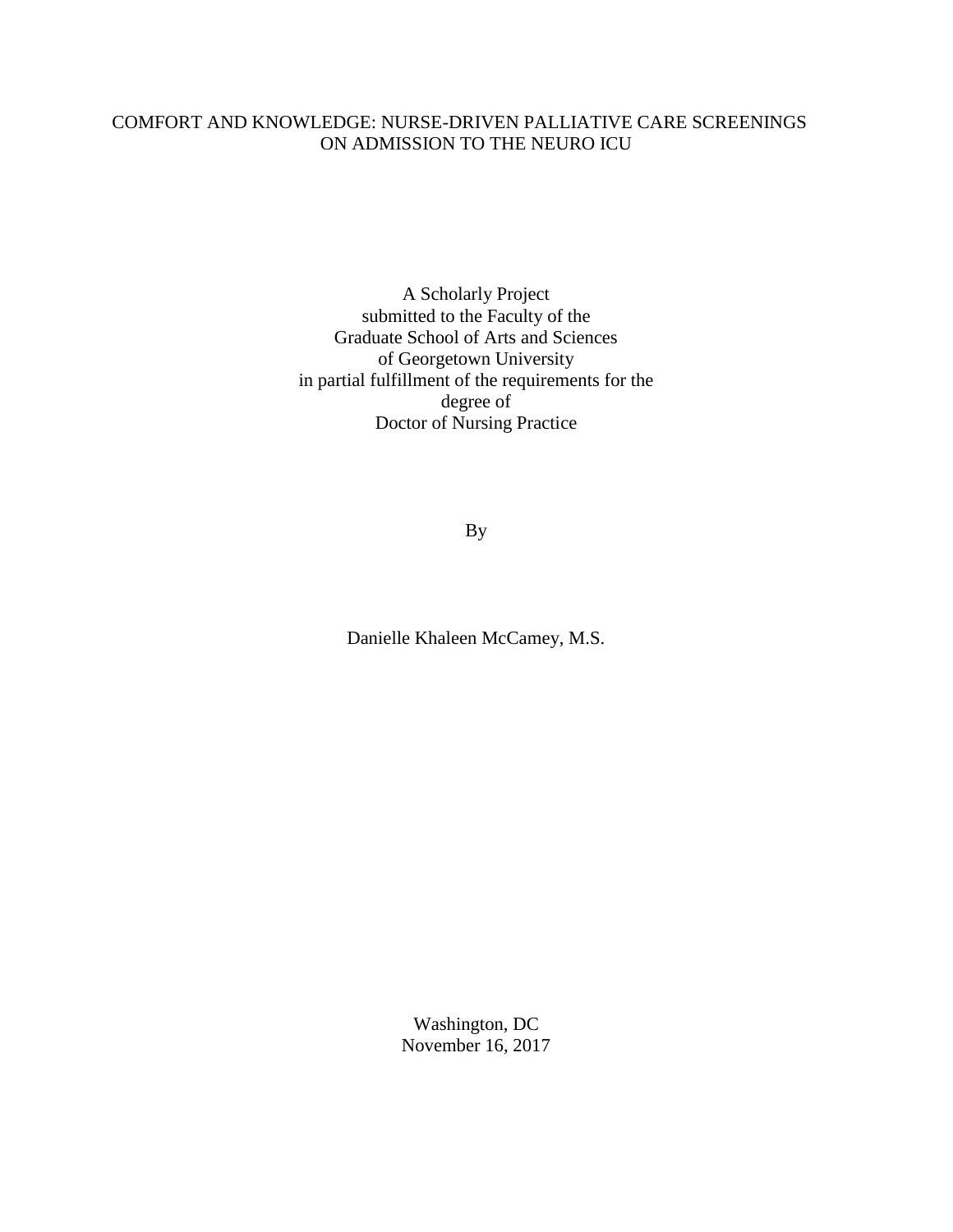Copyright © 2017 Danielle Khaleen McCamey

All Rights Reserved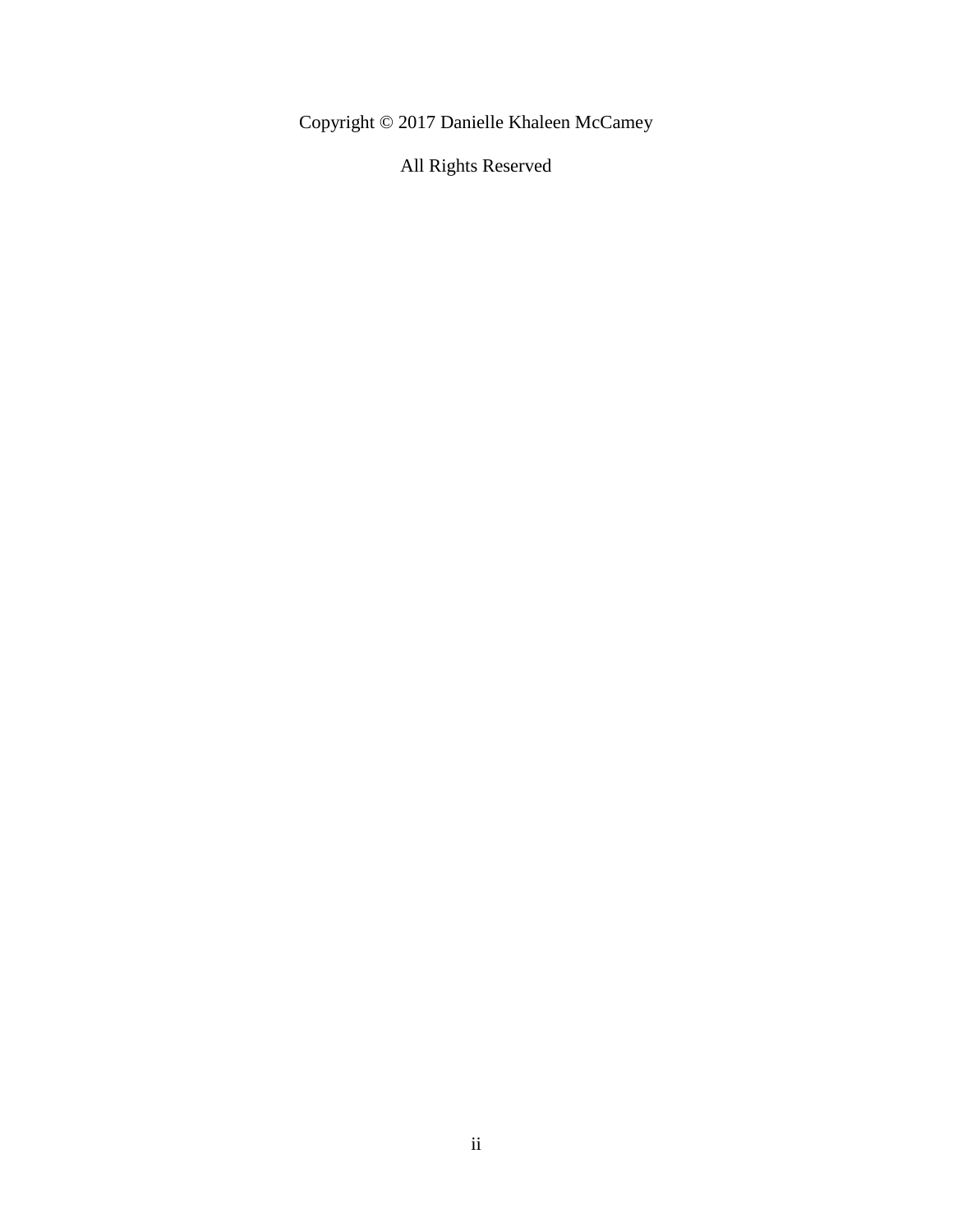# COMFORT AND KNOWLEDGE: NURSE-DRIVEN PALLIATIVE CARE SCREENINGS ON ADMISSION TO THE NEURO ICU

Danielle Khaleen McCamey, M.S.

Thesis Advisor: Carol Taylor, Ph.D.

# ABSTRACT

It is estimated that 20% of patients will die in the intensive care unit (ICU) or shortly after discharge (Kapo & Siegel, 2013). Patients with neurological conditions account for 10-15% of all ICU admissions (Kramer & Zygun, 2014). Mortality rates for common conditions including intracerebral hemorrhage and anoxic brain injury range above 50% and the majority of survivors leave with some degree of disability or cognitive deficits (Frontera et al., 2015). Neurocritical illness outcomes are unpredictable making prognostication difficult. This can prolong hospitalization and delay defining goals of care, particularly with life limiting or lifesustaining treatments (Frontera et al., 2015).

The Neurosurgical ICU (neuro ICU) patients are not routinely screened for palliative care (PC) consultations. Unmet palliative care needs can result in inadequate symptom management, delayed established goals of care, increased length of stay and decreased patient and family satisfaction. The purpose of this project was to determine if implementing an education intervention and screening tool could increase nurse comfort and knowledge in recommending palliative care consults. There is no consistent process to integrate palliative care in the Neuro ICU despite the literature supporting early palliative care screening (Baker, Luce & Bosslet, 2015; Cortez et al., 2015; Weissman & Meier, 2011).

iii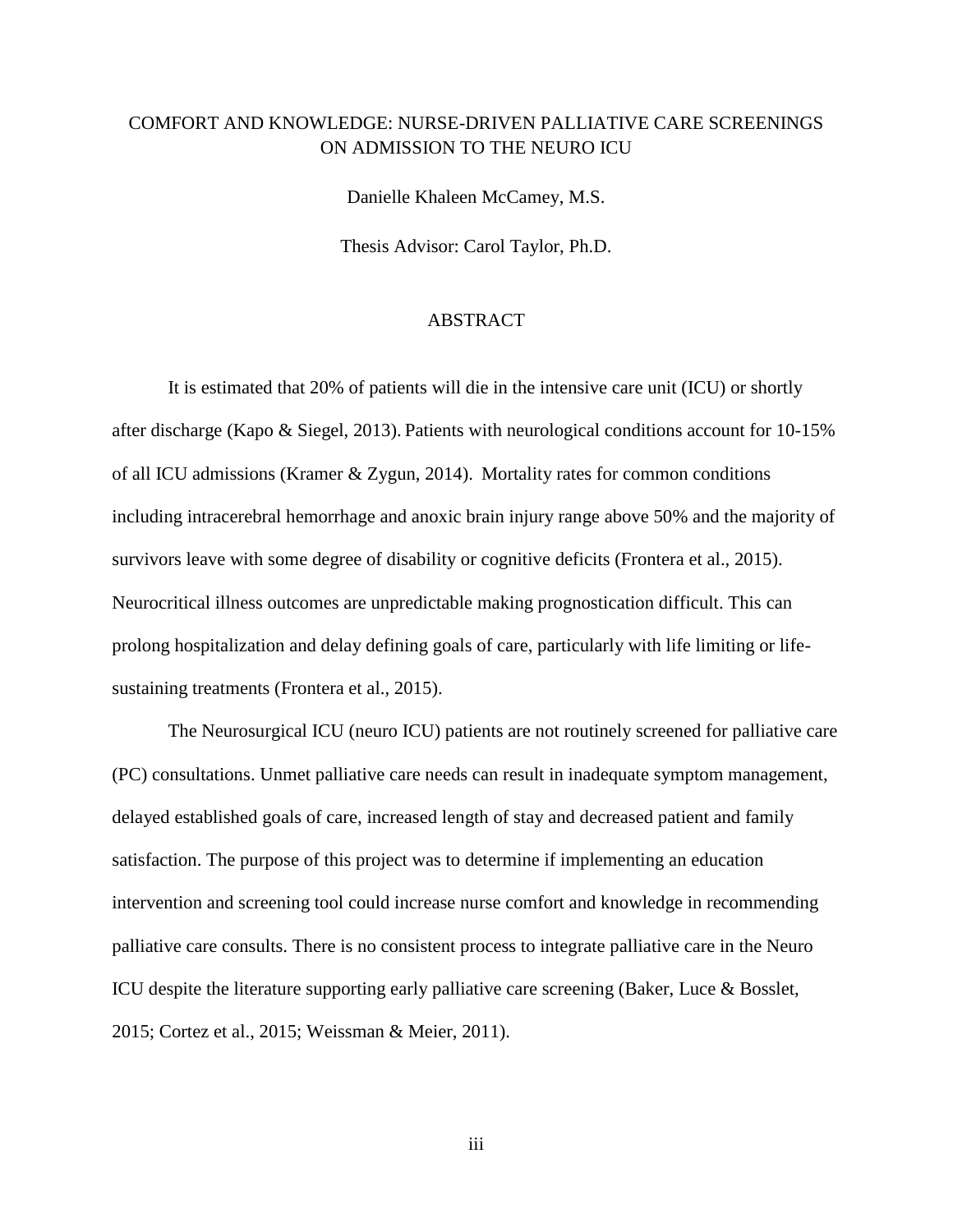An electronic survey on comfort and knowledge of PC was distributed to nurses before and after the intervention. The intervention consisted of education about the Center to Advance Palliative Care (CAPC) definition of PC, review of patient case studies, and hands-on use of the screening tool. Data was collected during six-weeks of nurse-driven screening on admission.

The nurses' comfort with assessing for PC consults increased from 62.5% to 91.7% and requesting consults from a physician, 58.4% to 75%. Nurses' knowledge of PC being compatible with aggressive treatment increased from 41.7% to 95.8%. Nurses recommended PC in 66.7% of cases that three or more screening criteria selected.The data suggested that implementing a screening tool and education intervention can increase nurses' comfort and knowledge in recommending palliative care consults. The screening tool highlighted that more than 62% of patients in the Neuro ICU had a palliative care need.

Key words: *Palliative care. Neuro ICU. Palliative care screening/triggers.*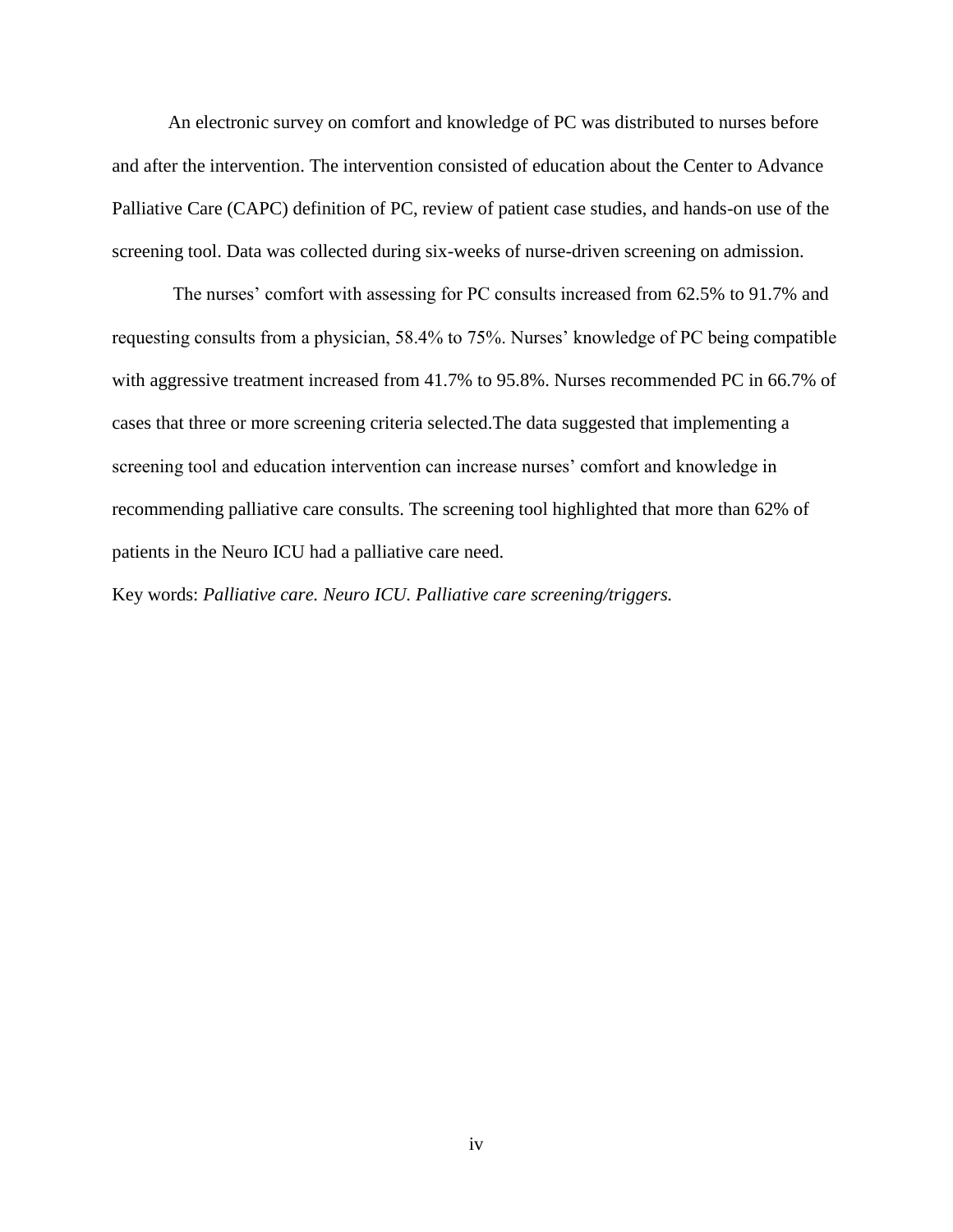### **DEDICATION**

I have been ever so humbled by this journey and filled with gratitude for the support from my family and friends. This paper is dedicated to those that are flowers that have grown through the concrete. I dedicate this to my mother and sister, both who have always been pillars of strength and encouragement. I also dedicate my work as an example to my nieces that you can accomplish anything that you set your mind to. I offer my deepest gratitude for my Great-Uncle Mike for planting the desire for higher education and to be unstoppable in the pursuit of my goals. I want to thank Darlene for being a special friend and mentor; your knowledge, care and expertise influenced my nursing practice to what it is today, may you rest in peace my dear friend. I also, want to thank Ana Stoher for her constant encouragement and being my driving force to push me to my full potential personally and professionally. I also want to give a special thanks to my butterfly sisters that helped me when my wings had trouble remembering how to fly. Finally, I want to acknowledge those that supported me from behind the scenes, those that provided me with obstacles that made me stronger and to those that kept up with my well-being and progress to ensure my success with this project.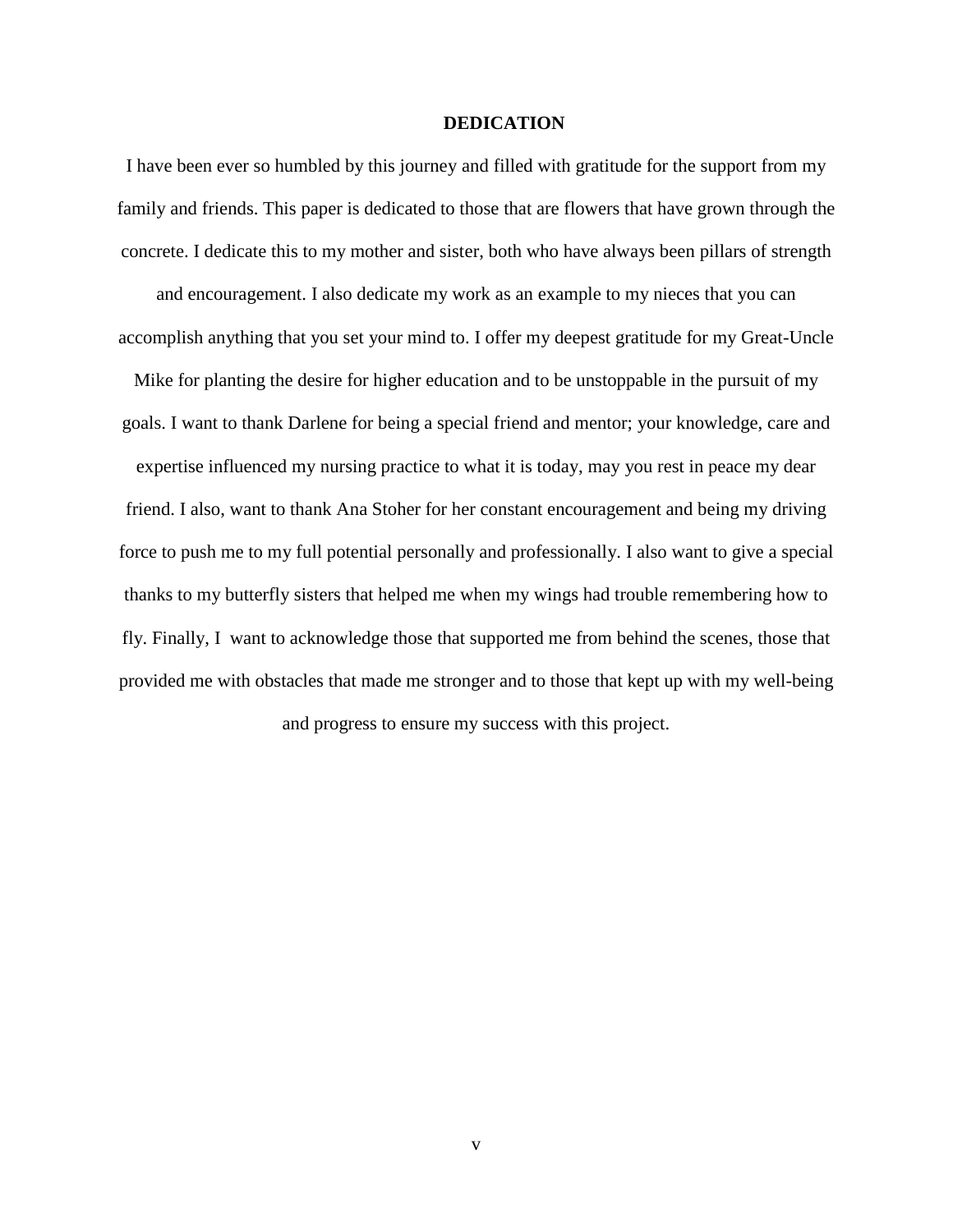## **ACKNOWLEDGEMENTS**

Carol Taylor, Mentor

Mimi Jenko, Mentor

Alexandra Pratt, Mentor

Margaret Nolan, Mentor

Joan Panke, Mentor

Nancy Crowell, Statistician

Peggy Slota, Georgetown DNP Program Director

Karen Kesten, Adjunct Faculty

Maureen McLaughlin, Adjunct Faculty

Maraki Endale, Neuro ICU Nursing Director

Nneka Sederstrom, Ethicist

Neuro ICU Nurses

Edward Aulisi, Neurosurgery Chairman

Patricia McCartney, Chief Research Nurse

Susan Eckert, Chief Nurse Executive

Daniel Stoltzfus, Critical Care Director

Michael Pottash, Palliative Care Attending

Patricia White, Data Coordinator

Ana Stoehr, Mentor

LaTasha Hicks, Mentor

LaShawn Williams, Administrative Assistant Theta Nu Xi Multicultural Sorority, Incorporated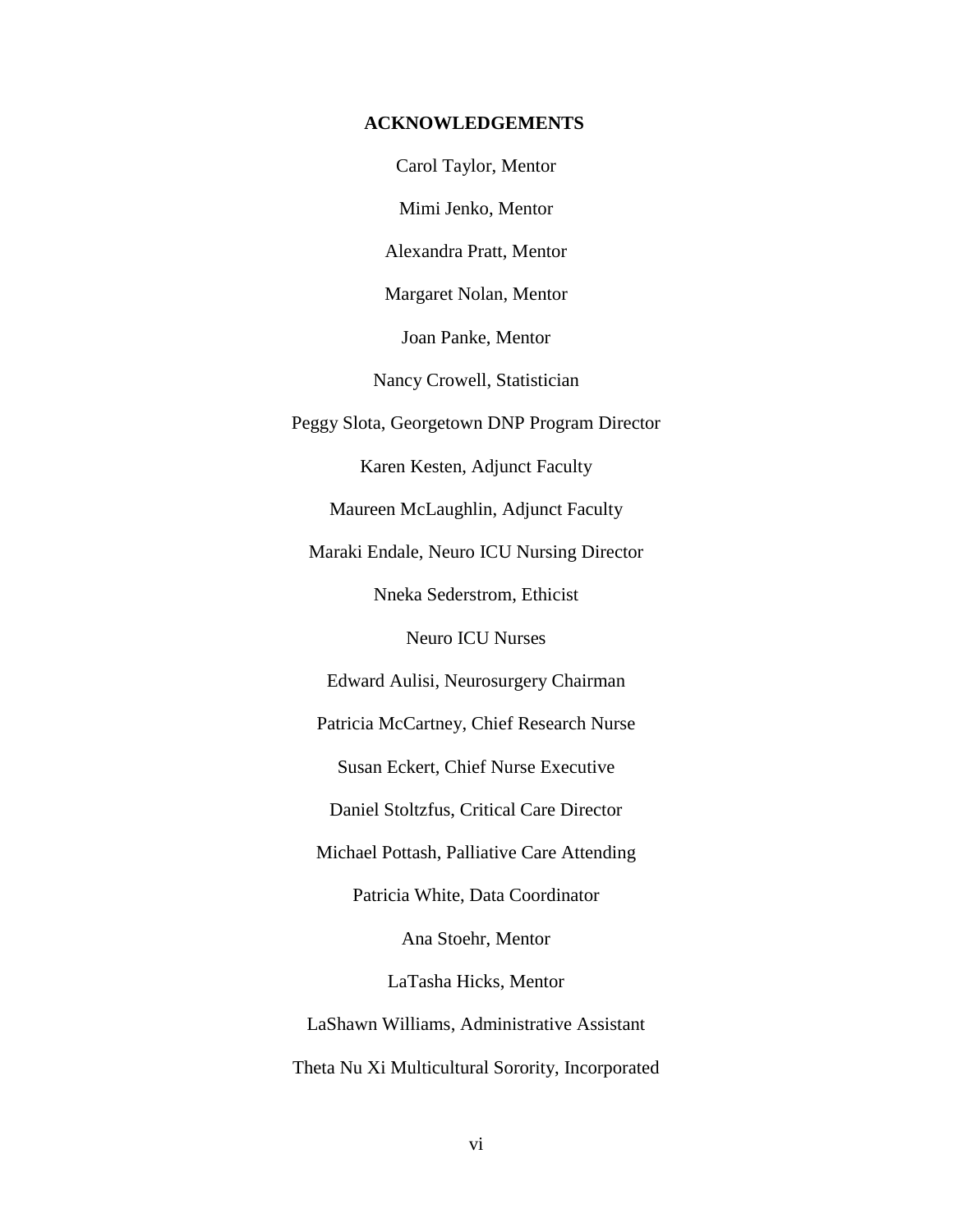# **TABLE OF CONTENTS**

| Appendix C Center to Advance Palliative Care (CAPC) ICU Screening Tool46 |  |
|--------------------------------------------------------------------------|--|
|                                                                          |  |
|                                                                          |  |
|                                                                          |  |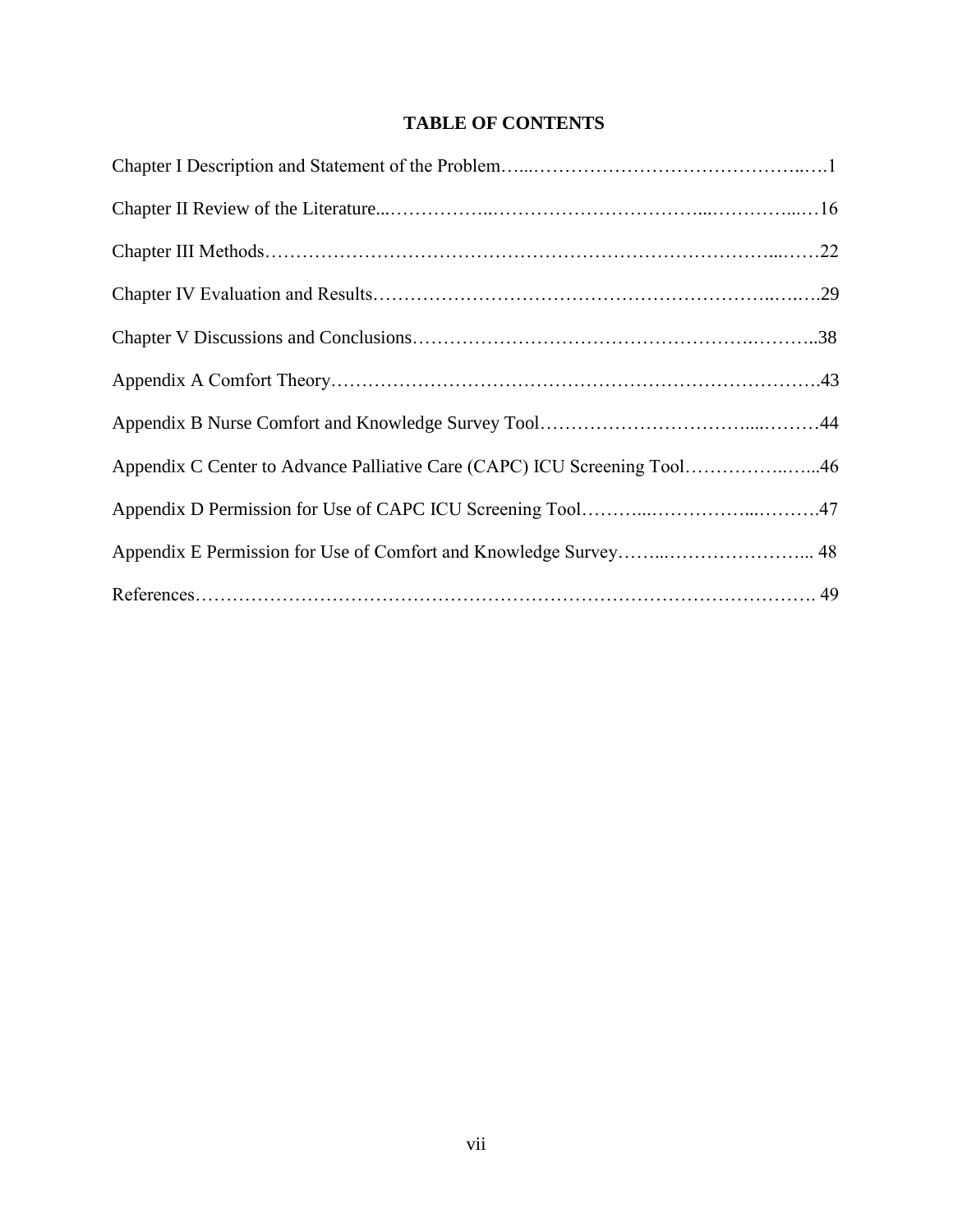# **LIST OF TABLES**

| Table 4. Participants' Reported Comfort Participants' Reported Comfort in Dealing with |  |
|----------------------------------------------------------------------------------------|--|
|                                                                                        |  |
| Table 5. Participants' Knowledge of Use of Palliative Care Before and After Training32 |  |
|                                                                                        |  |
|                                                                                        |  |
|                                                                                        |  |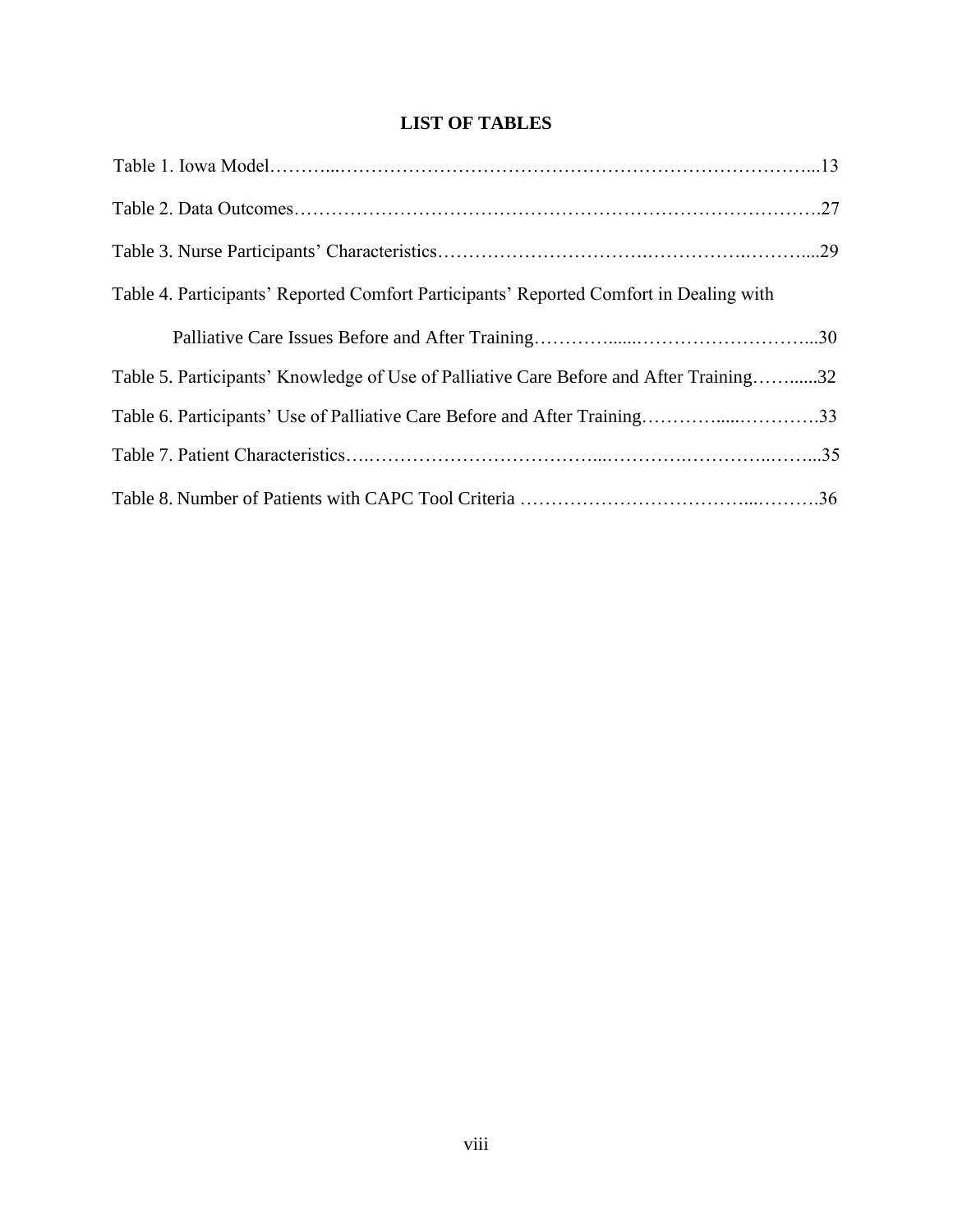## **Chapter I**

## **Introduction**

Neurocritically ill patients suffer from sudden acute neurological events. These events can be catastrophic and debilitating, often affecting the quality of life of patients and families, thus, increasing their need for palliative care. Palliative care as defined by the Center to Advance Palliative Care (CAPC) is:

...specialized medical care for people living with serious illness. It focuses on providing relief from the symptoms and stress of a serious illness. The goal is to improve quality of life for both the patient and the family. Palliative care is provided by a team of palliative care doctors, nurses, social workers and others who work together with the patient's other doctors to provide an extra layer of support. It is appropriate at any age and at any stage in a serious illness and can be provided along with curative treatment.

Although palliative care (PC) is specialized medical care that optimizes quality of life for patients with chronic or critical illness, it is not well utilized in the neurosurgical intensive care unit (neuro ICU) (Tran, Back, & Creutzfeldt, 2016). In the acute phase, treatments in the neuro ICU are focused on time-sensitive aggressive management with an ultimate goal of reduction in permanent disability and death (Frontera, et al., 2015). Neurocritical illness is unpredictable; this increases uncertainty in prognostication and decisions regarding goals of care, particularly with life-limiting or life sustaining treatments (Frontera, et al., 2015). During the acute phase, the severity of their neurocritical illness, affects most patients capacity to participate in major healthcare decisions, placing the burden on families to make decisions on behalf of the patient (Creutzfeldt, et al., 2015). The neuro ICU survivors leave with a degree of permanent disabilities and the recovery period can be prolonged with many issues that impact physical and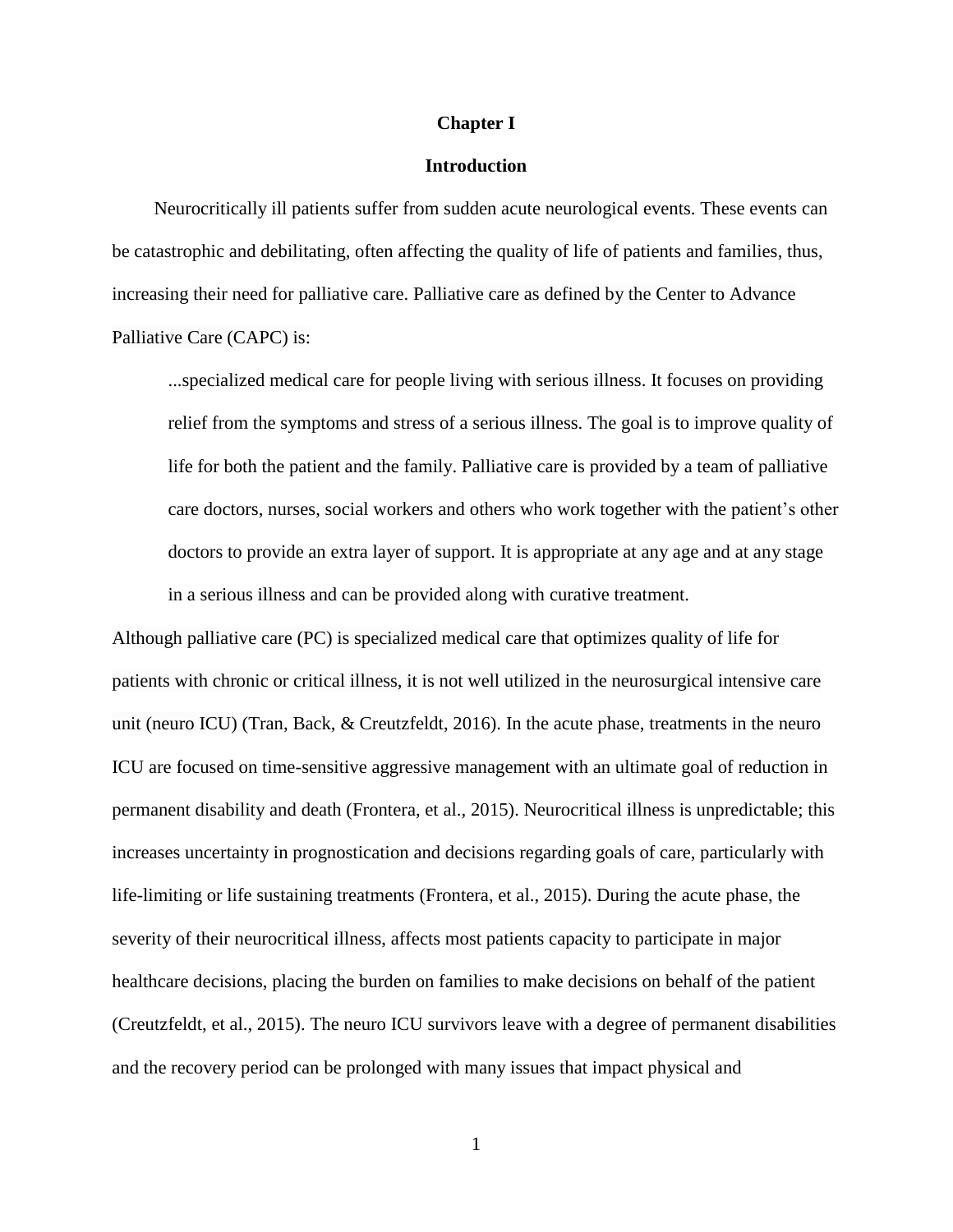psychological well being resulting in emotional burdens for patients and families (Knies & Hwang, 2016; Creutzfeldt, et al., 2015; Frontera et al., 2015).

Within neurocritical care, integrating PC is essential to bring extra support to patients and families. For these reasons, screening encourages early PC consults in the neuro ICU. (Tversky, Cheng, Mahmud, Schloss, & Wright, 2016; Hussain, Adams, Allgar, V. & Campbell, 2014; Knies, & Hwang, 2016). Palliative care and critical care have many common goals, but the challenge is creating a more collaborative interdisciplinary relationship that works together for the improvement in the quality of care of patients and families during their critical illness and beyond.

## **Description and Statement of the Problem**

There is no current standardized screening tool or consistent practice to screen patients for PC needs in the neuro ICU. As a result, there is little data that explores the integration of palliative care practices in conjunction with neurocritical care. Integrating PC in the neuro ICU has been difficult to adopt in practice due to the nature of the neurocritically ill patient population (Rubin, Bonomo, & Hemphill, 2017). The devastating neurologic insults can result in debilitating conditions and or death. These insults are often are unexpected, and emergent treatments are initiated to preserve life before providers have an understanding of the prognosis (Kross, et al., 2014). There are no well-defined prognostication tools available to aid providers, making it difficult to give definitive outcomes; as a result, providers are reluctant to involve PC as an approach (Fedel, Joosse, & Jeske, 2014; Frontera, et al., 2015; Rubin, Bonomo & Hemphill, 2017; Schutz, Coats, Engelberg, Curtis & Creutzfeldt, 2016).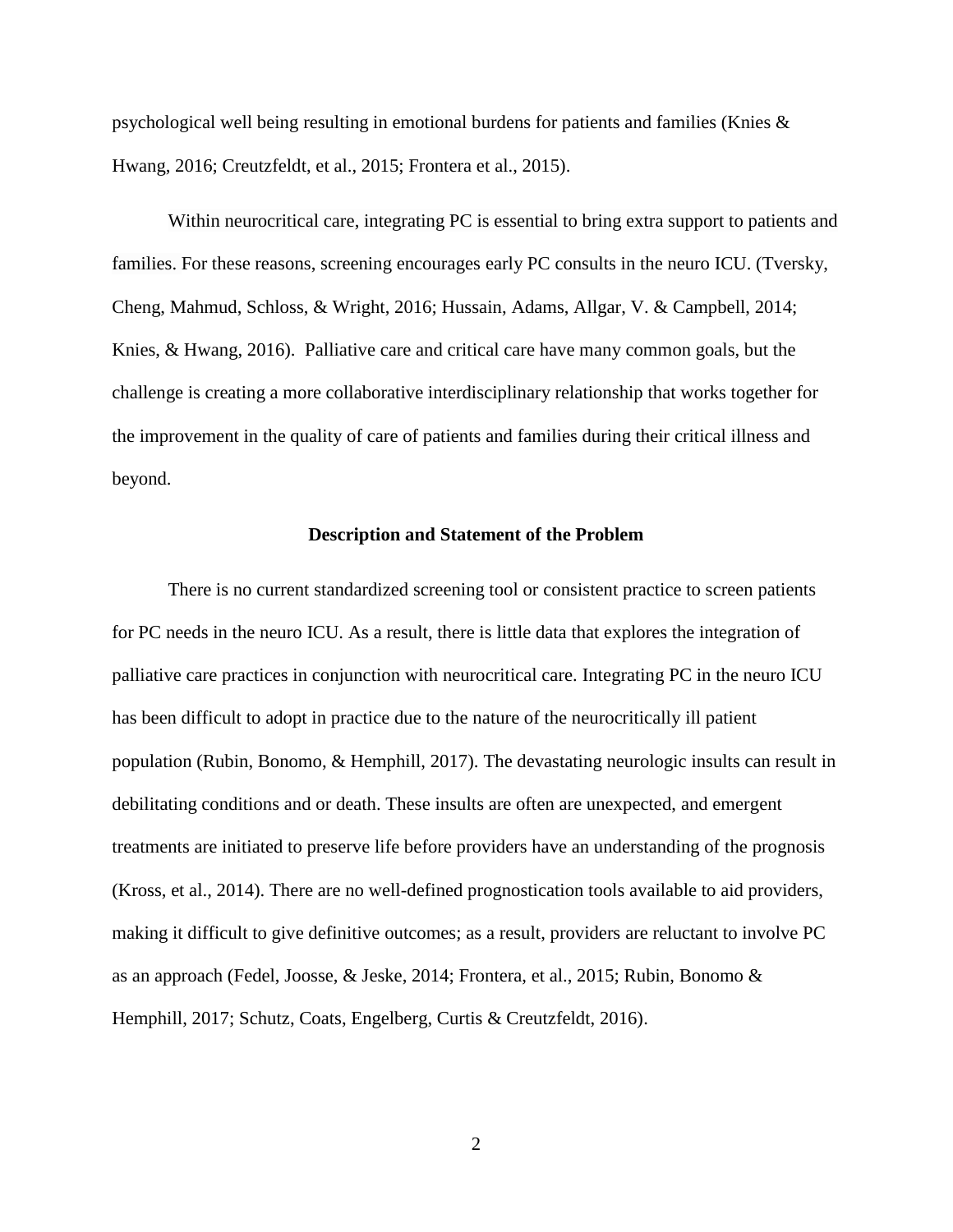## **Background and Significance of Problem**

Approximately 20% of Americans die during or immediately after an ICU stay, often with significant suffering (Kapo & Siegel, 2016). Patients and families experience prolonged hospitalizations due to delayed establishment of goals of care, ineffective management of symptoms associated with critical illness and inconsistent communication amongst providers regarding the current health state of the patient (Creutzfeldt et al., 2015). Despite the importance of integrating palliative care in critical care, there is an underlying culture that prohibits its full incorporation as part of the ICU management healthcare team (Finkelstein, Goldstein, Horton, Eshak, Lee, & Kohli-Seth, 2016).

Screening provides earlier identification of the needs in order to help involve PC services to support patients and families. Evidence has shown that having standard criteria that triggers PC consults can increase consultation rates from 41% to 82% and reduce 30 day rehospitalizations from 36% to 17% (Perrin & Kazanowski, 2015). The change would require a significant paradigm shift in the surgical specialty to have a willingness to involve PC earlier in the disease process and a compromise to focus on goals of care as well as a definitive cure (Bradley, Weaver & Brasel, 2010). These needs contribute to the patient experience and add the importance of patient centered care. Patient centered care focuses on customizing care that is respectful of the patient's' needs and wishes (IOM, 2001).

Patients in the neuro ICU are a unique population because of their unpredictable neurocritical illness and their PC requirements may be different from patients admitted to medical or surgical ICUs (Creutzfeldt, Wunsch, Curtis, & Hua, 2015).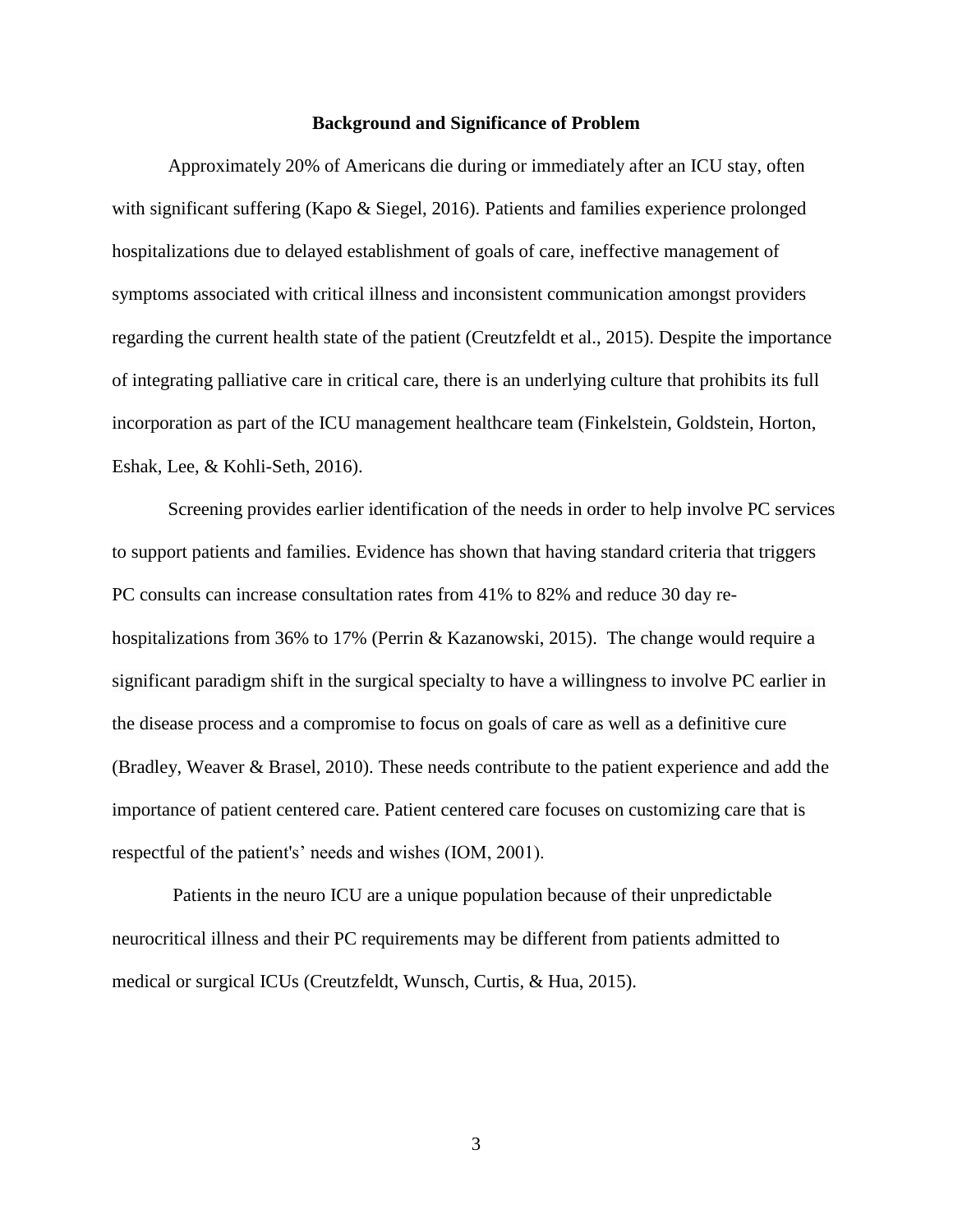Neurocritical care, as defined by the Neurocritical Care Society (NCS) is:

the intensive care management of patients with life-threatening neurological and neurosurgical illnesses such as massive stroke, bleeding in or around the brain (subarachnoid hemorrhage, intracerebral hemorrhage, subdural hemorrhage, intraventricular hemorrhage), brain tumors, brain trauma, status epilepticus, nerve and muscle diseases (myasthenia gravis, Guillain-Barre Syndrome), spinal cord disorders and the cardiopulmonary complications of brain injury (n.p.).

Despite advances in neurocritical care, most patients suffer permanent disability and mortality rates are above 50% for the common neurocritical conditions such as intracranial hemorrhage (ICH) and anoxic brain injury (ABI) (Frontera, et al., 2015). In 2010, there were 130,000 stroke-related deaths, 70% were attributable to ischemic stroke and 16-percent to intracerebral hemorrhage (ICH). Fifty-percent of stroke-related deaths occurred in hospitals (Holloway et al., 2014). ICH mortality occurs as a result of withdrawal of life supporting measures in the ICU (Murthy, Moradiya, Handley & Ziai, 2016). In addition, traumatic brain injuries account for approximately 30% of all injury related deaths in the United States (Center for Disease Control, n.d.). An estimated 11,000 spinal cord injuries (SCI) occur in the U.S from trauma (American Association of Neurological Surgeons, n.d.). SCIs patients have prolonged hospital stays, increased risk of complications, and hemodynamic instability as a result of their spinal injury (Stricsek, Ghobrial, Wilson, Theofanis, & Harrop, 2017). There are nearly 80,000 new cases of primary brain tumors diagnosed. One-third or 32% of brain and CNS tumors are malignant, and 17,000 diagnosed with brain tumors will die (American Brain Tumor Association, n.d.).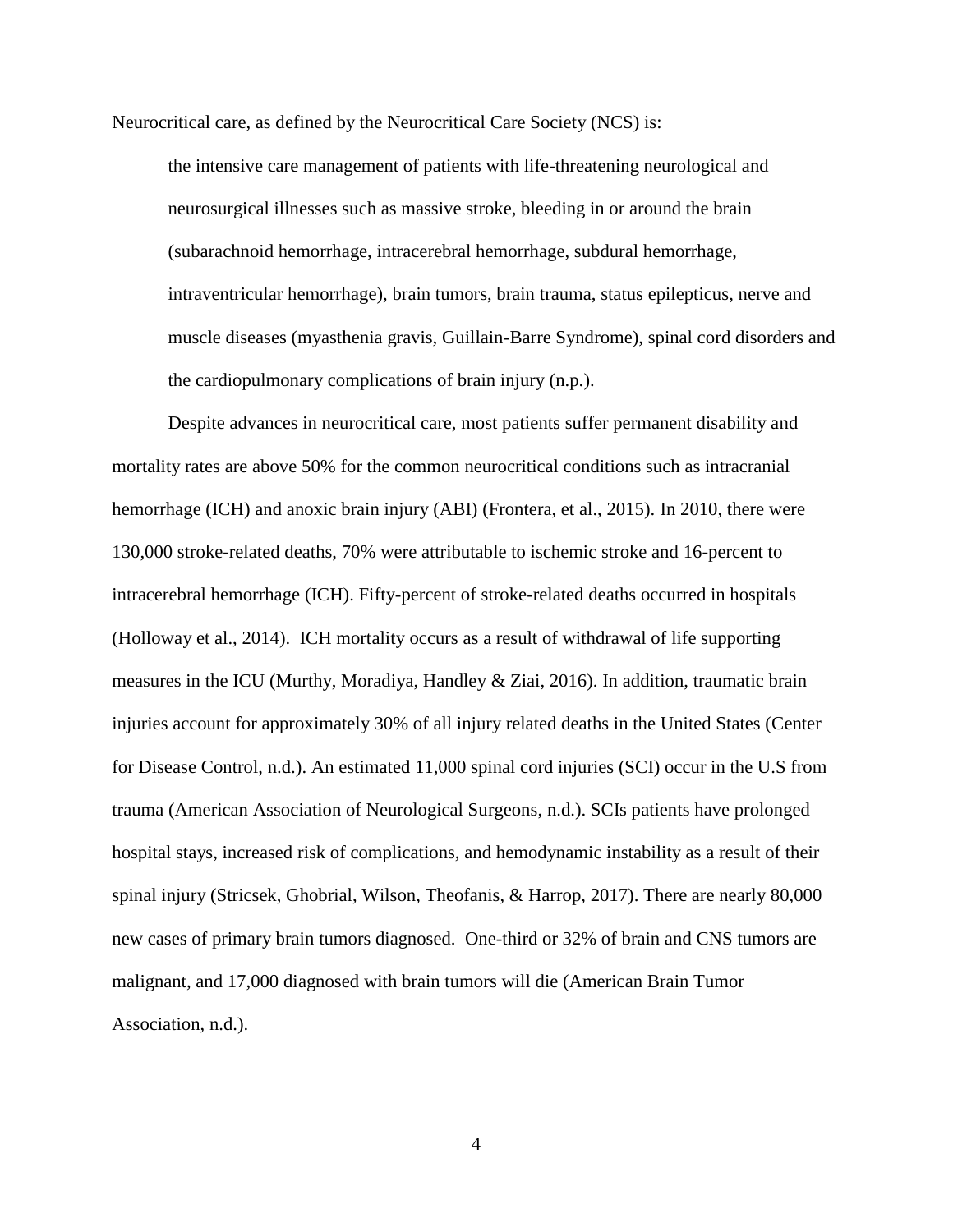The costs of extended stays in intensive care are astronomical, and can be financially and emotionally agonizing to families and patients (Jenko, Adams, Johnson, Thompson & Bailey, 2015). In 2011, 26.9% of hospital stays in 29 states, ICU charges accounted for 47.5% of aggregate total hospital charges… and ICU services were 2.5 times higher in cost than other hospital stays (Barrett, Smith, Elixhauser, Honigman & Pines, 2014). The average length of stay and costs were 12.9 days and \$24,541 for terminal ICU hospitalizations and 8.9 days and \$8,548 for non-ICU terminal hospitalizations (Angus et al., 2004).

Palliative care consultations through use of a screening tool will enable the neuro ICU team to find ways to activate PC services in practice. Many healthcare institutions are focused on improving patient care delivery, especially to enhance the patient and family experience, provide customized care, and decrease costs and length of stay. ICUs are examining ways to include PC through the development of screening criteria to identify patients with unmet PC needs (Cortez et al, 2013).

In a 2014 study, the Center to Advance Palliative Care (CAPC) determine that proactive PC consultation was associated with a reduction of \$1,700 per admission for live discharges and reductions of \$4,900 per admission for patients who died in the hospital yielding savings of more than \$1.3 million for a 300-bed community hospital and more than \$2.5 million for the average academic medical center (CAPC, 2014). PC not only benefits patients with life-threatening disease but families also benefit with the interdisciplinary approach that PC provides. By adding PC to the critical care team there could be a synergistic effect (Baker, Luce & Bosslet, 2015). Patients would receive appropriate critical care from the intensivist and have the PC team customize care for the patient as a whole person.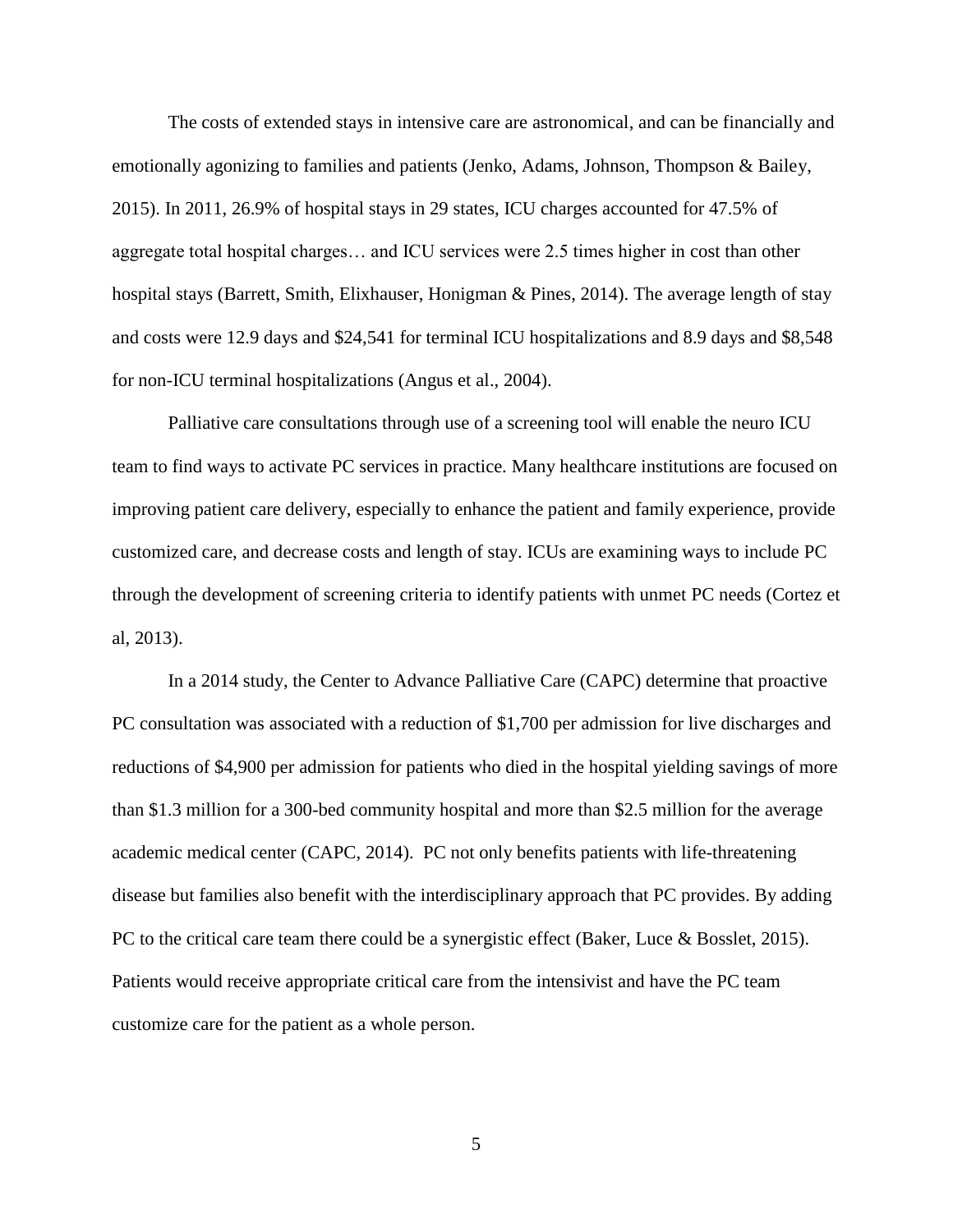Utilizing PC is effective and efficient. The limitations of critical illness are diminished for patients and families by aligning care with their beliefs and values, enabling providers to reduce emotional burdens and the use of ICU resources, without affecting mortality (Jenko, Adams, Johnson, Thompson & Bailey, 2015). Initiating PC through the use of a screening tool is one of many ways to involve palliative care in the neuro ICU.

Palliative care focuses on care for patients with critical and or advance illness with an aim to improve quality of life along the continuum of the disease process (Rodriguez, Marr, Rajput,  $\&$  Fahy, 2015). In fact, throughout the literature many studies and various organizations such as Neurocritical Care Society (NCS), the Society of Critical Care Medicine (SCCM) and American Heart Association (AHA) all support the need of implementing early palliative care during a patient's ICU course (Baker, 2015; Cortez, 2013; Weissman, 2011).

Screening for PC helps to create a standard for initiating consults. The screening tool allows for identification of patients that have unmet PC needs and who have a higher potential for mortality (Lapp & Iverson, 2015). Research supports nurse-driven PC screenings and consults because they have a significant role in daily patient care and collaboration with the interdisciplinary teams (Fedel, Joosse, & Jeske, 2013; Wallace, Weber, D'Aboy & Pierce, 2015). The nursing clinical practice is instrumental in fostering collaboration, coordination and maintaining continuity of care. Nurses can best advocate for appropriate referrals when given adequate resources and tools to assist in suggesting PC referrals (Fedel, Joosse, & Jenske, 2015). The nursing experience provides an advantage to consistently assess and evaluate the needs of patients and families through their consistent care and interactions. As a result, more appropriate PC consults are generated (Wallace, Weber, D'Aboy & Pierce, 2015).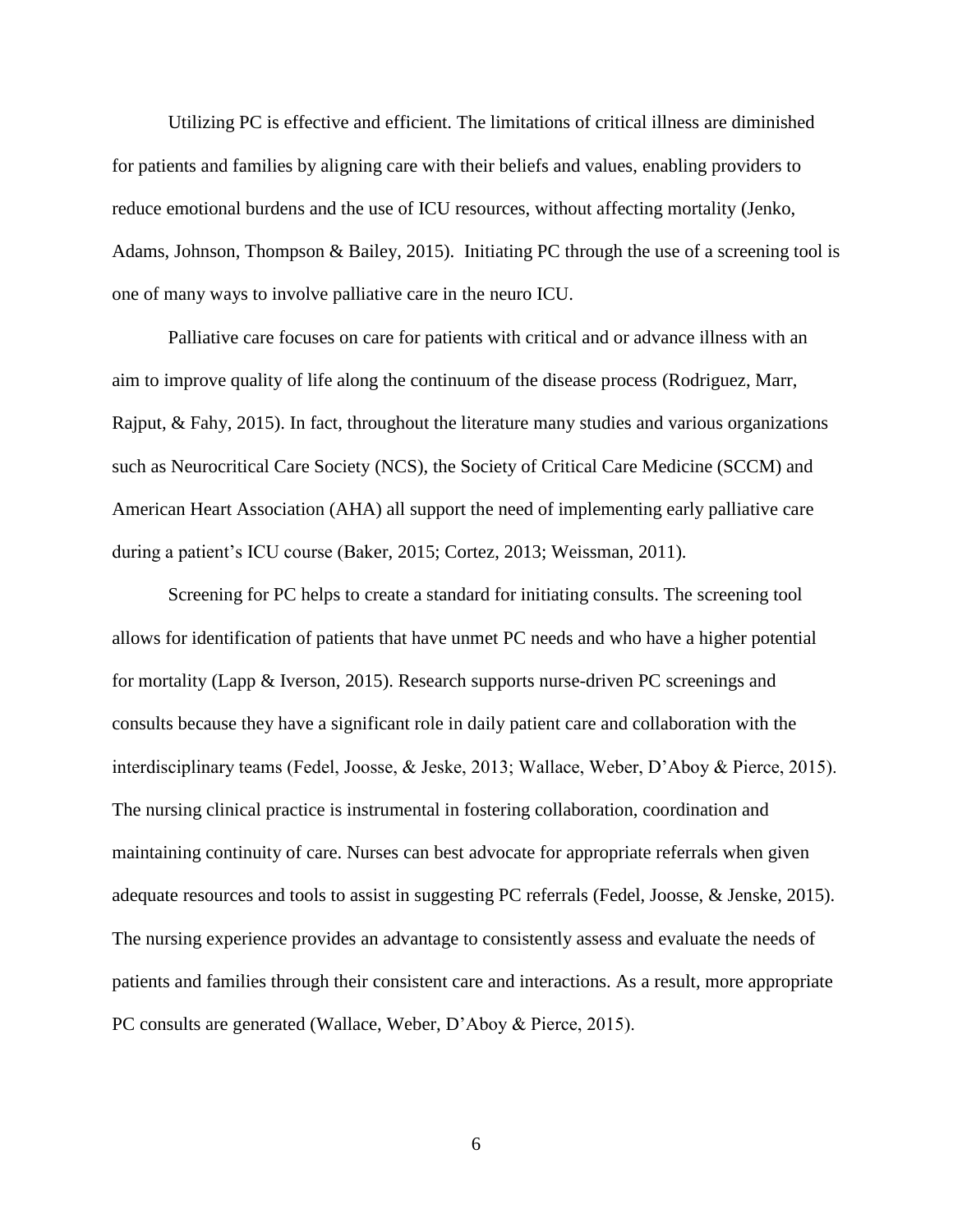There are various screening tools for PC consultation. Unfortunately, there are no validated tools to serve this purpose. The Center to Advance Palliative Care (CAPC) ICU screening tool is culmination of criteria that was found to be consistent in the literature amongst experts and national standards (Lapp & Iverson, 2015). The CAPC ICU screening tool is a 22 item checklist separated into three sections. If a patient meets one or more criteria it alerts providers to further examine the need for PC consultation. The CAPC ICU screening tool has shown there is a correlation with higher mortality as a patient meets multiple criteria (Lapp & Iverson, 2015).

### **Organizational Needs Assessment**

This project took place in single 14-bed neuro ICU at an urban, tertiary, academic medical center. A physician medical director leads the neuro ICU, nursing director and two direct care nurse managers. The healthcare team consisted of neuro ICU nurses, the surgical ICU (SICU) team, primarily responsible for critical care management; and the neurosurgical team, primarily responsible for the neurosurgical care. The SICU team was comprised of an intensivist and advance practice clinicians (APC) with a collaborative practice model. The neurosurgical team consisted of an attending surgeon, residents and APCs, with an underlying hierarchical practice model. These teams worked together with the nurses to provide care in the neuro ICU.

# **Culture Assessment**

The overarching culture in the neuro ICU is rooted in hierarchy. There are teams that work collaboratively, but the majority of decisions, especially regarding PC consultations must be approved by the attending neurosurgeon. The life saving ethos of surgeons yields the perspective that PC and critical care are mutually exclusive when caring for the critically ill. There is a division amongst nurses and some clinicians regarding the importance of involving PC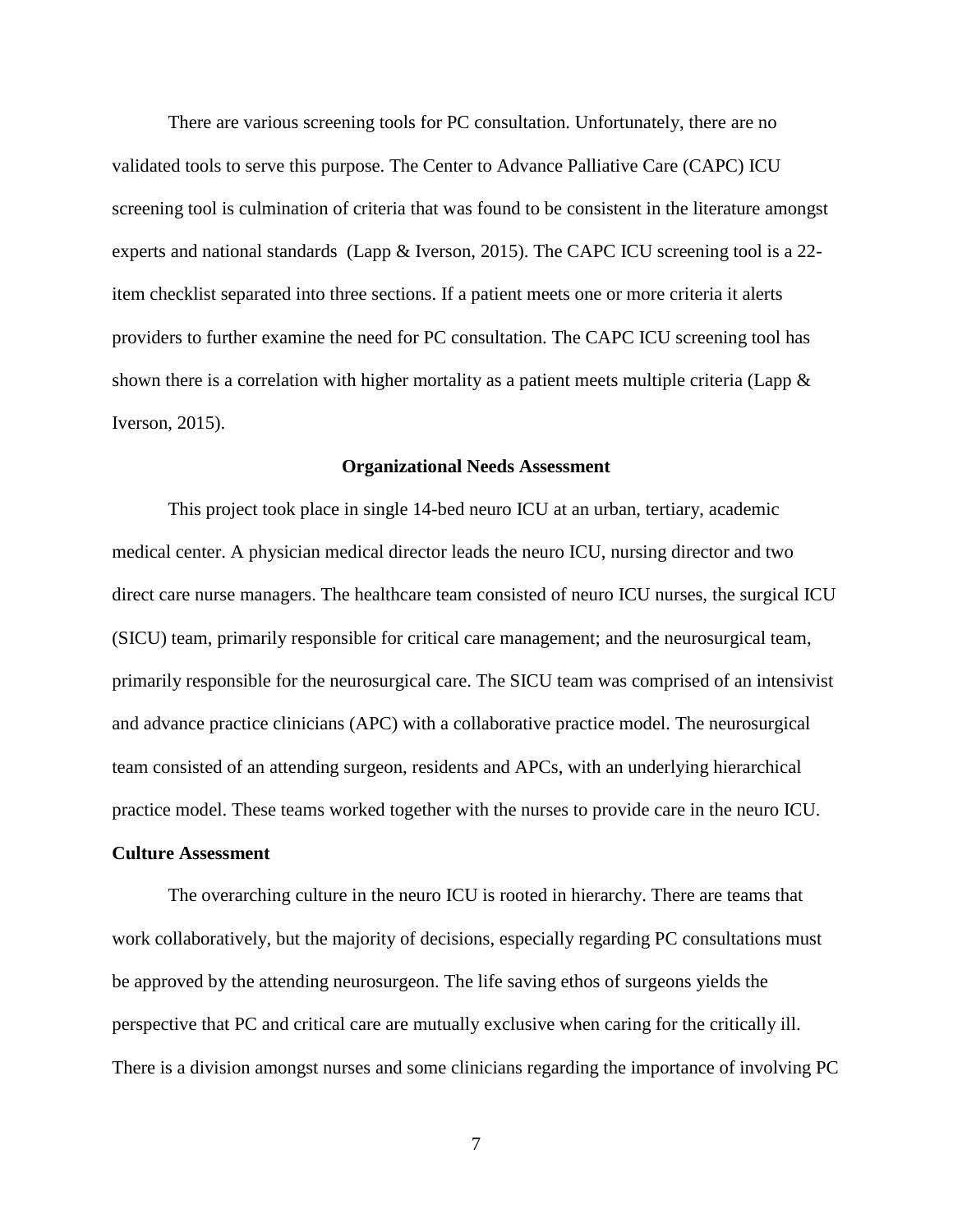with this patient population, with majority of nurses in favor of PC consultations. Proactive PC consultations are often met with resistance. Nurses lack comfort and confidence in recommending PC for their patients out of concern for possibly being admonished. Palliative care is perceived as a commitment to limiting therapy that would contribute to the self-fulfilling prophesy, that poor outcomes would manifest prematurely as a result of this management decision despite underlying disease (Rubin, Bonomo & Hemphill, 2017; Knies & Wang, 2016).

The "rescue mission" culture is also present in provider's clinical practice. The "rescue mission" culture is when the surgeon develops a personal obligation to protect patients and strong internalization of patient outcomes, and feelings of failure with patient death or poor to outcomes. (Aslakson, Curtis & Nelson, 2014; Frontera, et al., 2015; Mosenthal, et al., 2012). This also yields to unrealistic expectations of patient outcomes and is translated to patients and families As a result, providers manage patients with a goal of salvaging recovery for discharge from the ICU as a success measure, despite disability and quality of life.

Provider knowledge and education on PC vary based on education and experience. The neuro ICU nurses possess a degree of comfort in engaging in conversation on patient status, goals and family communication. In addition, nursing education standardly integrates palliative practices into the curriculum. Historically, medical education has primarily focused on cure through medicine. Many providers do not have any formalized training in PC. The inconsistent knowledge and understanding of PC fostered preconceived notions or assumptions about PC in the neuro ICU. Mosenthal et al, (2012), explained that some providers associate palliative medicine with "giving up" or hospice-like treatment modalities for their patients. Providers and families' assumption that hospice and palliative care are the same treatment strategies utilized at the end of life, also present a challenge to integrating palliative care as part of the critical care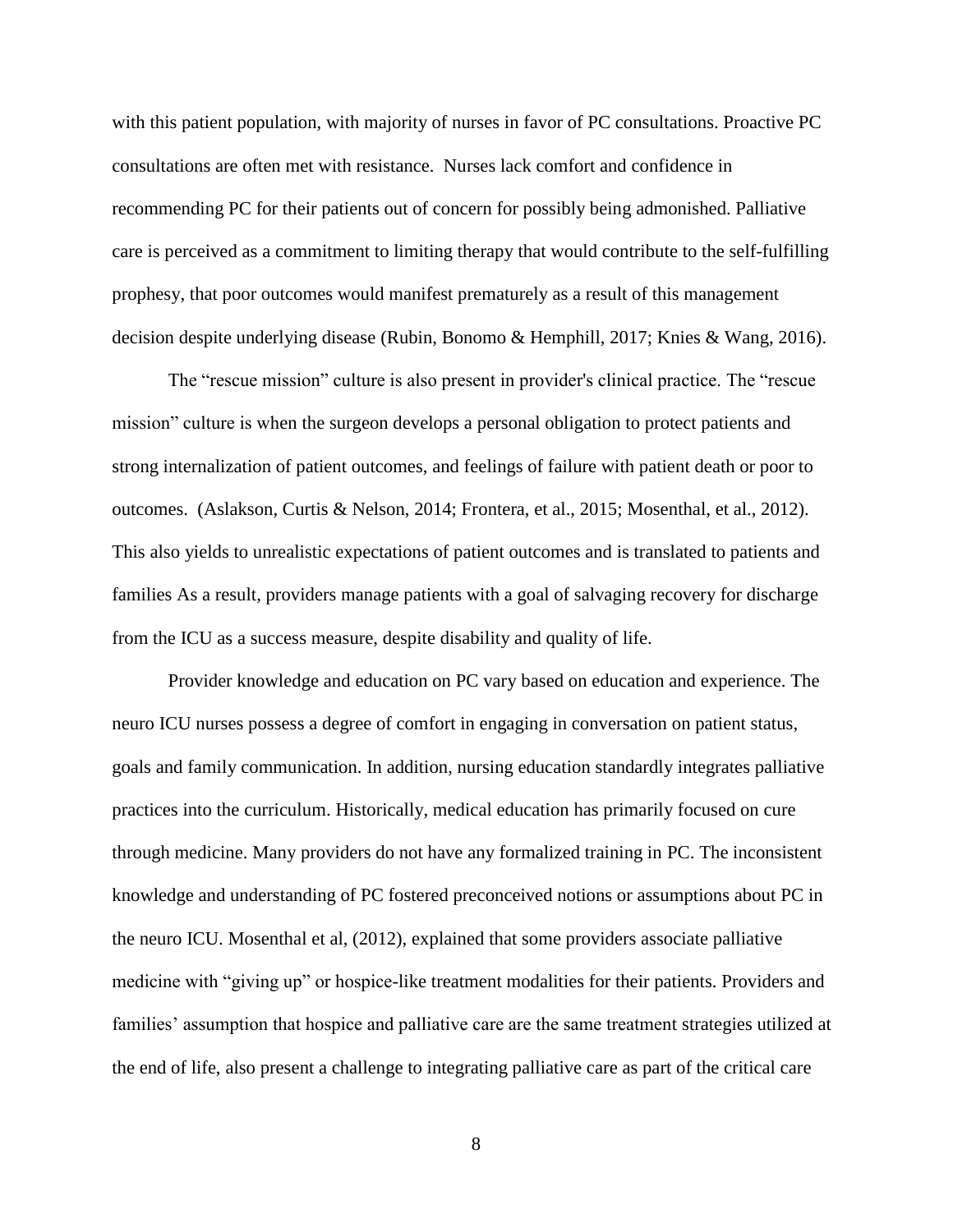interdisciplinary team. Assumptions that PC equates to hospice, continues to add to the barriers of adoption of PC in intensive care. (Baker, Luce, Bosslet, 2015).

# **Current Practice**

There are no policies to support any specific process to integrate PC in the neuro ICU. The neuro ICU has no standardized screening tool is utilized. Variations in PC consulting practices contribute to the barriers of creating polices for incorporating PC in the daily practice. PC consults are at the discretion of the attending physician and must be approved by the neuro ICU attending physician prior to initiating PC consultation. The common trigger for PC, in most cases is if prognosis is noted to be poor, imminent death or if difficulty with establishing goals of care.

## **Lack of Palliative Care Staff**

Historically the PC team was a contracted group at this facility. During the time of the project the PC team transitioned to an officially recognized department at this institution. The PC team was in the process of building their brand and strategy on how to make the greatest impact to increase consultations. Strategic partnership with key specialties such as advanced heart failure, helped to support the value of PC being a consistent member of the interdisciplinary team.

#### **Organizational Values**

Despite the barriers, there were many possibilities for change in the neuro ICU. As a major academic center, the organization had a primary mission to provide innovative and evidence based practice medicine. This facility had a focus to lead the region with the highest quality and latest medical advances through excellence in patient care, education and research.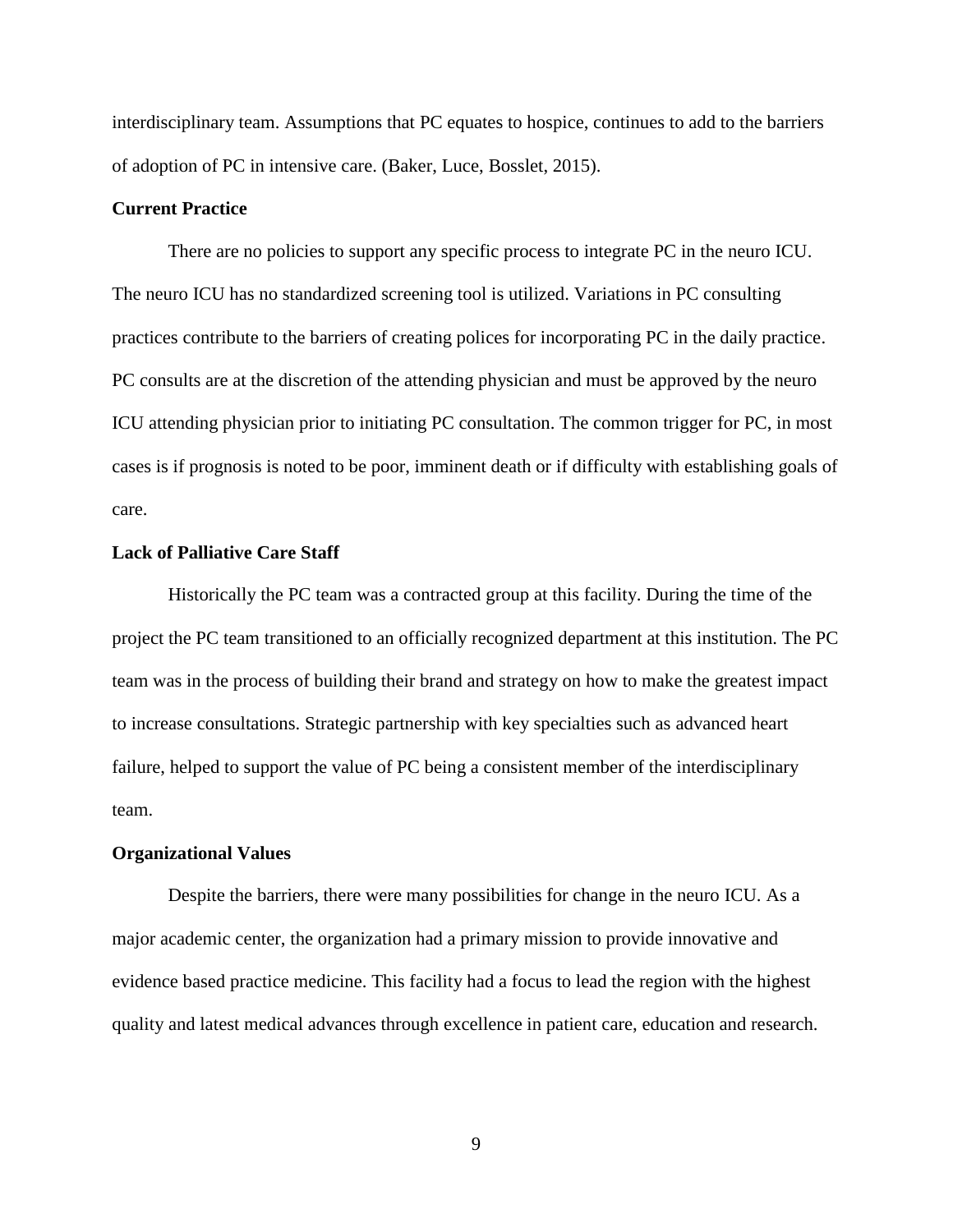The guiding principle was founded upon a commitment to treating all with compassionate care. Responsiveness to the needs of patients was the model of excellence for patient-centered care.

# **Opportunities for Culture Change**

At the start of this project, a pivotal cultural change began with the new partnership between PC and the Advanced Heart failure teams. This partnership created a culture change that embraced the integration of PC in chronic and critically ill patient care as part of the interdisciplinary team. This enabled PC to work more closely with the SICU teams and cardiac surgeons. As the need increased for PC, the institution provided more staff and support that allowed the PC team to provide a team dedicated to service the ICUs.

The use of an interdisciplinary model of care (IMOC) has unified disciplines and increased communication amongst providers. The IMOC has also increased the involvement of families in patient care and healthcare decision-making. In the neuro ICU, there were many nurses and physician champions in favor of integrating of PC. The PC team along with nursing leadership had initiated clinical discussions on ways to increase consultations and increase awareness and education regarding PC.

#### **PICOT Research Question**

The PICOT is an acronym (problem/population, intervention, comparison, outcome and time) utilized to formulate an evidence based practice question (Melnyk, Fineout-Overholt, Stillwell, & Williamson, 2010). The PICOT question for this project is as follows: In the Neuro ICU, how does education and implementing a screening tool impact nurse comfort and knowledge for recommending palliative care consults over six-weeks?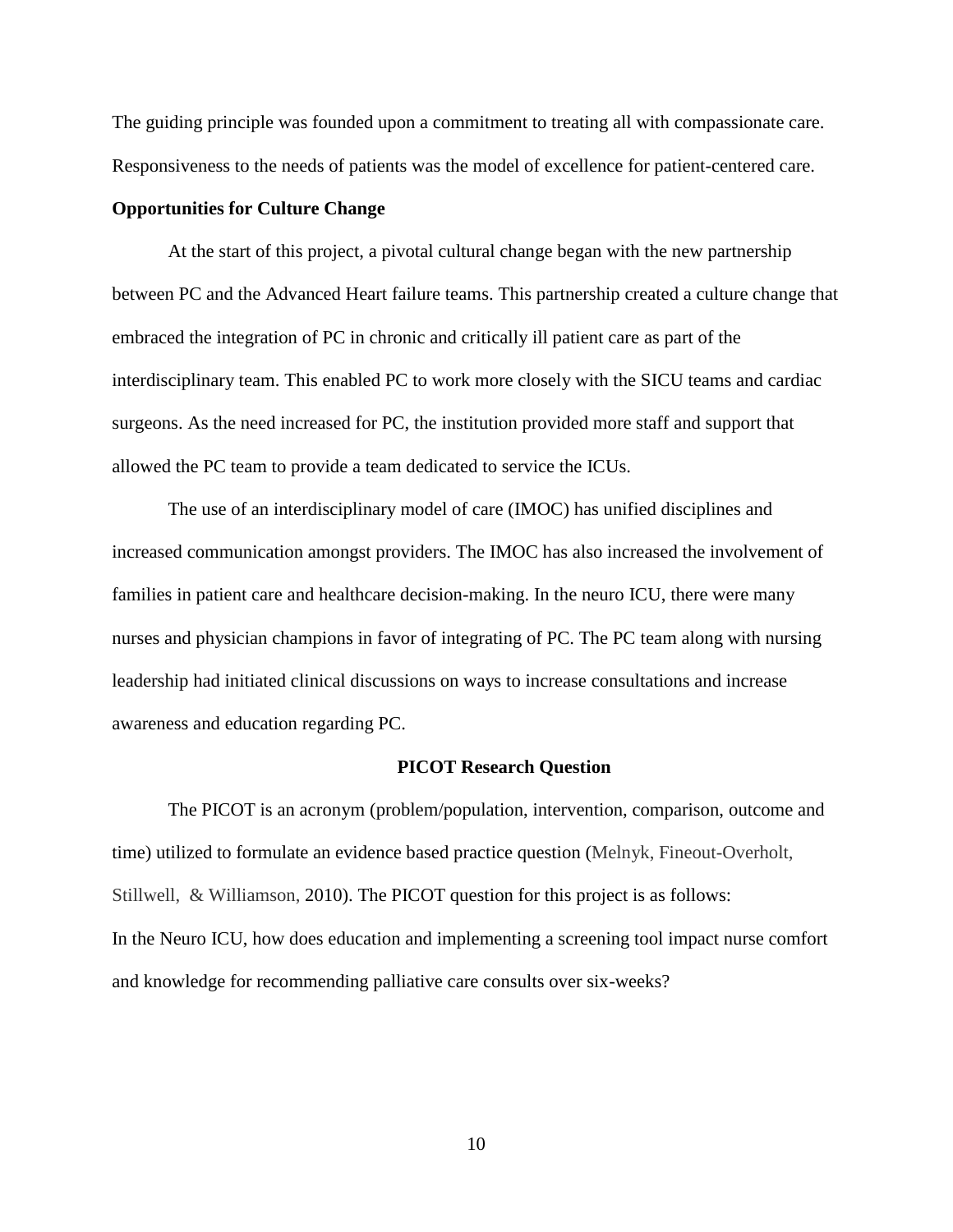The aims of this study are the following:

- Implement nurse-driven PC screenings
- Evaluate the impact of education and a screening tool on the comfort and knowledge of nurses in recommending PC consults
- Identify the most common screening criteria met in the neuro ICU patient population The purpose of this project was to examine if an education intervention and screening tool increased nurse comfort and knowledge in recommending palliative care consults.

# **Theoretical Framework**

# **The Comfort Theory**

The framework used for this scholarly project was the Comfort Theory by Katharine Kolcaba (Appendix A). Permission for use was obtained by Dr. Kolcaba, who also confirmed that the use of the Comfort Theory was public domain. The comfort theory is a conceptual framework that analyzes patient comfort through nurses' intentional assessment of patient and family needs. Nurses utilize the assessments to activate interdisciplinary, collaborative strategies to enhance patient's comfort to help improve outcomes for the patient, family, clinical practice and the institution (Kolcaba, 2010).

The Comfort Theory begins with the nurse assessment of the patient's unidentified comfort needs. Intervening variables such as past experiences, age, attitude, emotional state, support system, prognosis, and finances, are evaluated to create customized care to increase comfort. The increase in patient comfort motivates the patient to participate in health-seeking behaviors (HSB) or a peaceful death. The desired result of enhanced comfort and health-seeking behaviors is to increase institutional integrity with the development of best clinical practices and policies to support the evidence and interventions for HSB and patient comfort.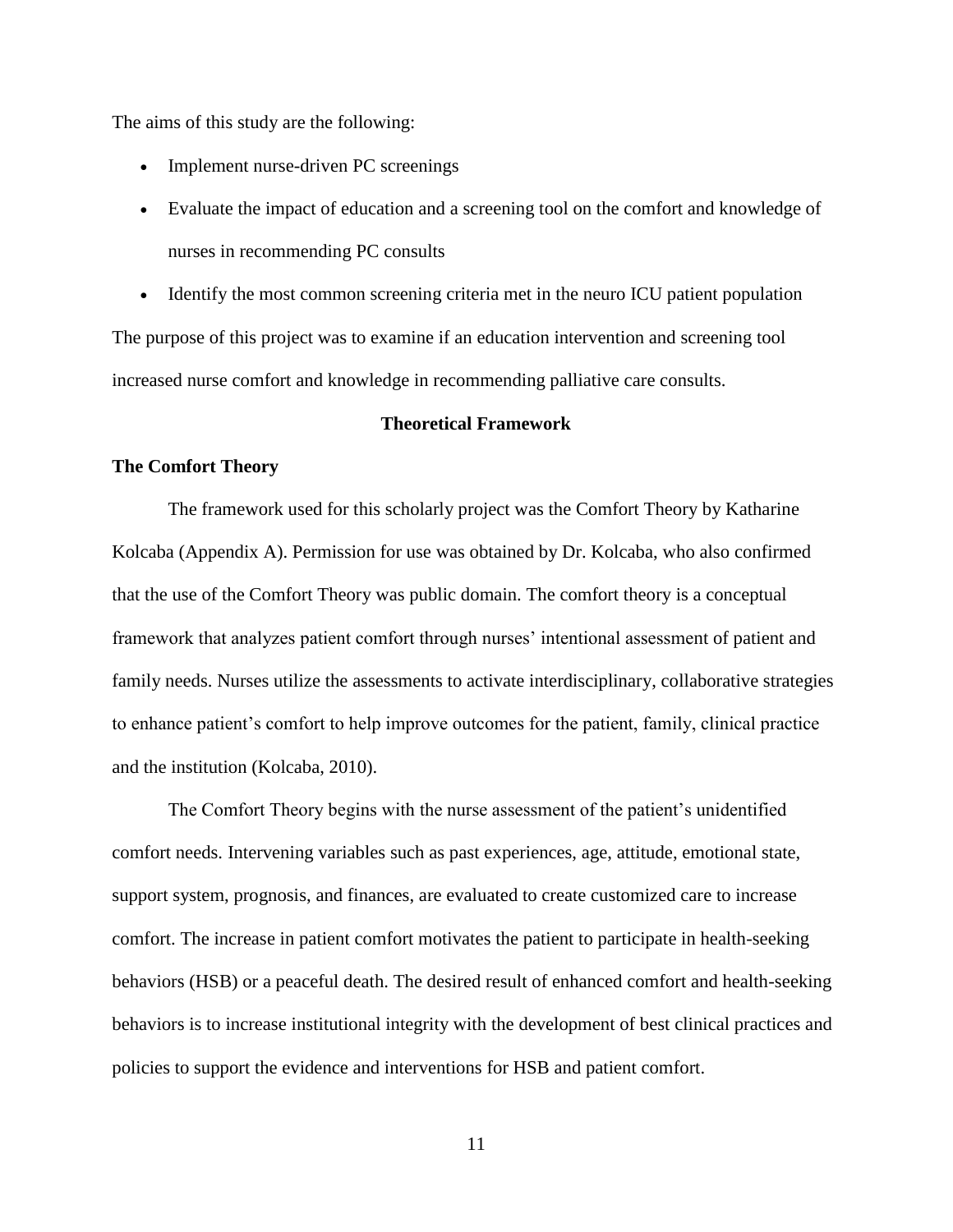For the project the nurse screening using the CAPC ICU screening tool allowed for the assessment of healthcare needs and intervening variables with the goal of identifying patients in need of comfort interventions, in this case a PC consult. The PC consult would help activate an interdisciplinary approach to create interventions to enhance comfort and health seeking behaviors. The ultimate outcome would be to increase institutional integrity and create policies to support nurse-driven PC screening to involved PC teams.

### **Evidenced Based Practice Model of Implementation**

### **The Iowa Model**

The evidence based practice model used for this project was the Iowa model. Permission for use was obtained from the University of Iowa Hospitals and Clinics. The Iowa Model was used by this particular healthcare system, and for the sake of continuity was used for this project. The Iowa Model is a process developed by Dr. Marita Titer, which uses a step-by-step guide for the implementation of research that begins with a problem or knowledge focused trigger. The clinical problem identified was the lack of a standardized tool for PC screening in the neuro ICU. The process is described in Table 1.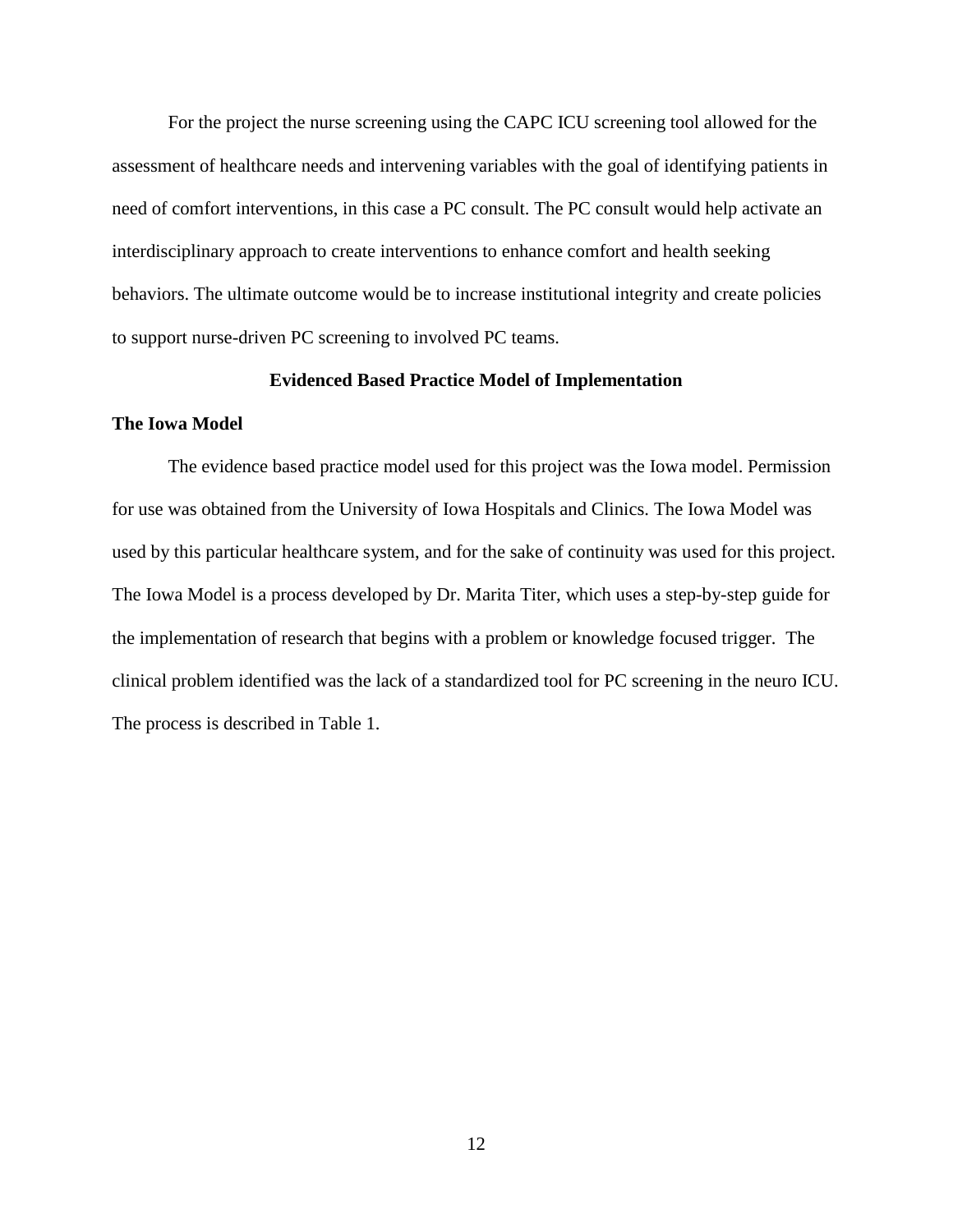Table 1 Iowa Model.

| Step 1: Clinical<br>Problem                       | No standardized screening tool to identify patient for PC consult<br>Questions:<br>• Can a nurse-driven use of the CAPC ICU screening tool be used to<br>identify neuro ICU patients appropriate for palliative care consults?<br>• How will training and use of the CAPC ICU screening tool affect the<br>comfort and knowledge of nurses screening and identifying patients for<br>palliative care consults?                                                                                                                                                                                                                                                                                     |
|---------------------------------------------------|----------------------------------------------------------------------------------------------------------------------------------------------------------------------------------------------------------------------------------------------------------------------------------------------------------------------------------------------------------------------------------------------------------------------------------------------------------------------------------------------------------------------------------------------------------------------------------------------------------------------------------------------------------------------------------------------------|
| Step 2: Is this an<br>Organizational<br>priority? | The institution goals are to increase patient and family centered care.<br>Patient and Family Advisory Council for Quality and Safety (PFACQS<br>council and Patient and Family Centered care committee (PFCC) focus on<br>innovative care practices to enhance family and patient comfort and<br>experiences                                                                                                                                                                                                                                                                                                                                                                                      |
| Step 3: Form a team                               | Interdisciplinary team formed: ICU physicians, palliative care team and<br>nursing and key leadership, use of the ICU PFCC                                                                                                                                                                                                                                                                                                                                                                                                                                                                                                                                                                         |
| Step 4: Assemble<br>literature & research         | Embase & PubMed review, including key words: palliative care, intensive<br>care, neurocritical care, palliative care consults, palliative care trigger                                                                                                                                                                                                                                                                                                                                                                                                                                                                                                                                             |
| Step 5: Critique and<br>Synthesis                 | Sufficient literature that focused on implementing PC consults $\&$<br>screening in medical and surgical ICUs, but little research on neuro ICU                                                                                                                                                                                                                                                                                                                                                                                                                                                                                                                                                    |
| Step 6: Pilot change                              | • Nurses education on PC definition and use of CAPC ICU screening<br>tool<br>• Survey pre/post education and screening tool implementation<br>• Target Outcomes: Consistent use of a PC screening tool on admission.<br>Identification of patients for PC consults. Increase nurses comfort and<br>knowledge post use of CAPC ICU admission screening. Customizing<br>CAPC ICU screening tool for use according to most common criteria met                                                                                                                                                                                                                                                        |
| Step 7:<br>Implementation &<br>Follow up          | • Customize CAPC ICU screening tool criteria for patient the population<br>• Institute policy and protocol for implementation<br>• Create staff training on PC and admission screening<br>• Transition customized screening in the electronic medical record for<br>long-term evaluation of target outcome-increasing PC consults<br>• Follow up with PC team to evaluate-increase in consults and<br>appropriateness of trigger criteria<br>• Evaluate screening criteria to ensure capture of appropriate patients<br>• Advocate for nurse-driven PC consultations once trigger tool<br>customized and approved by interdisciplinary team<br>• Modify protocol as needed annually based on needs |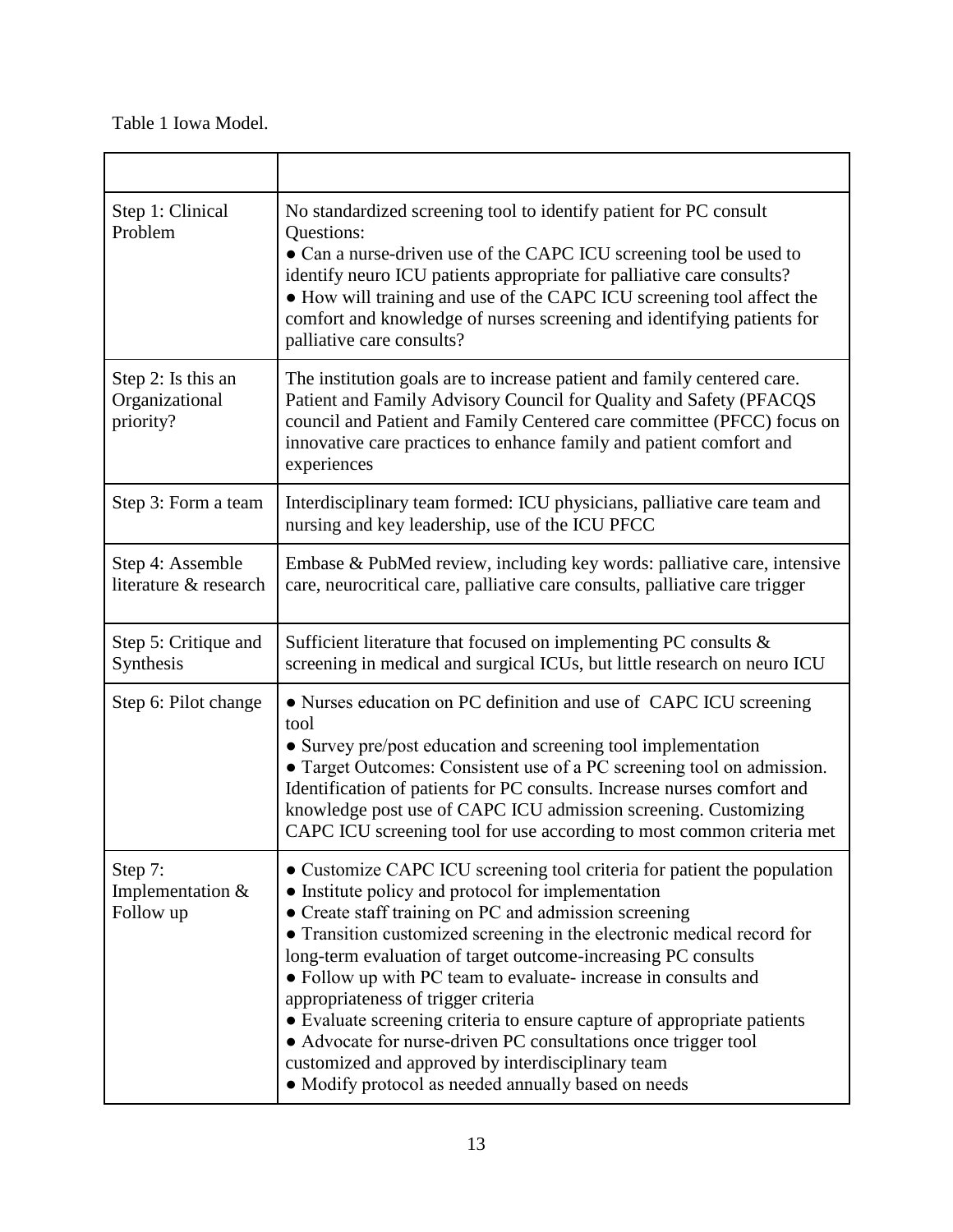# **Definition of Terms**

- Palliative care- Palliative medicine as defined by the Center to Advancing Palliative Care (CAPC): Palliative care, and the medical sub-specialty of palliative medicine, is specialized medical care for people living with serious illness. It focuses on providing relief from the symptoms and stress of a serious illness. The goal is to improve quality of life for both the patient and the family. Palliative care is provided by a team of palliative care doctors, nurses, social workers and others who work together with a patient's other doctors to provide an extra layer of support. It is appropriate at any age and at any stage in a serious illness and can be provided along with curative treatment (n.d.).
- Neurocritical care Intensive Care-As defined by the Neurocritical care society, neurocritical care is the intensive care management of patients with life-threatening neurological and neurosurgical illnesses such as massive stroke, bleeding in or around the brain (subarachnoid hemorrhage, intracerebral hemorrhage, subdural hemorrhage, intraventricular hemorrhage), brain tumors, brain trauma, status epilepticus, nerve and muscle diseases (myasthenia gravis, Guillain-Barre Syndrome), spinal cord disorders and the cardiopulmonary complications of brain injury (NCS, n.p.).
- Palliative care Trigger tool-a list of criteria utilized to identify patients that meet the need for palliative care referral
- Unmet Palliative care needs- Palliative care needs are the elements that shape the patient and family experience. Palliative care needs can involve physical, emotional, and spiritual distress, patient-family-provider communication about achievable goals for care and decision-making, coordination for continuity of care and support for practical needs of both patients and families across settings (Meier, 2012).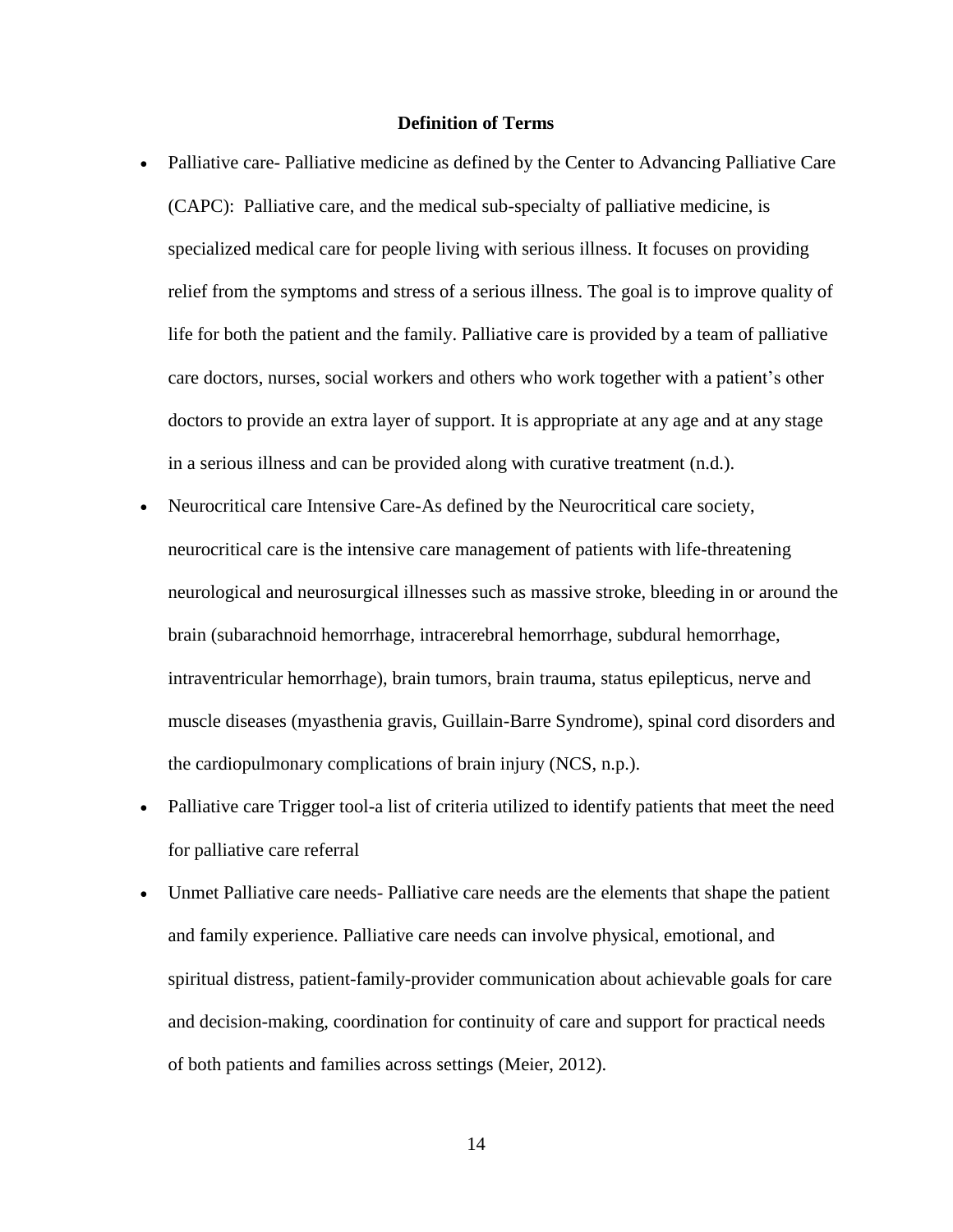# **Conclusion**

 Palliative care in the neuro ICU can exist to contribute to successful outcomes in patient and family care. The advantages of having specific criteria that identify patients for PC consults can also create a culture more amenable of including palliative care within the ICU culture (Knies & Wang, 2016). The implementation of a screening tool will help to build a foundation for the consistent utilization and future integration of PC in the neuro ICU.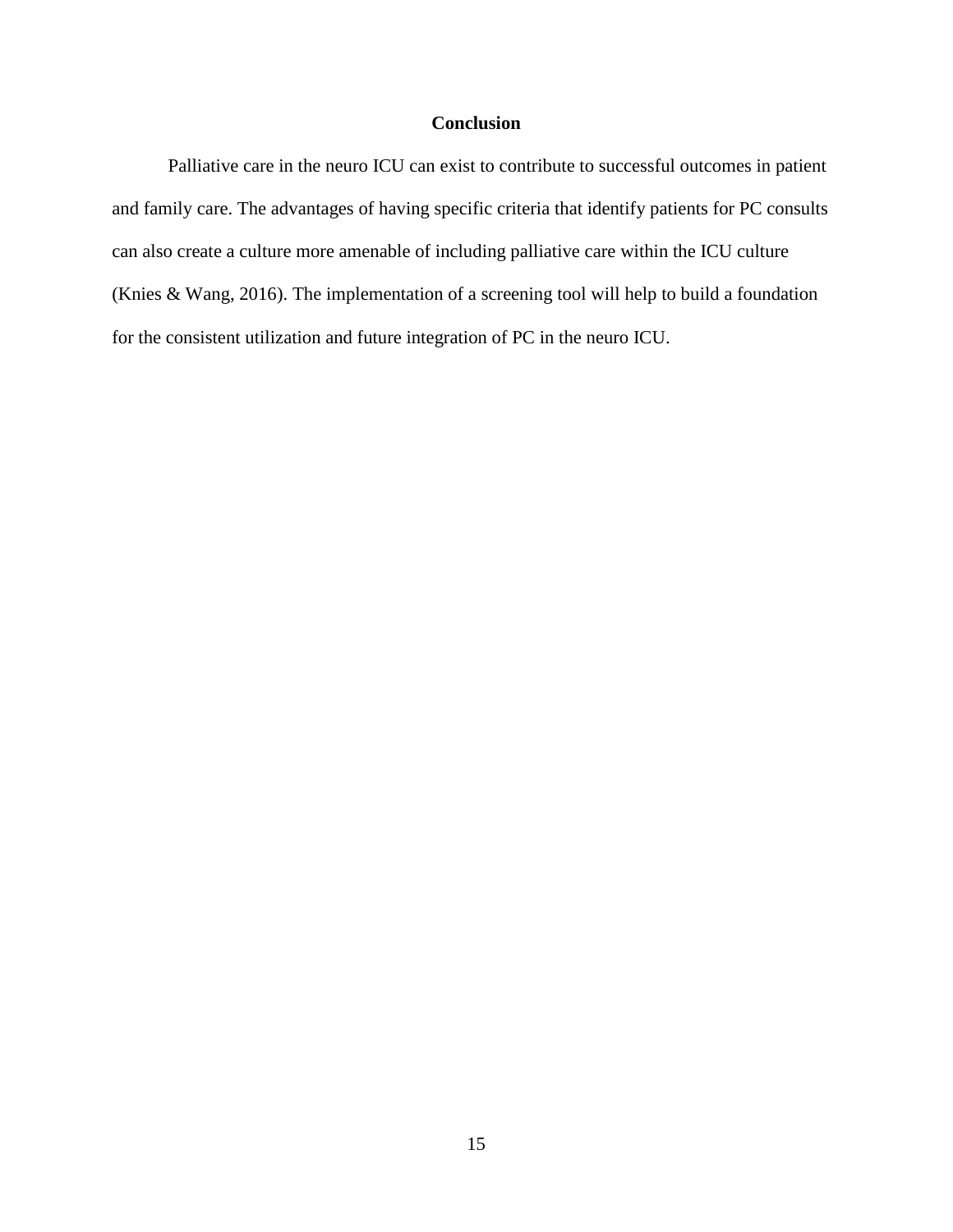### **Chapter II**

# **Review of the Literature**

# **Introduction to Search Criteria**

Current literature was reviewed for evidence supporting the screening and implementation of PC screening in the neuro ICU. The online literature search was completed utilizing PubMed and EMBASE. The initial search was within the years 2006-2017 and extended to include the years 2000-2017 due to the limited amount of literature available. Key words used were "neurocritical care", "palliative care", "palliative care screening", "palliative care triggers" and "neuro ICU". The PubMed search included various combinations of keywords. The keywords such as "neurocritical care and palliative care" yielded 14 articles narrowed down to seven, "neurocritical care and palliative care" resulted 52 articles narrowed down to six articles, "palliative care screening and neuro ICU" resulted in three articles narrowed down to two, "palliative care screening and neurocritical care" resulted in18 articles, narrowed down to two. The EMBASE search used keywords, "palliative care," "stroke, SAH, neurocritical care, neuro ICU, neurosurgery" and "screening test, screening, trigger, tool, clinical assessment tool, consult" which yielded 1430 results. That was narrowed down to articles printed in English in from the past 10 years, and keywords such as neuro ICU, neurocritical care that yielded 52 results. An additional hand search from the articles was completed to obtain more literature that pertained to neurocritical care and PC. These articles from both literature searches were reviewed for relevancy to this project that addressed PC in neurocritical care.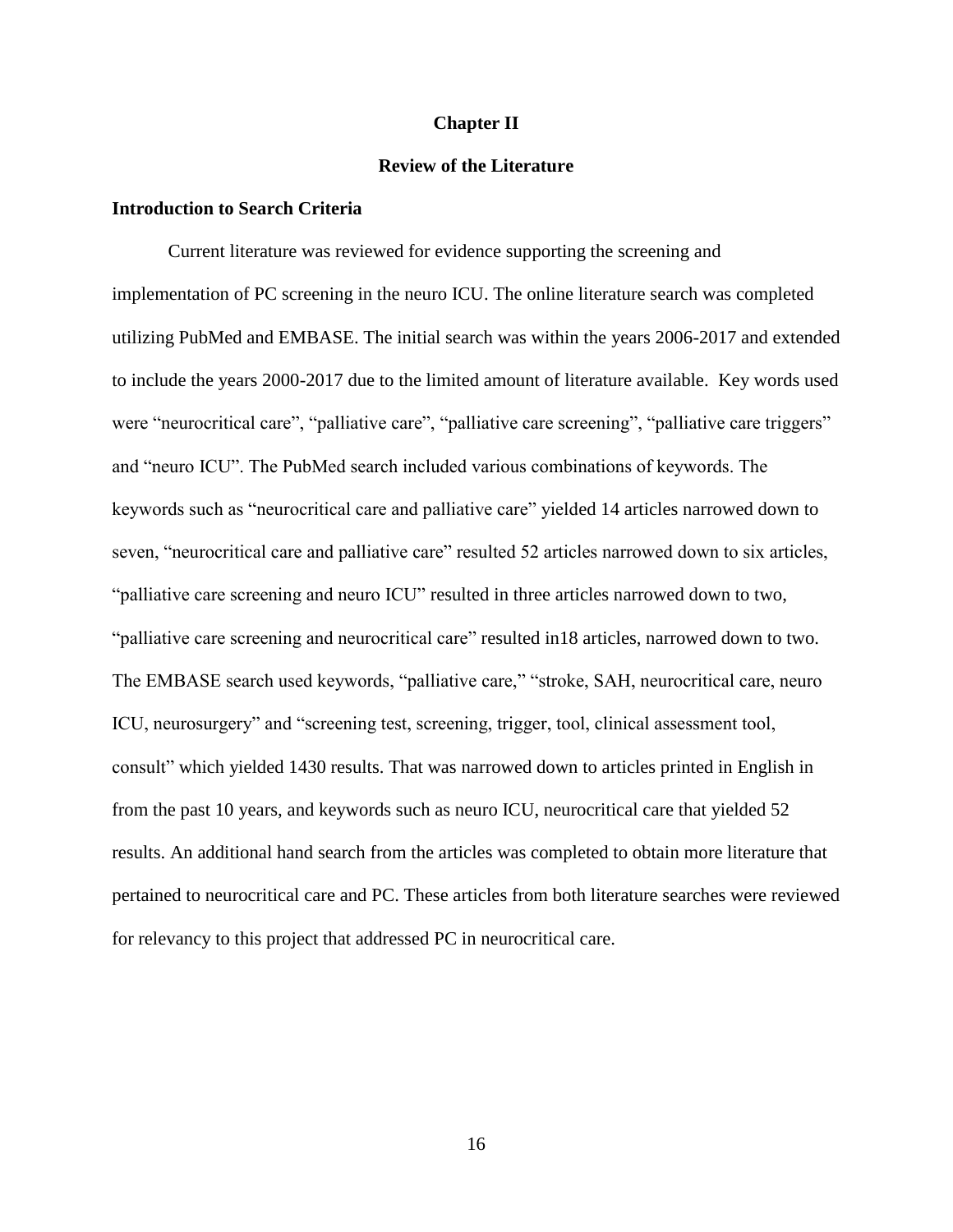# **Synthesis of Evidence**

In review of the literature, integration of palliative care screening in the neurocritical ICU was relatively unexplored. Evidence on PC screenings in the neuro ICU was very limited and of poor quality. Overall, literature found were reviews, consensus reports, recommendations on palliative care in the neurocritical care ICU. The lack of quantity and quality articles revealed the need to explore the implementation of palliative care screenings in the neuro ICU further.

# **Palliative care in the neuro ICU.**

The integration of PC is a relatively new and unexplored area. It could be attributed to the fact neurocritical care is a relatively new specialty that emerged in the 1980s (Wijdicks, 2013). Despite the growing acceptance in the literature and amongst major governing bodies in support that PC is as a component of high-quality care for patients with serious illness, it remains underutilized in the surgical critical care setting (Finkelstein, Goldstein, Horton, Eshak, Lee, & Kohli-Seth, 2016; Bradley, Weaver & Brasel, 2010).

The Improving Palliative Care in the ICU or IPAL-ICU Project from the Center to Advance Palliative Care (CAPC) has been useful in providing guidelines and tools to help in integrating and improving PC in the ICU. Frontera et al. (2015) created a report from the IPAL-ICU project that specifically addressed integration PC in neurocritical care. A review was performed of the literature to evaluate the clinical issues that arose in neurocritical care. Prognostication aids, best practices for establishing goals of care, symptom management and evaluation of life-limiting and life sustaining treatments were evaluated. The goal was to create a report for recommendations on integration of PC in neurocritical illness.

Borasio (2013) discussed in his German based opinion paper that palliative care should not be separate from medical care. This paper encouraged the philosophy of it is simply a way to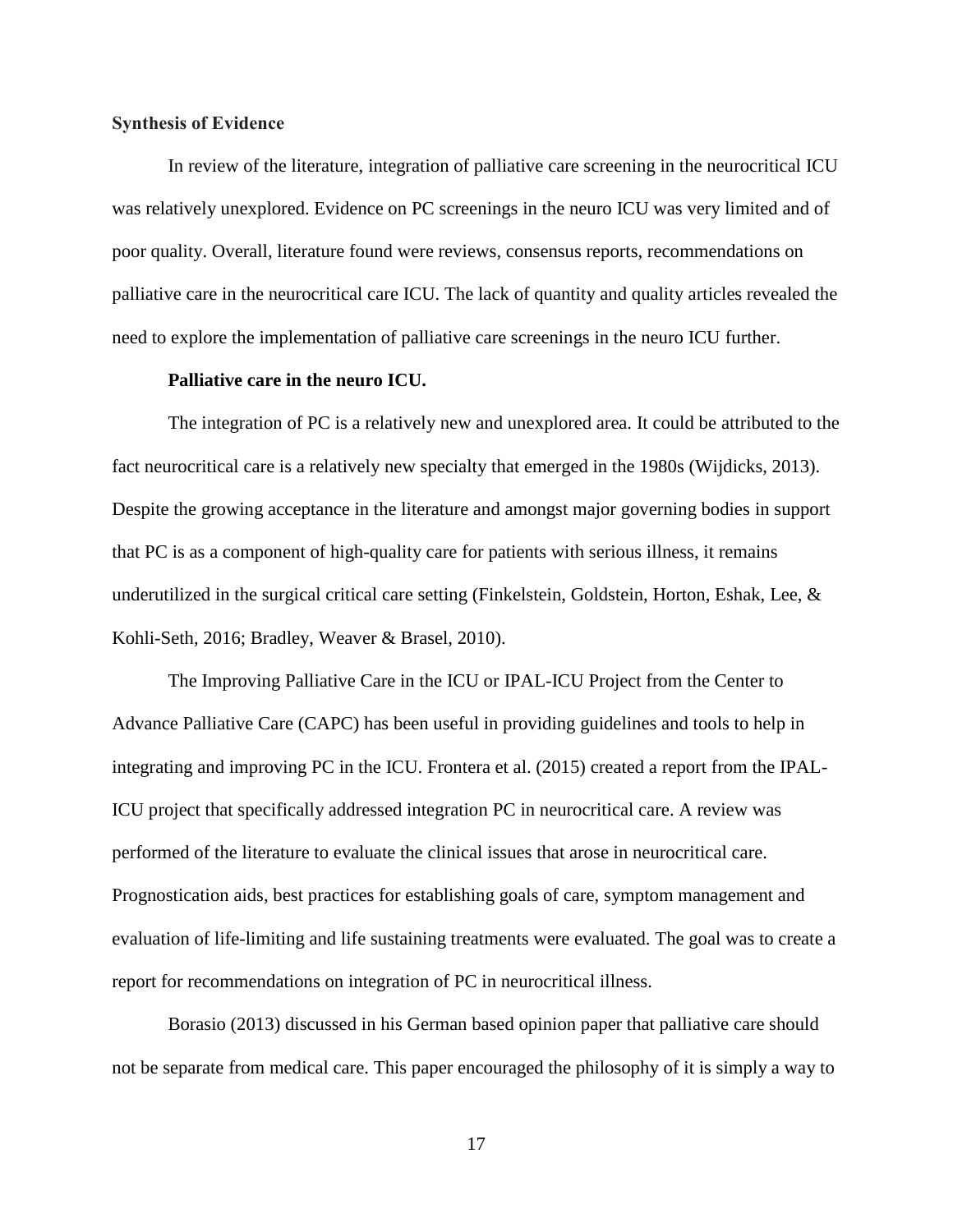add PC as a goal of medical care that consistently included quality of life at all costs. It also expressed the importance of PC integration with neurological diseases to support customization of care for symptom management.

The Chahine, Malik, & Davis (2008) study was a retrospective chart review that examined the most common neurologic diagnoses and reasons for palliative medicine consultations. They found that majority of the consults were for symptom management and evaluation for comfort measures. The researchers also came to the conclusion that palliative medicine is needed in the neurologic and neurosurgical patient population. They also noted that the inclusion of tools that assess symptoms for non-communicative patients is important in including patients in their care.

Knies and Hwang, (2016), discussed major issues in integrating PC with neurocritical care. The article examines the best practice models of care for PC in the neuro ICU. In addition they comment on the difficulties with effectively establishing goals of care in this patient population. Like previous articles they explore how shared decision making, goals of care, and clinician competencies all contribute to the core of how PC is integrated in neurocritical care.

In the Liu, et al. (2017) study, a retrospective case series over 5 years at an academic hospital, they examined more than 200 patients with neurological issues that had PC services during their hospitalization. The findings described that majority of patients required PC services were those that were severely debilitated unable to speak or interact with their care, suffered from acute stroke, and discharge disposition was either death or to hospice. The majority of the consults included establishing or clarifying goals of care, comfort measures or symptom management and psychosocial support management. They concluded with the recommendations that all patients and families should be provided with primary PC services upon diagnosis.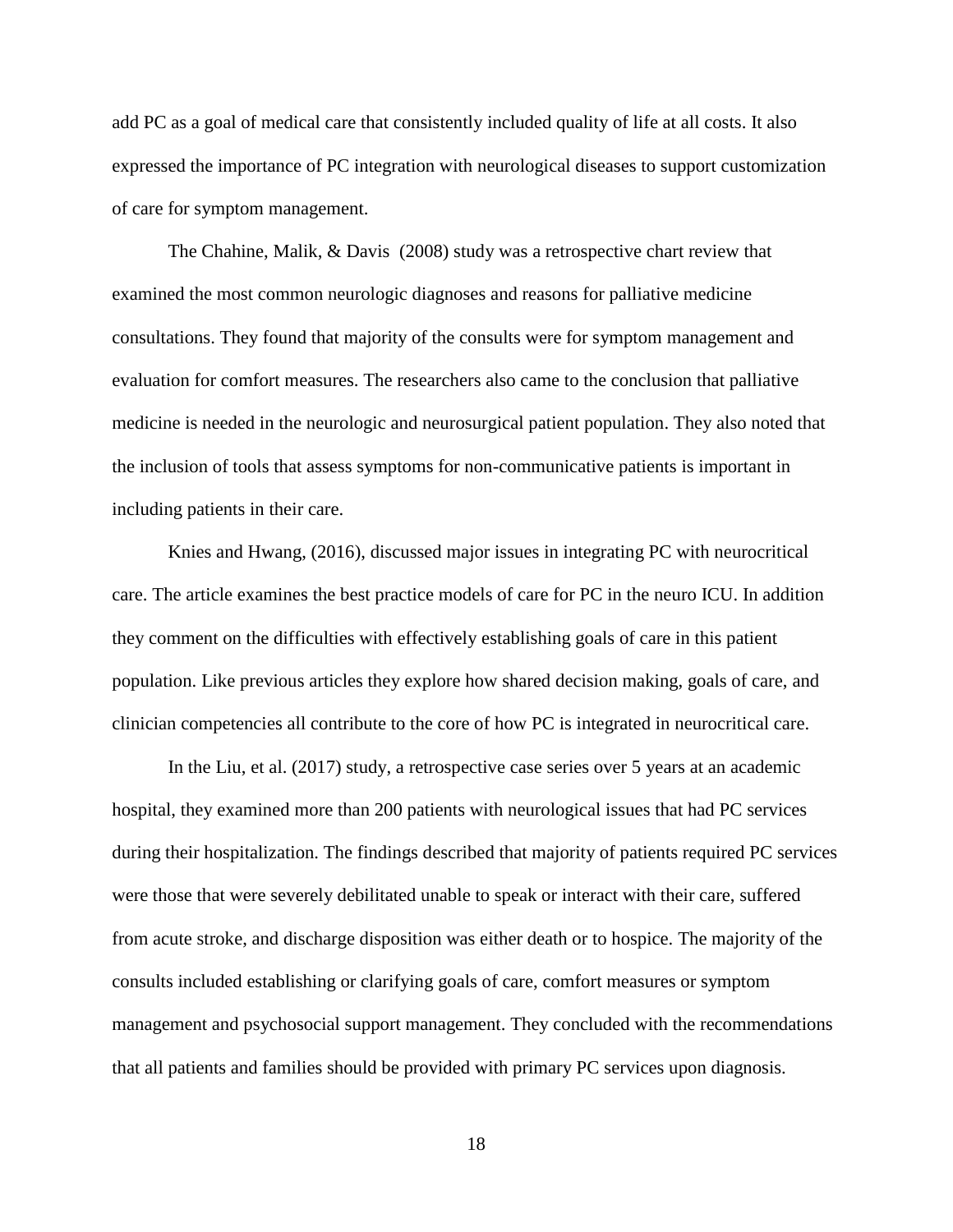An Owens & Flom, (2005) article provided an overview of evidence to support use of PC in the neuro ICU. It discussed the domains of quality Palliative Care specific to PC practitioners. In addition, a brief overview of the common issues in the ICU such as pain, symptom management, communication and withholding and or withdrawal of life sustaining treatments, that could be improved with the integration of PC.

Rubin, Bonomo, and Hemphill III, (2017), conducted a review that discussed three circumstances that arose in the neuro ICU: prognostication, family-physician discussions and determination of death. Prognostication is the most discussed topic and provides great challenges for providers. Patient outcomes vary with neurocritical care and despite having outcome prediction models, committing to a specific outcome is a challenge to determine. In the neuro ICU a phenomenon of self-fulfilling prophecy exists where it is believed that early limitations in care will lead to poor outcomes because of the care decision rather than progression of neurocritical illness. This Rubin, Bonomo and Hemphill review supports the literature that PC in the neuro ICU is beneficial but underutilized.

Tran, Back, & Creutzfeldt, (2016) conducted a qualitative study and retrospective chart review of patients in neuro ICU that did receive a PC consult. The goals were to identify content and key themes of PC consultation, explore reasons for PC consult and discuss most common recommendations from PC team. Four clinical themes emerged from PC consultations: discussing prognosis, patient and family values, medical options and identifying conflicts. Findings revealed the PC consultants spoke to families regarding the possibilities of prognosis/functional recovery, but defaulted the prognostication to the neurologists and intensivists. PC specialists evaluated family readiness, coping and communication styles to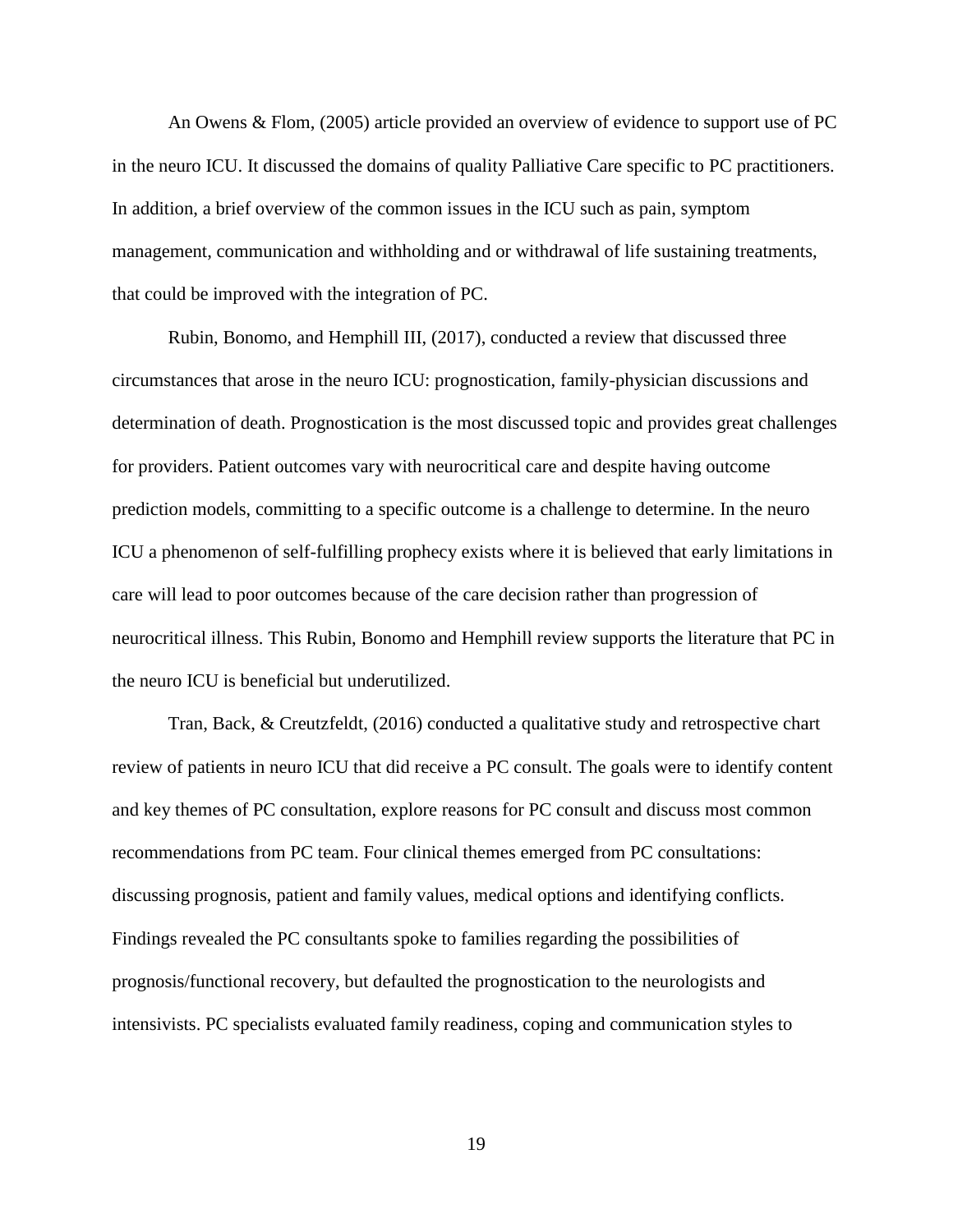improve the primary team's communication. PC consults did come late during hospitalization, when patients demonstrated high PC needs.

## **Palliative care triggers and screening.**

The development of PC triggers or screening was a common recommendation in the literature. The Center to Advance Palliative Care (CAPC), an organization dedicated to the integration of palliative care in practice, created projects specifically to assist with integration of PC through the improving PC in the ICU project (IPAL-ICU). The IPAL-ICU project recommends customizing triggers to fit the institution's goal and patient population (Nelson et al., 2013). Hussain, Adams, Allgar and Campbell (2014) observed data that showed increased triggers revealed disease progression. Results suggested that using defined referral criteria based on triggers would enable patients to have access to PC at an appropriate state in their illness. They concluded that having a screening process to trigger PC can foster early proactive palliative care involvement. Prompt identification of needs can ensure they are tended to as a whole by the care team.

The Creutzfeldt, Wunsch, Curtis, and Hua, (2015) article was a retrospective cohort study that examined the prevalence of PC trigger criteria in neuro ICUs compared to non-neuro ICU admissions. The trigger tool they used was validated but was not specific to the neuro ICU patient population. The data revealed that in the neuro ICU the most common trigger was intracerebral hemorrhage with mechanical ventilation. Trends in the data supported that PC needs in the neuro ICU are different than non-neuro ICUs.

Creutzfeldt, Engelberg, Healey, Cheever, Becker, Holloway, and Curtis (2015) conducted a quality improvement project that examined identifying PC need through development of a Palliative Care Needs Screening Tool. The tool consisted of 4 questions:(1) Does the patient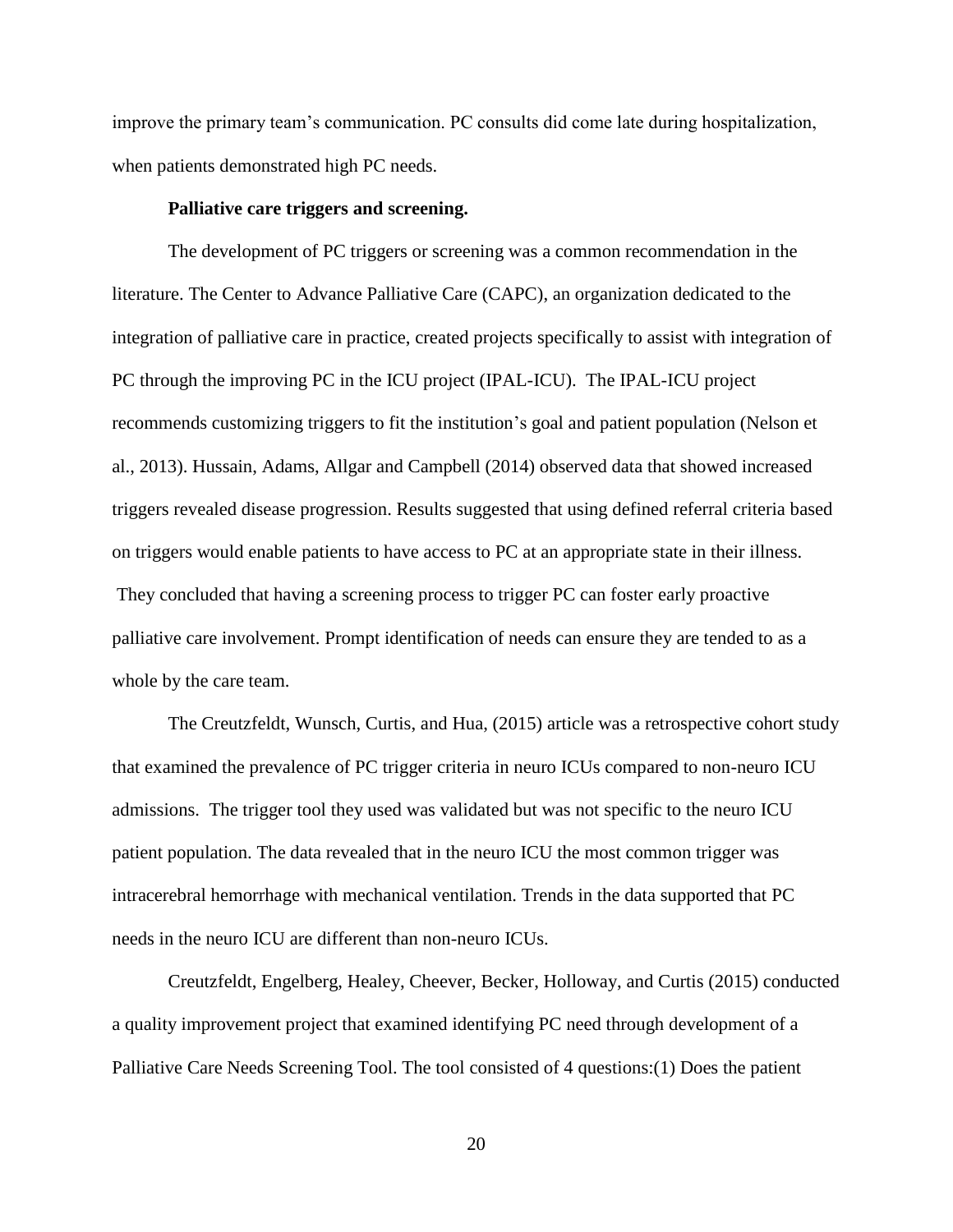have distressing physical or psychological symptoms? (2) Are there specific support needs for patient or family? (3) Are treatment options matched with patient-centered goals? (4) Are there disagreements among teams and family? They sought to evaluate the palliative needs versus initiating PC based on diagnosis. Goals were to evaluate prevalence of PC needs by screening tool, and comparing care received for patients with and without screening. The results revealed the needs were mainly social support and goals of care. There was increase in documented family meetings and PC consultations.

# **Conclusion**

Early PC interventions seemed to be of some degree of benefit to patients. The trigger or screening tools were helpful to identify patients with PC needs. There was an overall theme that more criteria revealed higher mortality. The neuro ICU patient population is unique and has its own set of PC issues. The literature supports customizing the trigger tools to accommodate some of those needs prove to be helpful in early identification.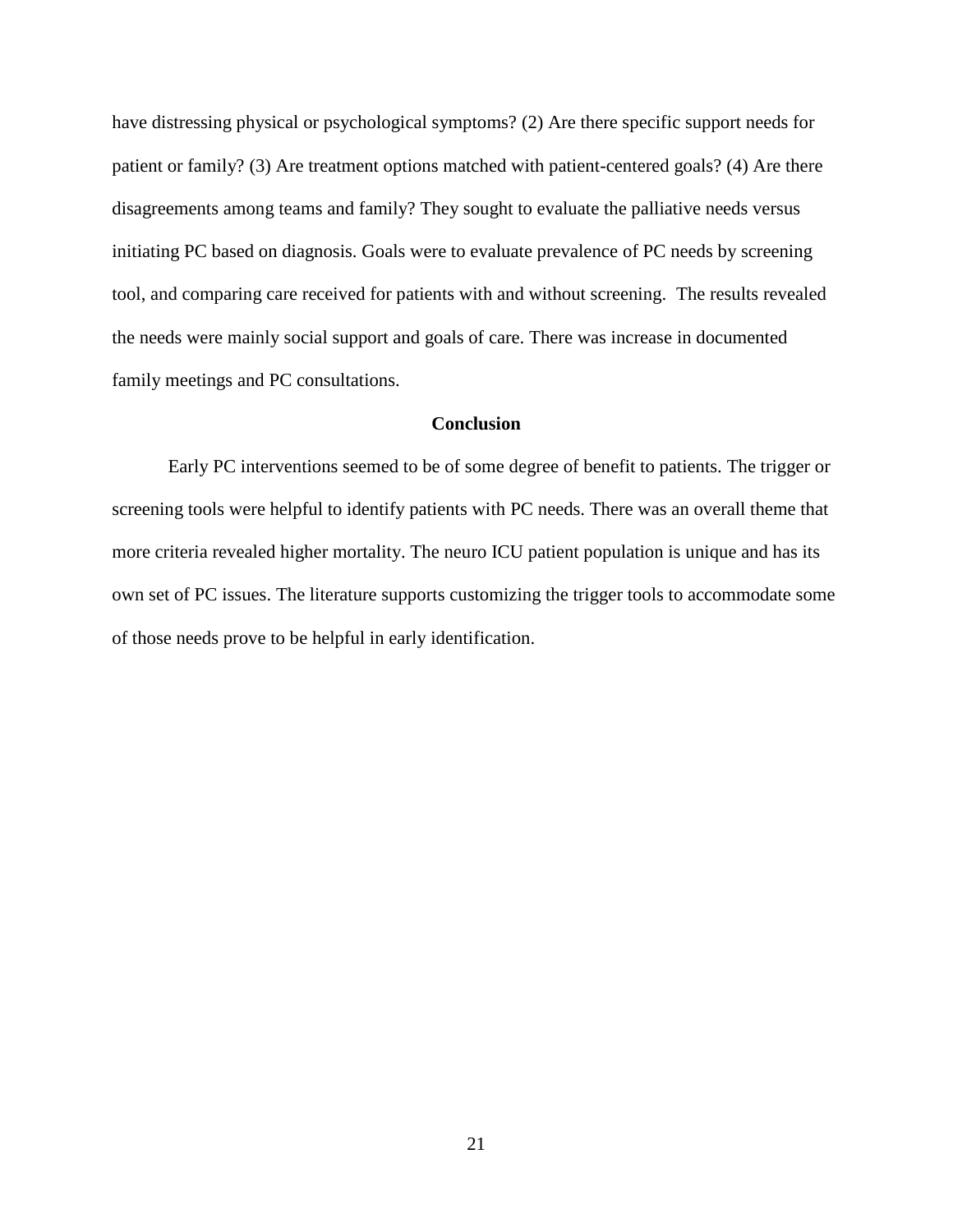## **Chapter III**

### **Methods**

# **Design and Implementation Plan**

This scholarly project used a descriptive pre/post evidence-based practice intervention design. The project began with a pre-intervention electronic survey that explored the bedside nurse's comfort and knowledge of making PC recommendations. The survey was created on and distributed through Surveymonkey© and was open for participants for a two week period. The survey included a cover letter explaining the project and instructed the subjects that participation in the survey indicated implied consent. In addition, respondents were asked to create a customized identification to maintain anonymity and allow the pre and post surveys to be paired later for data analysis. During the survey period, three reminder emails were sent to all neuro ICU nurses to increase participation. After the pre-intervention survey closed, education and training on use of the Center to Advanced Palliative Care (CAPC) ICU screening tool was performed in person over a two-week timeframe.

The education materials were initially distributed to the nursing staff via email listserve. Two weeks of in-person education was performed. All participants received an educational packet that had the PowerPoint presentation, timeline about the study, an article about the CAPC ICU screening tool and the CAPC ICU screening tool for practice. During the in-person sessions, the CAPC definition of PC was used to serve as the foundation for open discussion on PC. After the open discussion, a sample patient case scenario was reviewed using the CAPC ICU screening tool. The nurses practiced using the checklist, followed by a question and answer session regarding the tool and or project.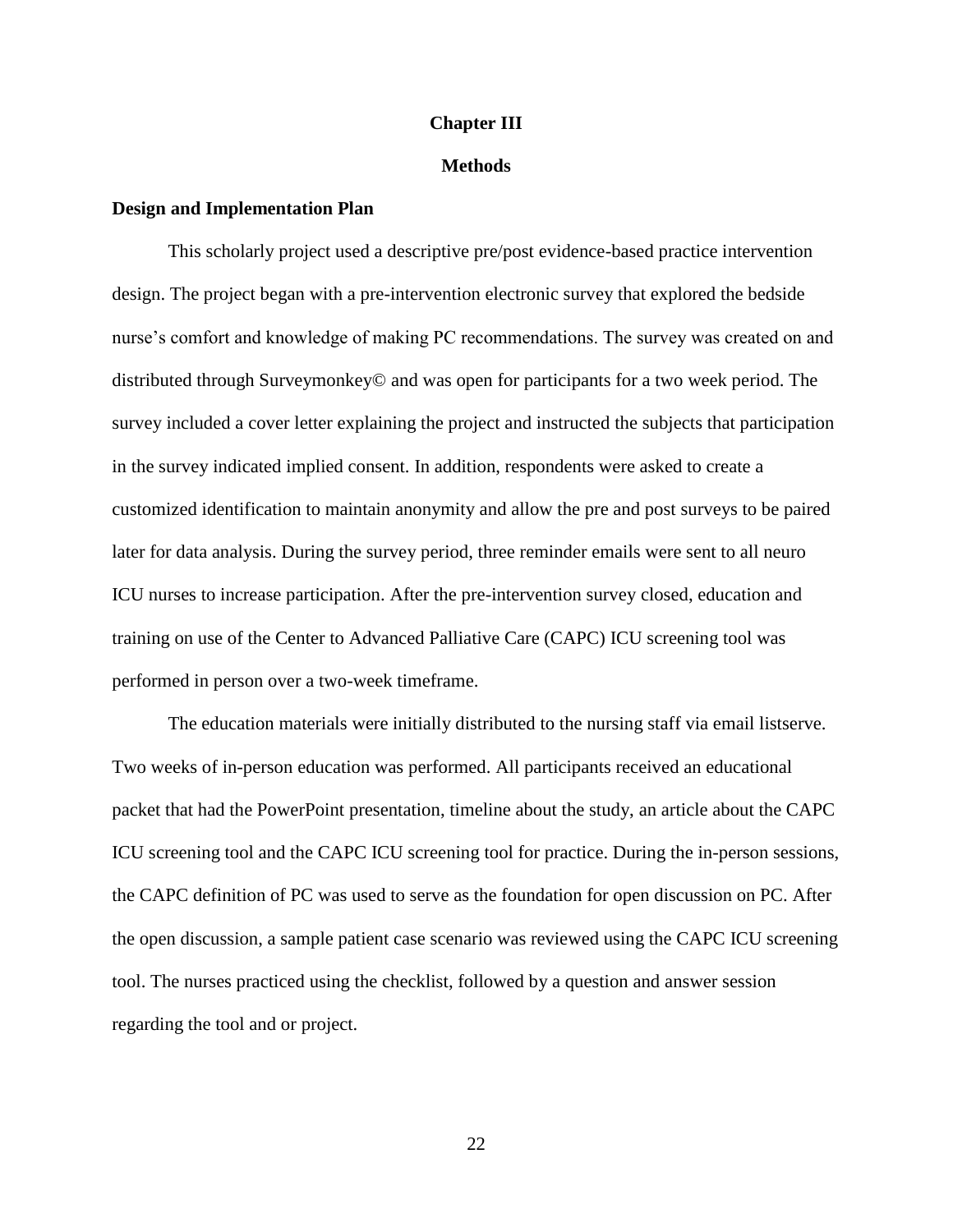After the two week education period, the CAPC ICU screening tool began. The tool was distributed via purple paper for nurses to complete on admission at the bedside. The nurses were instructed to place all completed screening tools in a lock box in the staff break room. The screening took place over six-weeks. At the end of the six-week screening, the post-intervention survey was distributed via Surveymonkey© and was open for a two-week duration for respondents to complete. During the survey period, three reminder emails were sent to all neuro ICU nurses to increase participation.

#### **Project Setting**

The project was conducted on a single 14-bed neurosurgical ICU (neuro ICU) in a tertiary, urban academic medical center in Washington, DC. The neuro ICU team is comprised of intensivists, neurosurgeons, neurologists, stroke fellows, advanced practice clinicians (APC) that include physician assistants (PA) and nurse practitioners (NP), surgical critical care fellows, neurology and neurosurgical residents and fellows, and neurosurgical nurses. The neuro ICU operates under an open care model, in which the neurosurgeon or neurologist is the primary attending of record and, the critical care intensivist serve as critical care consultants, providing critical care during their ICU course.

### **Sampling Plan**

All neuro ICU nurses were eligible to voluntarily participate in the pre and post survey. Implied consent was indicated by participation in the survey. All respondents were asked to create a custom identification to link their pre and post test results and maintain anonymity. Surveys that were completed in their entirety with matching pre/post identification were used in the data analysis.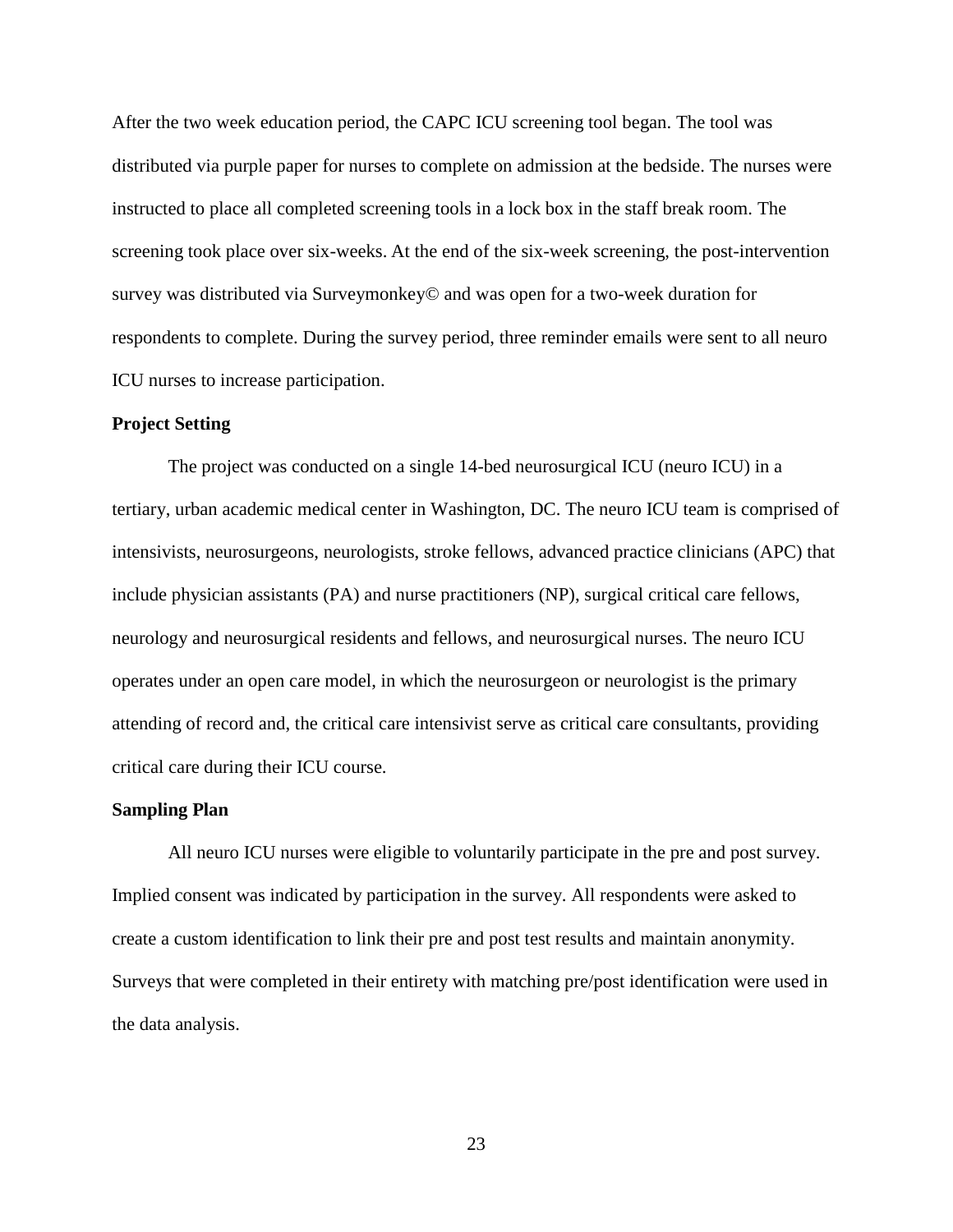All patients admitted to the neuro ICU were expected to be screened. The patient inclusion criteria were limited to patients admitted to the neuro ICU specifically under the neuroscience service which included neurosurgery, neurology and neurology stroke. Patients were excluded if they were under 18 years of age and ICU length of stay less than 24 hours.

#### **Human Subjects**

The principal investigator (PI) completed the Collaborative Institute Training Initiative (CITI) training. This training consisted of modules that focused on Biomedical and Social-Behavioral-Educational education. Institutional review board (IRB) approval was obtained from Georgetown University and the project site. Patient information was de-identified. Any electronic information was password protected and paper information stored in a locked box stored in the facility's critical care administrative office, solely accessible to the PI.

### **Instruments**

# **Comfort and Knowledge Survey**

A comfort and knowledge survey originally published by Fedel et al. (2014) was used for this project. Fedel granted permission for use of this survey for this project. The tool was noted to have a Cronbach alpha of .80, indicating good reliability (Jenko, Adams, Johnson, Thompson & Bailey, 2015).The published survey had five questions regarding comfort and three regarding knowledge. These questions were validated by content experts and included questions adopted from the palliative care quiz for nursing  $(PCQN)$  (Fedel, Joose & Jeske, 2014). The first five questions on comfort used a four-point Likert scale. The four-point Likert scale was revised to remove the option between "slightly comfortable" and "somewhat comfortable" (Jenko, Adams, Johnson, Thompson & Bailey, 2015). The last three questions were true/false knowledge questions that were reviewed and evaluated by context experts. In addition, the PI developed,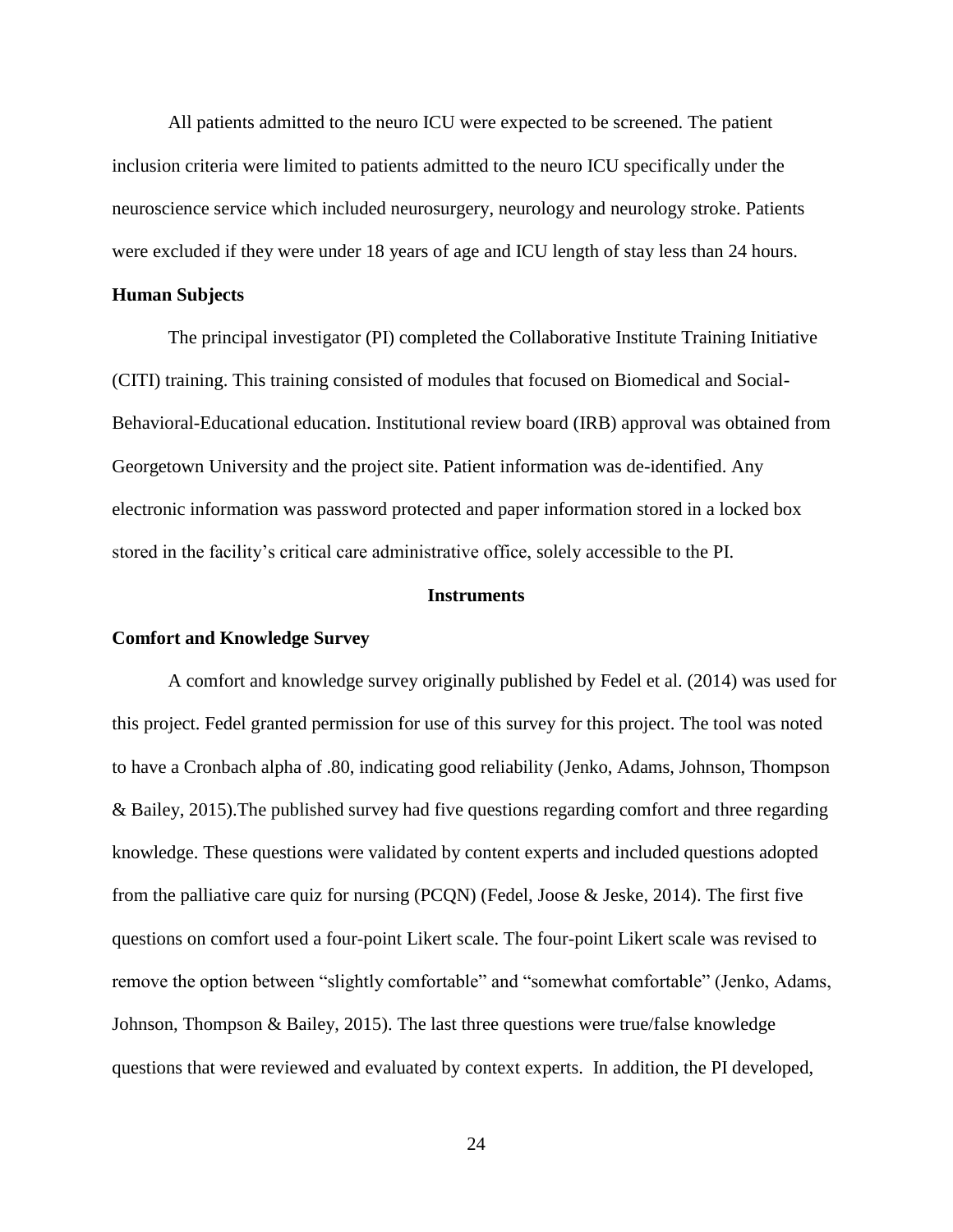five optional questions that included comfort on patient needs in the neuro ICU, Ethics consults for PC consults, PC recommendations on rounds and two open ended questions, one on professional experiences and the other for general feedback. Three demographic questions were included that pertained to nursing years of experience and educational preparation. The survey concluded with the request to create custom user identification. The survey was given to neuro ICU nurses before education on palliative care and CAPC ICU screening tool use and repeated after the six-week screening intervention.

# **Center to Advancing Palliative Care (CAPC) ICU Screening Tool**

The Center to Advance Palliative Care (CAPC) is a national organization that is the leading resource in implementation of PC in health systems. Its vision is PC everywhere, and is accomplished through training, metrics and technical to support PC integration in practice.

The CAPC ICU screening tool is a culmination of evidence-based screening criteria consistent in the literature amongst experts and national standards for PC consultation (Lapp & Iverson, 2015). This screening tool is based on a published list of triggers that was implemented in a study by Lapp & Iverson (2015) and derived their list from the CAPC compilation of PC screening criteria. The tool was a 22-item checklist separated into three sections. One or more criteria met indicated to providers to further examine the need for PC consultation. This screening tool was selected because of the comprehensive list of criteria and its basis on the body of evidence based-criteria from the literature and national experts and the Center to Advance Palliative Care. In addition, the question at the end of the screening tool *As a nurse would you refer this patient to palliative care?*, to get nurse feedback on their recommendation of palliative care despite the items selected on the screening tool.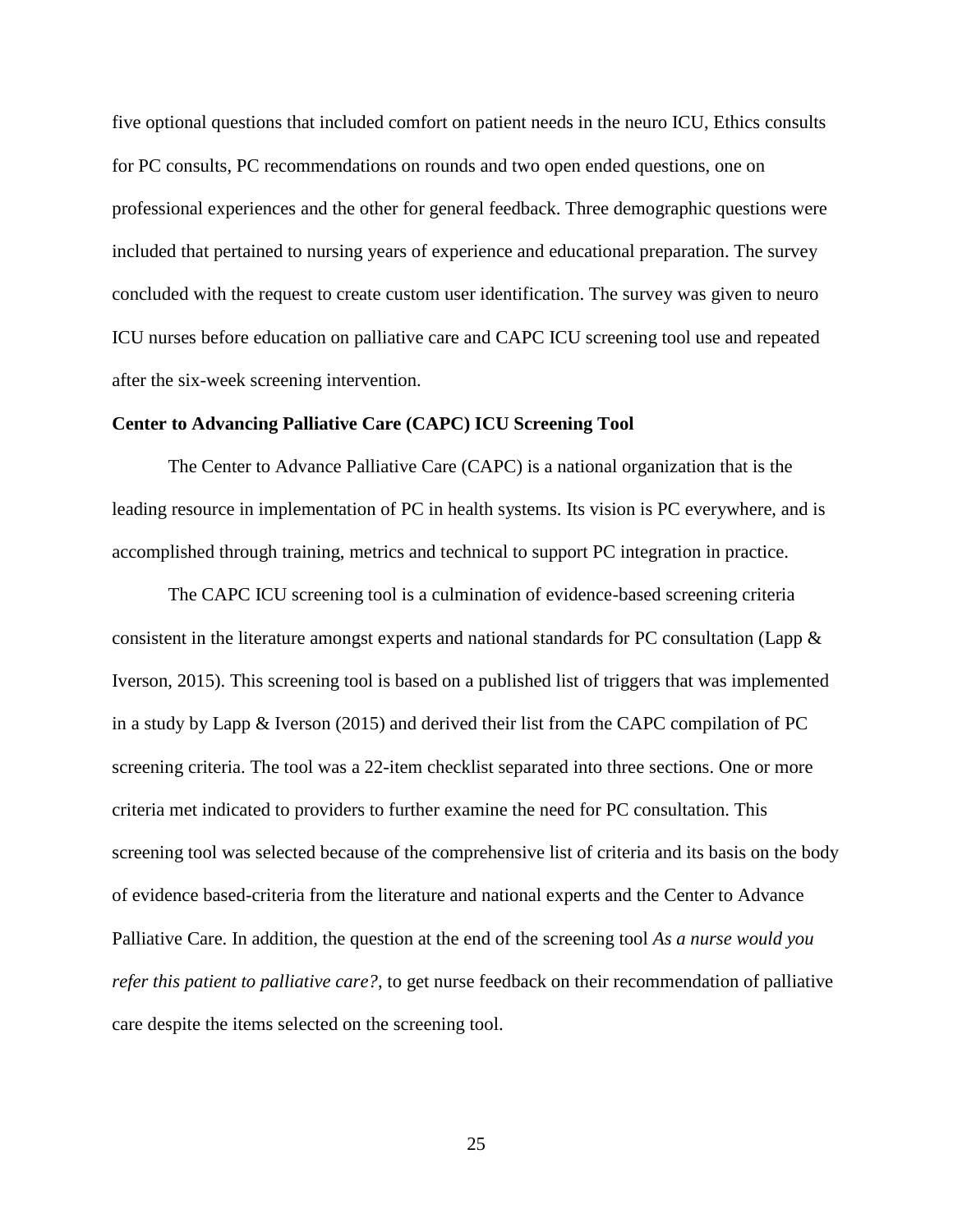# **Procedures**

Upon IRB approval, flyers and emails were distributed to neuro ICU staff where the pilot project was implemented. A series of presentations to nursing, advance practice clinicians and physician groups was given regarding the PC screening to commence in the neuro ICU. The nurse comfort and knowledge survey was electronically distributed prior to the coordination of unit education and implementation of the screening process. The survey was voluntary and participants gave implied consent by completing the survey. Each nursing participant's identity was anonymous, and nurses were responsible for creating a custom identification to link the pre/post survey results for analysis. The pre-intervention survey was open for two weeks. After the survey period closed, educational meetings took place and all nursing staff were educated. The education consisted of the Center to Advancing Palliative Care (CAPC) definition of PC, overview of the research project relevance to nursing practice, followed by a case study. The case study provided hands on education on use of the CAPC ICU screening tool. After the education intervention, the CAPC ICU screening tool was implemented on admission over a sixweek period. Data from the CAPC ICU screening tool was collected using a paper data sheet. At the end of the screening period, a post-intervention survey was distributed to staff and open for two weeks.

## **Data Collection**

Data was collected from the CAPC ICU screening tool over a six-week period via a paper data sheet. In addition, collected information from all demographics from the patient medical records were; age, gender, race, primary diagnosis, length of stay and discharge disposition, and code status. A statistician was consulted for data analysis.

The outcomes measured were the following: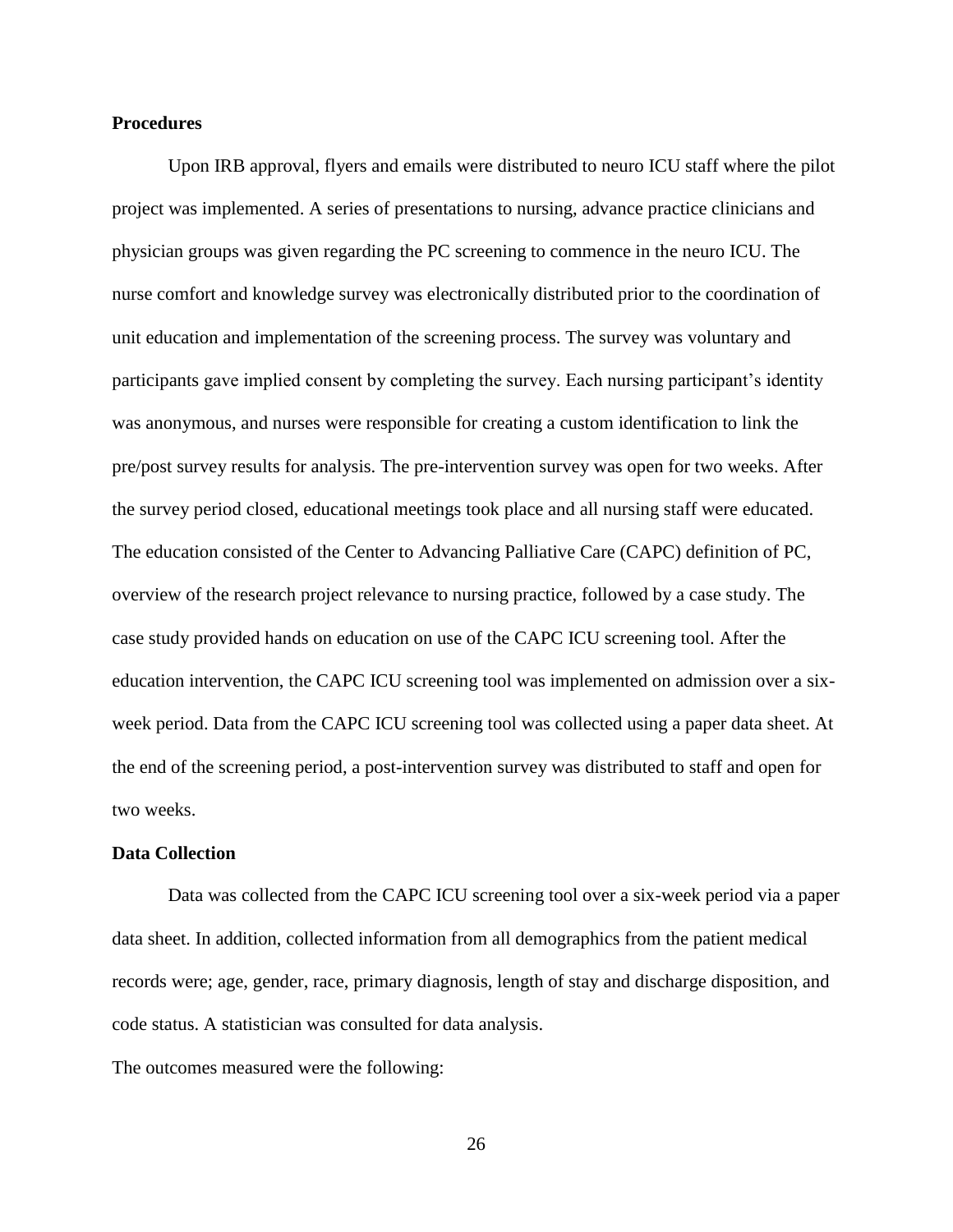- Distribute and screen patients on admission to the neuro ICU for six weeks using the paper CAPC ICU screening tool
	- o Evaluate the number of patients screened and number of potential PC consults
	- o Collect data to identify patients that meet any of the criteria
	- o Examine correlation with nurse recommendation for consult with screening criteria selected
	- o Identify criteria most and least frequently identified
	- o Patient demographics: gender, race, age, ICU length of stay, discharge disposition
- Nurse pre and post survey results on PC and screening tool comfort and

knowledge

o Evaluate if there was an increase in comfort and knowledge after

education on PC recommendation

Table 2 Data Outcomes.

| <b>Outcome</b>                  | <b>Data Collection</b>                                 | <b>Measure</b>                                                |
|---------------------------------|--------------------------------------------------------|---------------------------------------------------------------|
| Nurse comfort $\&$<br>knowledge | Voluntary electronic email<br><b>Survey Instrument</b> | Pre/post comfort & knowledge mean<br>scores                   |
| Screening feasibility           | Completed paper screening<br>tools                     | Total number screenings completed of<br>all patients admitted |
| Potential consult<br>incidence  | Completed paper screens                                | Total eligible patients                                       |
|                                 |                                                        | Least and most screening criteria                             |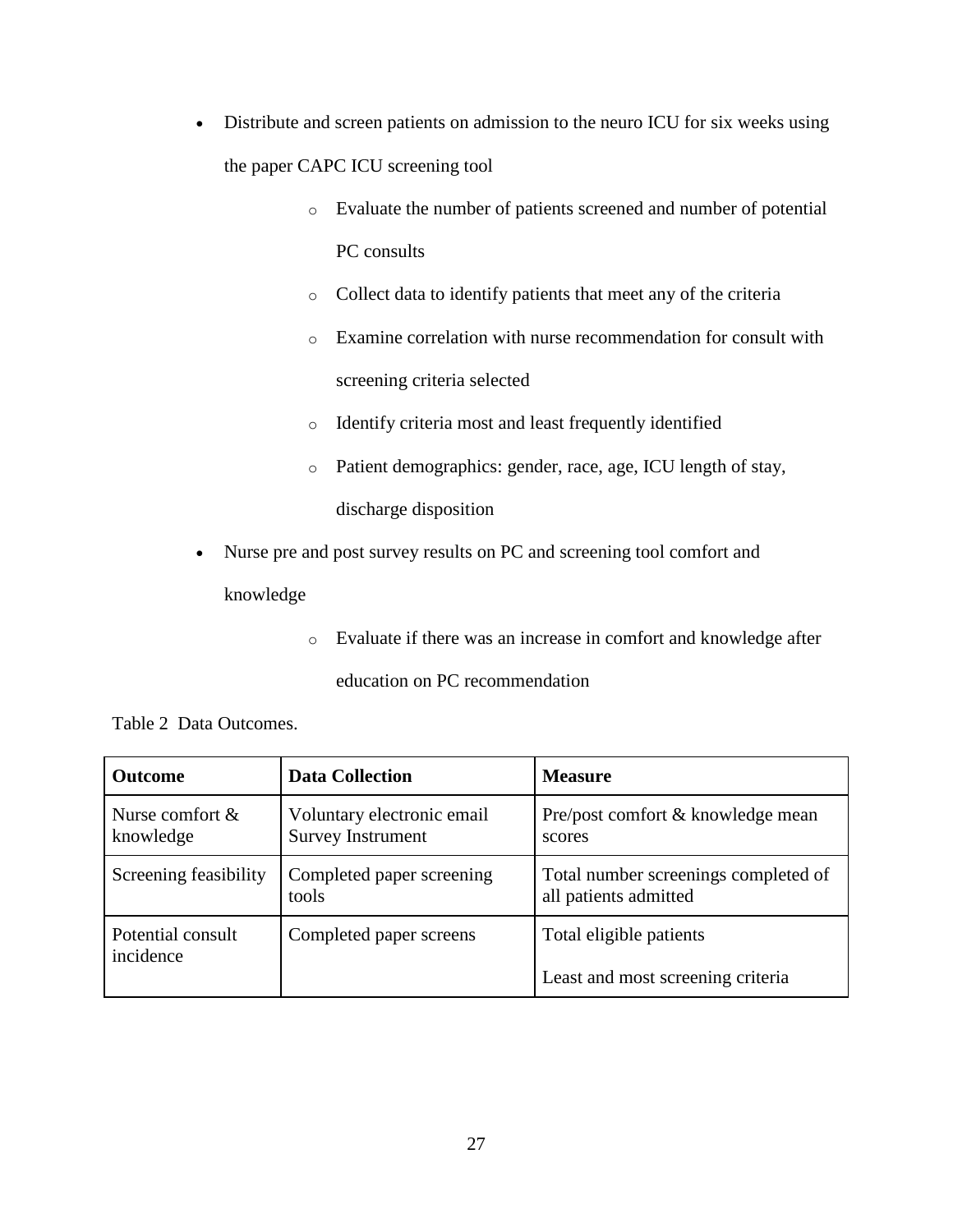# **Data Management**

Completed paper screening tools were collected in a lock box on the unit. The researcher emptied the box regularly and stored all the screening tools from the screening period stored in a locked box in a locked office in the surgical critical care administration area. All data was transcribed to a password-protected spreadsheet stored on the facility's computer. All data was de-identified. Upon completion of this study all data will be destroyed and shredded at the facility. Aggregate data was presented representing averages or generalizations about the responses as a whole. No identifiable responses were presented in the final form of this study.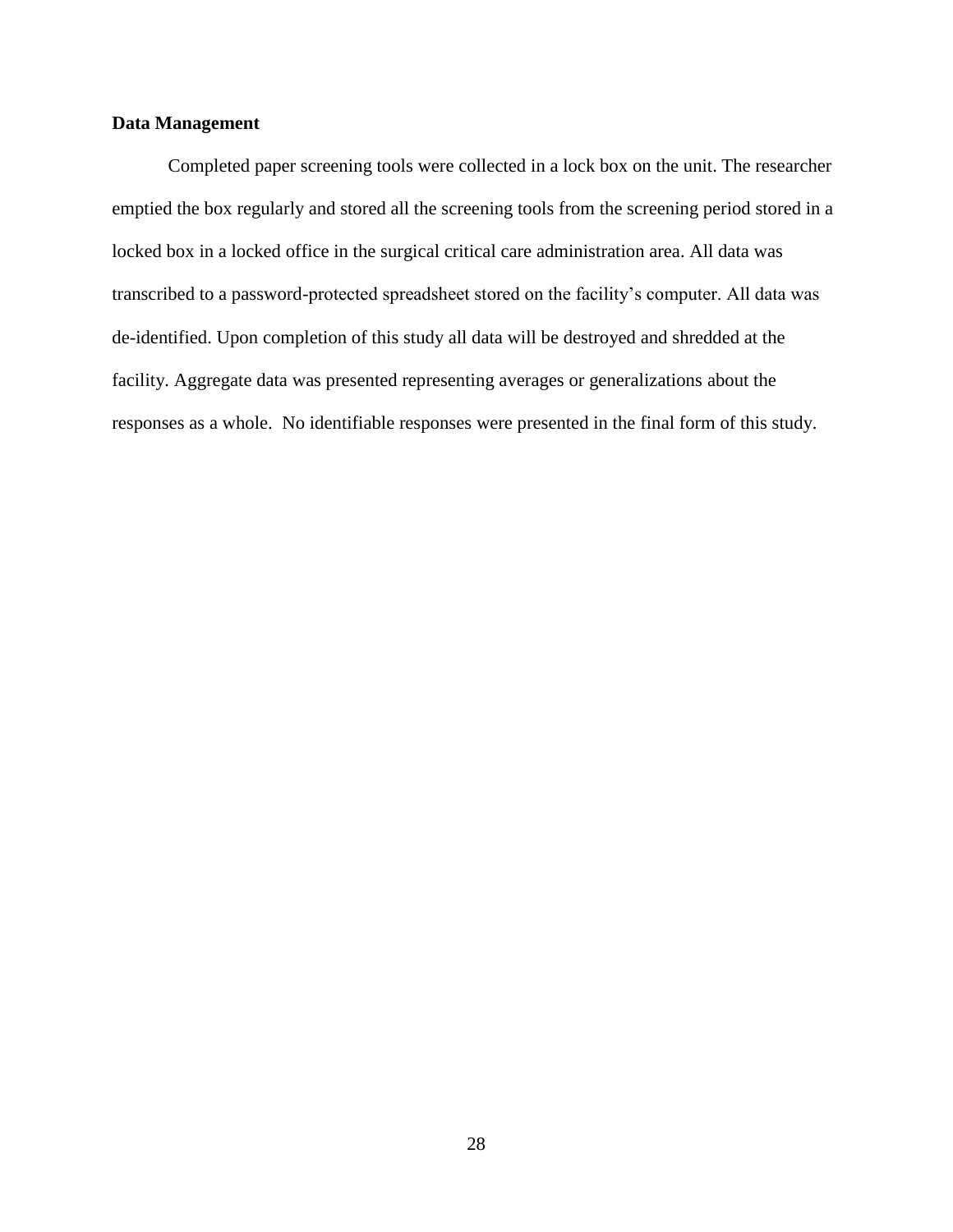# **Chapter IV**

# **Evaluation and Results**

The sample (N=24), was primarily bachelors prepared nurses that had 0-5 years of

experience as a general nurse and ICU nurse.

Table 3 Nurse Participants' Characteristics.  $(N = 24)$ 

|                     | $\boldsymbol{n}$ | $\%$ |  |
|---------------------|------------------|------|--|
| Years as RN         |                  |      |  |
| $0-5$ years         | 19               | 79.2 |  |
| 6-10 years          | $\overline{2}$   | 8.3  |  |
| $11-15$ years       | 3                | 12.5 |  |
| Years as ICU RN     |                  |      |  |
| $0-5$ years         | 19               | 79.2 |  |
| 6-10 years          | 3                | 12.5 |  |
| $11-15$ years       | $\overline{2}$   | 8.3  |  |
| Education           |                  |      |  |
| Bachelors (nursing) | 23               | 95.8 |  |
| Masters (nursing)   |                  | 4.2  |  |

Answers to questions about comfort dealing with patients potentially in need of PC, knowledge about PC, and use of PC consults were asked both before and after training. All tests were one-tailed because it was anticipated that comfort would increase following training. The Wilcoxon signed ranks test was the appropriate test for paired binary and ordinal data.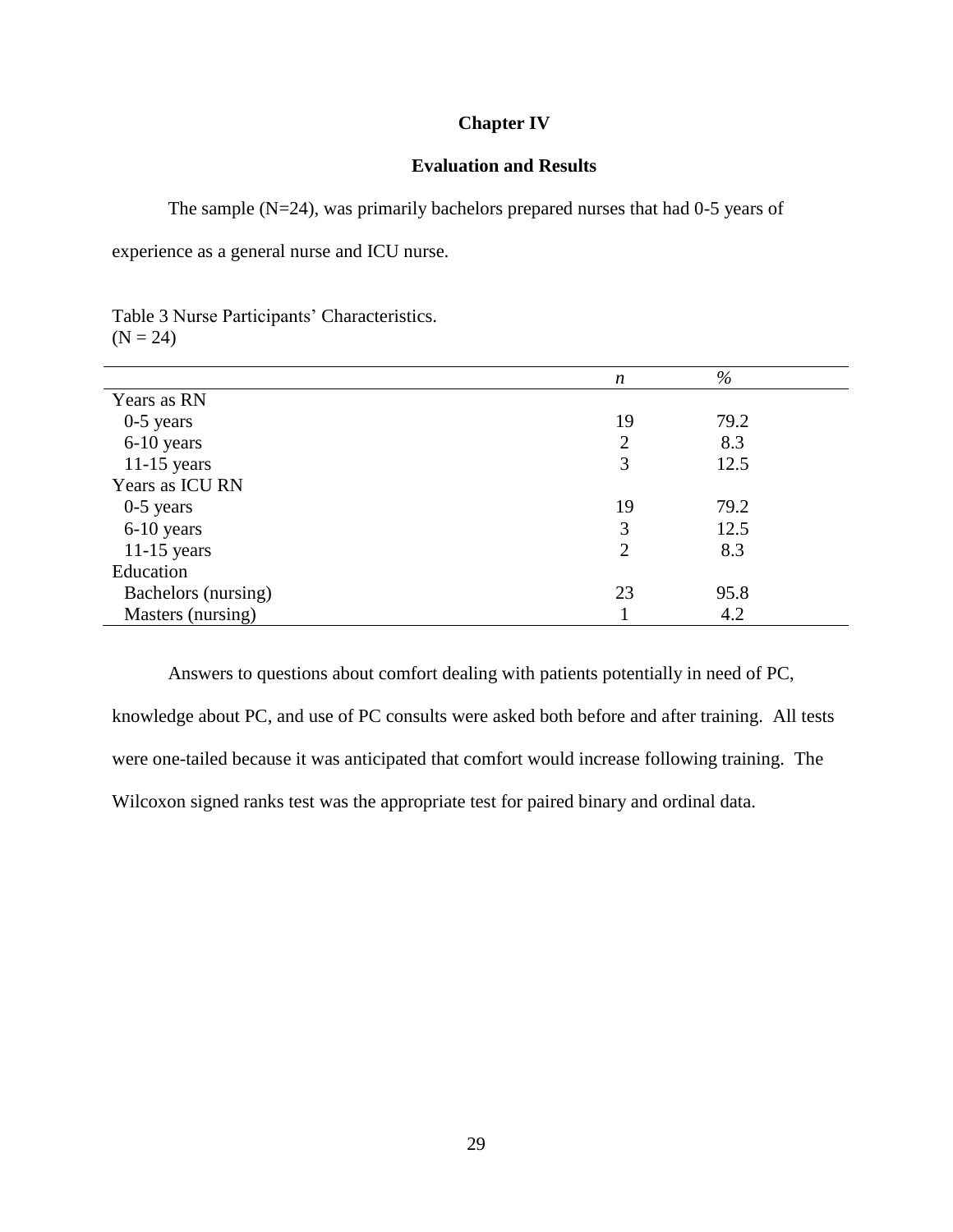|                                                         | Pre              | Post                | $Z^*$ | p (one-<br>tailed) |
|---------------------------------------------------------|------------------|---------------------|-------|--------------------|
| How comfortable are you in identifying which patients   |                  |                     | 1.09  | .138               |
| are at the end of life?                                 |                  |                     |       |                    |
| Very uncomfortable $n$ (%)                              | $\boldsymbol{0}$ | $\overline{2}$      |       |                    |
|                                                         |                  | (8.3)               |       |                    |
| Somewhat uncomfortable $n$ (%)                          | 5(20.8)          |                     |       |                    |
|                                                         |                  | (4.2)               |       |                    |
| Somewhat comfortable $n$ (%)                            | 9(37.5)          | 8                   |       |                    |
|                                                         |                  | (33.3)              |       |                    |
| Very comfortable $n$ (%)                                | 10(41.7)         | 13(54.2)            |       |                    |
| How comfortable are you in identifying which patients   |                  |                     | 2.08  | .019               |
| have chronic illness with limited treatment options?    |                  |                     |       |                    |
| Very uncomfortable $n$ (%)                              | $\theta$         | 1 $(4.2)$           |       |                    |
| Somewhat uncomfortable $n$ (%)                          | 4(16.7)          | 1 $(4.2)$           |       |                    |
| Somewhat comfortable $n$ (%)                            | 12(50.0)         | 7                   |       |                    |
|                                                         |                  | (29.2)              |       |                    |
| Very comfortable $n$ (%)                                | 8(33.3)          | 15                  |       |                    |
|                                                         |                  | (62.5)              |       |                    |
| How comfortable are you in identifying which patients   |                  |                     | 1.73  | .042               |
| have decreased functional ability?                      |                  |                     |       |                    |
| Very uncomfortable $n$ (%)                              | $\boldsymbol{0}$ | (4.2)<br>1          |       |                    |
| Somewhat uncomfortable $n$ (%)                          | 1 $(4.2)$        | $\boldsymbol{0}$    |       |                    |
| Somewhat comfortable $n$ (%)                            | 10(41.7)         | $\overline{4}$      |       |                    |
|                                                         |                  | (16.7)              |       |                    |
| Very comfortable $n$ (%)                                | 13(54.2)         | 19                  |       |                    |
|                                                         |                  | (79.2)              |       |                    |
| How comfortable are you in assessing that a patient     |                  |                     | 3.12  | .001               |
| needs a palliative care consult?                        |                  |                     |       |                    |
| Very uncomfortable $n$ (%)                              | 1 $(4.2)$        | $\boldsymbol{0}$    |       |                    |
| Somewhat uncomfortable $n$ (%)                          | 8(33.3)          | 2<br>(8.3)          |       |                    |
| Somewhat comfortable $n$ (%)                            | 12(50.0)         | 13(54.2)            |       |                    |
| Very comfortable $n$ (%)                                |                  | $3(12.5)$ $9(37.5)$ |       |                    |
| How comfortable are you in requesting a palliative care |                  |                     | 2.33  | .010               |
| consult from the physician?                             |                  |                     |       |                    |
| Very uncomfortable $n$ (%)                              | 5(20.8)          | 1 $(4.2)$           |       |                    |
| Somewhat uncomfortable $n$ (%)                          | 5(20.8)          | 5(20.8)             |       |                    |
| Somewhat comfortable $n$ (%)                            | 10(41.7)         | 9(37.5)             |       |                    |
| Very comfortable $n$ (%)                                | 4(16.7)          | 9(37.5)             |       |                    |

Table 4 Participants' Reported Comfort in Dealing with Palliative Care Issues Before and After Training.

\*Wilcoxon signed ranks test

There were significant increases in comfort in all areas except identifying patients who are at the end of life. There was an increase from 79.2% being comfortable identifying patients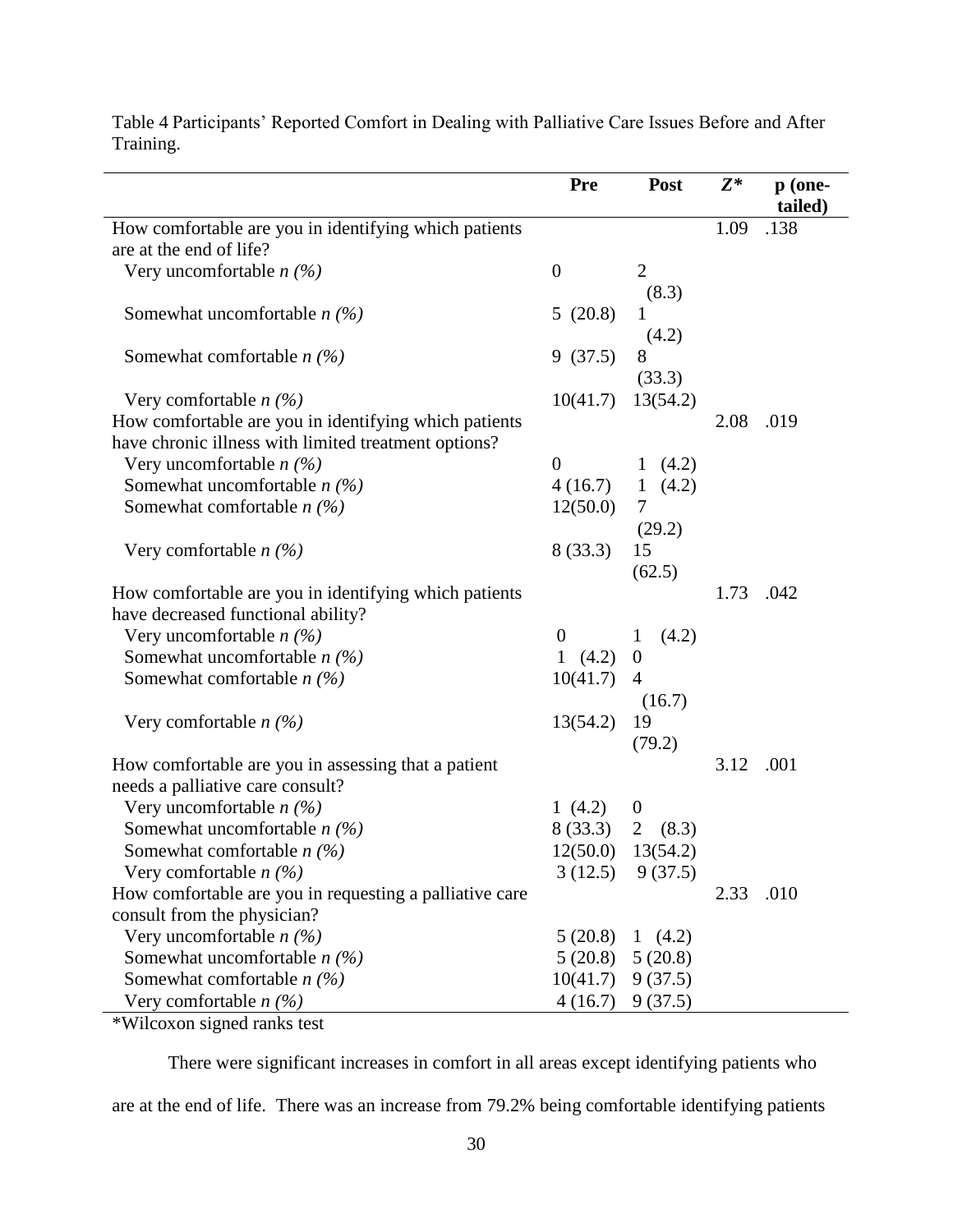at the end of life before training to 87.5% comfortable after training, but the increase was not statistically significant. For identifying chronic illness with limited treatment options, the percentage of participants who were comfortable went from 83.3% pre-training to 91.7% posttraining. For identifying patients with decreased functional ability, 95.8% were somewhat or very comfortable both before and after training. The percentages that were very comfortable increased from 54.2% pre-training to 79.2% post-training. Those comfortable with assessing that a patient needs PC consult increased from 62.5% pre-training to 91.7% post training. Finally, those comfortable requesting a PC consult from a physician increased from 58.4% pretraining to 75% post-training.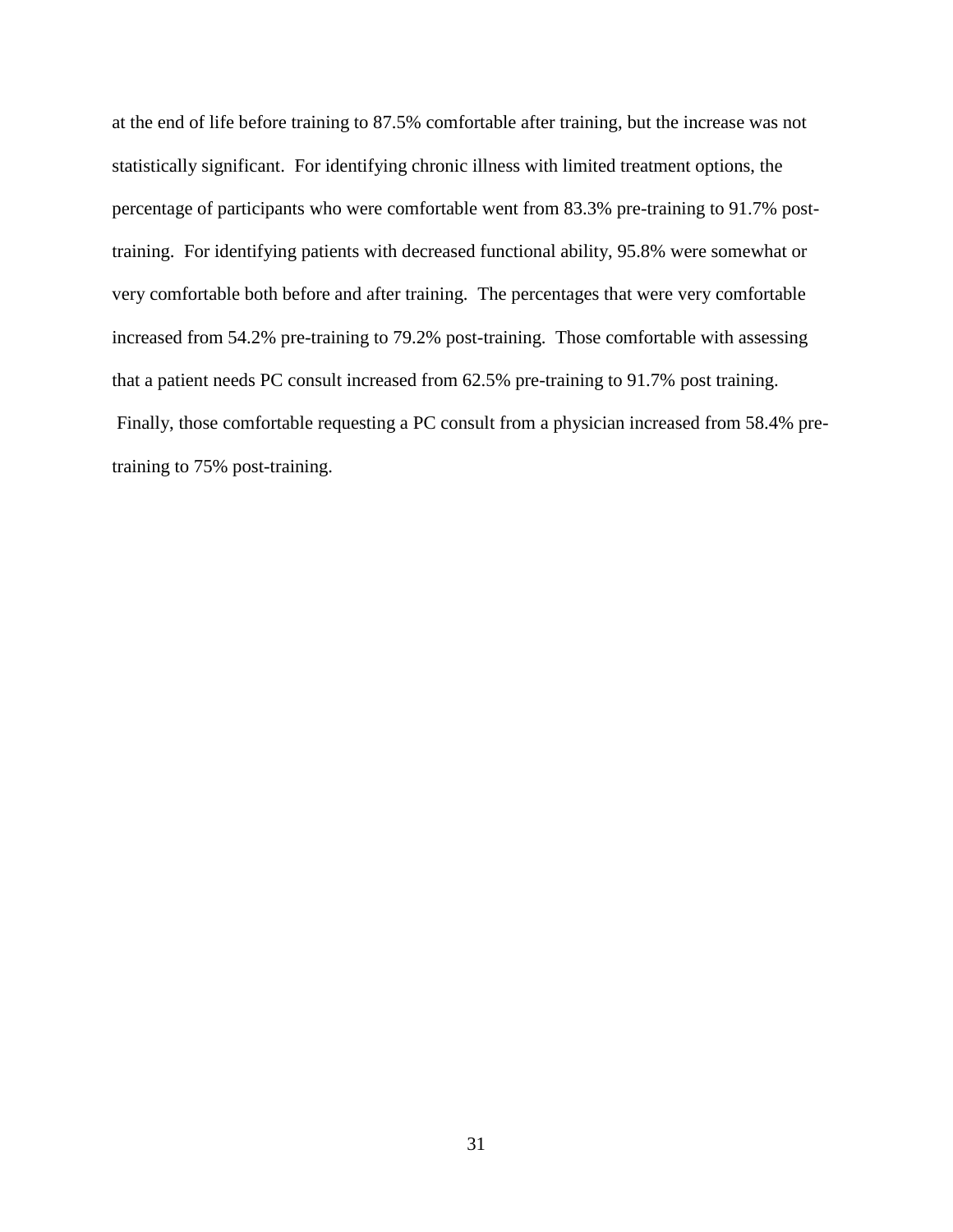|                                                                  | Pre                   | Post                        | $\mathbf{Z}^*$ | $p(one-$ |
|------------------------------------------------------------------|-----------------------|-----------------------------|----------------|----------|
|                                                                  | $\mathbf{n}(\%)$      | $n\left(\frac{0}{0}\right)$ |                | tailed)  |
| Palliative care is appropriate only in situations where          |                       |                             | 1.41           | .079     |
| there is evidence of a downhill trajectory of                    |                       |                             |                |          |
| deterioration                                                    |                       |                             |                |          |
| True                                                             | $\theta$              | 2 $(8.3)$                   |                |          |
| False (correct)                                                  | $24(100)$ $22(91.7)$  |                             |                |          |
| Palliative care should only be provided for patients who         |                       |                             | 0.58           | .283     |
| have no curative treatments available                            |                       |                             |                |          |
| True                                                             |                       | 2 $(8.3)$ 1 $(4.2)$         |                |          |
| False (correct)                                                  | $22(91.7)$ $23(95.8)$ |                             |                |          |
| The philosophy of palliative care is compatible with that        |                       |                             | 2.65           | .004     |
| of aggressive treatment                                          |                       |                             |                |          |
| True (correct)                                                   | 10(41.7)              | 17(70.8)                    |                |          |
| False                                                            |                       | $14(58.3)$ 7 (29.2)         |                |          |
| $\sim$ $\sim$<br>$\mathbf{1}$ $\mathbf{1}$ $\mathbf{1}$<br>$+11$ |                       |                             |                |          |

Table 5 Participants' Knowledge of Use of Palliative Care Before and After Training.

\*Wilcoxon's signed rank test

The vast majority of participants correctly answered the first two knowledge questions, therefore there was little room for training to make a difference and no significant differences were seen in the percentages who correctly said that the statements *Palliative care is appropriate only in situations where there is evidence of a downhill trajectory* and *Palliative care should only be provided for patients who have no curative treatments* were false. All participants correctly answered the question about downhill trajectory prior to training. Unfortunately two participants changed to the incorrect answer post training, but the difference was not significant. The percentage who correctly answered the question about no curative treatments went from 91.7% pre-training to 95.8% post-training, but the difference was not statistically significant. Only 41.7% correctly said the statement *the philosophy of palliative care is compatible with aggressive treatment* was true pre-training. Post-training, the percentage significantly increased to 70.8%.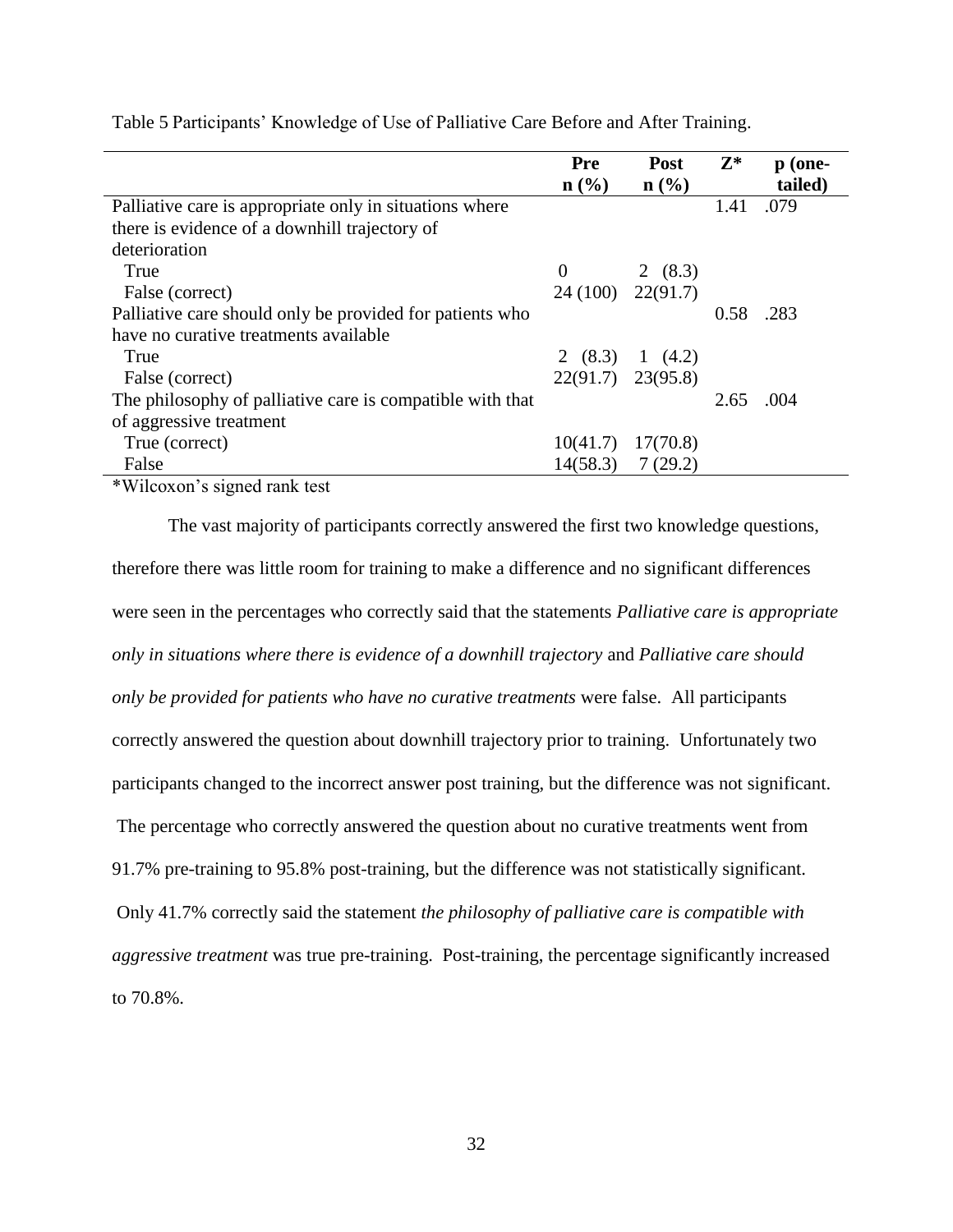|                                                        | <b>Pre</b>      | <b>Post</b>           | $\mathbf{Z}^*$ | p (one-<br>tailed) |
|--------------------------------------------------------|-----------------|-----------------------|----------------|--------------------|
| How often to you feel uncomfortable about your         |                 |                       | 1.90           | .029               |
| patients' needs not being met in the neuro ICU?)       |                 |                       |                |                    |
| Never $n(\%)$                                          | $\Omega$        | $\overline{0}$        |                |                    |
| Seldom $n$ (%)                                         | 4(16.7) 6(25.0) |                       |                |                    |
| Somewhat often $n$ (%)                                 |                 | 8 (33.3) 13 (54.2)    |                |                    |
| Very often $n(\%)$                                     |                 | $12(50.0)$ 5 (20.8)   |                |                    |
| How often do you consult Ethics in order to initiate a |                 |                       | 0.63           | .264               |
| palliative care consult?                               |                 |                       |                |                    |
| Never $n(\%)$                                          |                 | $7(29.2)$ $7(29.2)$   |                |                    |
| Seldom $n$ (%)                                         |                 | $10(41.7)$ $10(41.7)$ |                |                    |
| Somewhat often $n$ (%)                                 |                 | 7(29.2) 6(25.0)       |                |                    |
| Very often $n$ (%)                                     | $\overline{0}$  |                       |                |                    |
| How often have you recommended a palliative care       |                 |                       | 3.00           | .002               |
| consult for one or your SICU patients in rounds?       |                 |                       |                |                    |
| Never $n(\%)$                                          | 12(50.0)        | 5(20.8)               |                |                    |
| Once a month $n(\%)$                                   |                 | $10(41.7)$ $13(54.2)$ |                |                    |
| 3 times a month $n$ (%)                                |                 | 1 $(4.2)$ 3 $(12.5)$  |                |                    |
| Greater than 4 times a month $n$ (%)                   | (4.2)           | 3(12.5)               |                |                    |

Table 6 Participants' Use of Palliative Care Before and After Training.

\*Wilcoxon signed ranks test

Training seemed to have decreased the feeling that patients' needs were not being met in the neuro ICU. Before training, 83.3% indicated they were sometimes or often uncomfortable about their patients' needs not being met. The percentage decreased to 75% after training, a statistically significant drop. However, the majority of participants continued to feel that their patients' needs were not being met in the neuro ICU.

Training made no difference in the percentage of participants who consulted Ethics in order to initiate a PC consult. The responses were identical pre- and post-training with the exception of one person who did not answer the question post-training. This is not surprising as the question asked about actual use of ethics consultation rather than intent to use. Participants would not have had time to change their practice much by the time the post-training survey was given. A follow-up some months post-training might show different results.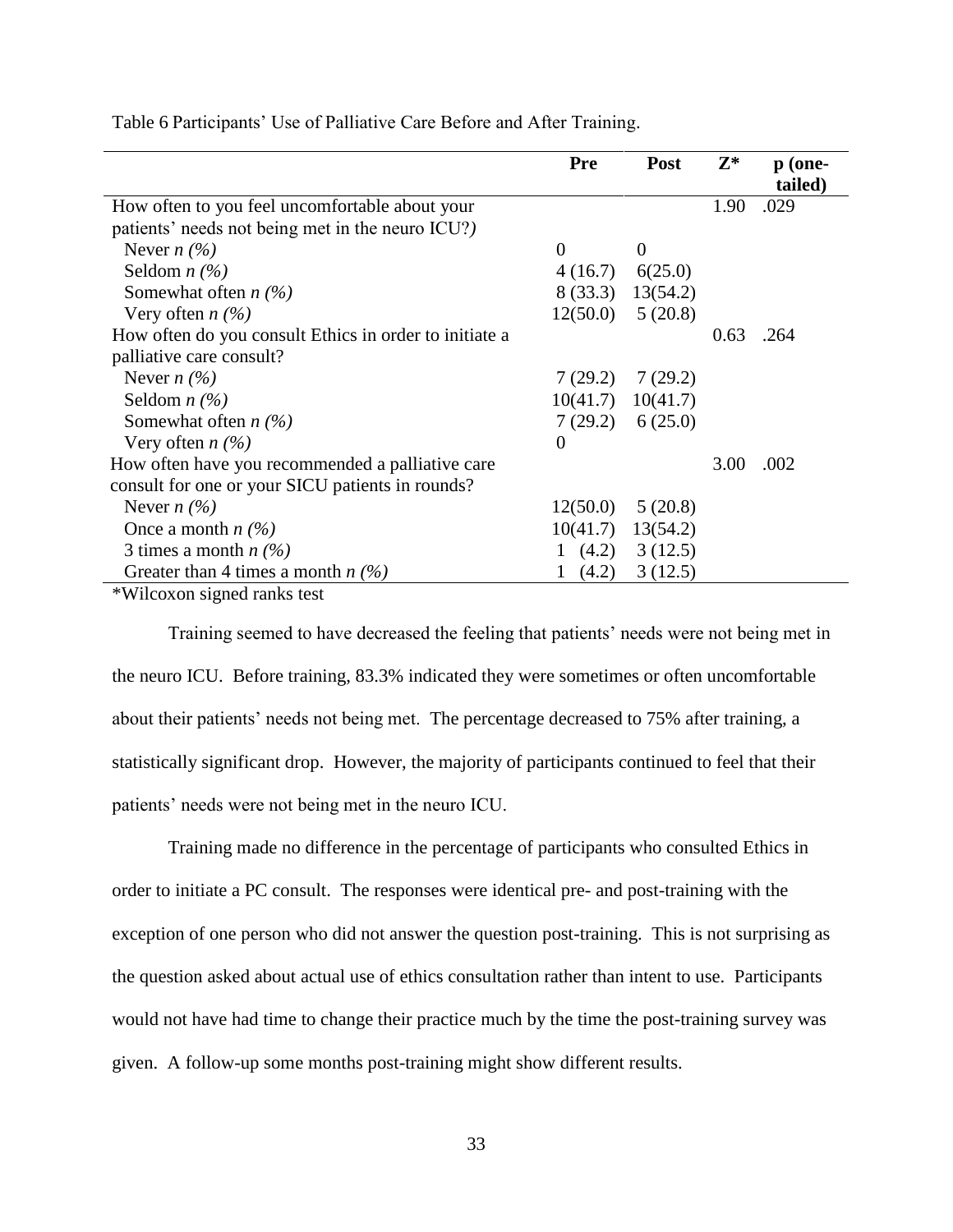Training had a significant impact on making recommendations for palliative care consults during rounds. Half the participants had never made such a recommendation pre-training compared with only 20.8% post-training.

## **Patient Characteristics**

Of 81 patients, three were missing information about the admitting team and two were missing information about ICU length of stay. When the sample was restricted to those known to be stroke, neurology, or neurosurgery and with length of stay in ICU of 24 hours or more, the patient sample size was reduced to 56. For these patients, median length of stay in the ICU was 3 days, ranging from 1 to 22 days. The median rather than the mean, which was  $4.3$  (SD = 4.5) days. The median is the  $50<sup>th</sup>$  percentile, so half the sample had three or fewer days; half more than three days.

Patients ranged in age from 21 to 91, with mean age of  $56.7(SD = 18.1)$ . As can be seen in Table 5, patients were predominantly admitted to the neurosurgical service (82.1%). The vast majority (94.6%) who were Full Code, two of whom were changed to DNR-LT; the remaining 5.4% were admitted with DNR code. The admission GCS averaged 11.9 (*SD* = 4.1). The score was positively skewed, however, with a median of 15 and 50.9% of the patients having a score of 15. The most common admission diagnoses were SDH (21.8%), ICH (18.2%), CVA (16.4%), and brain mass (14.5%).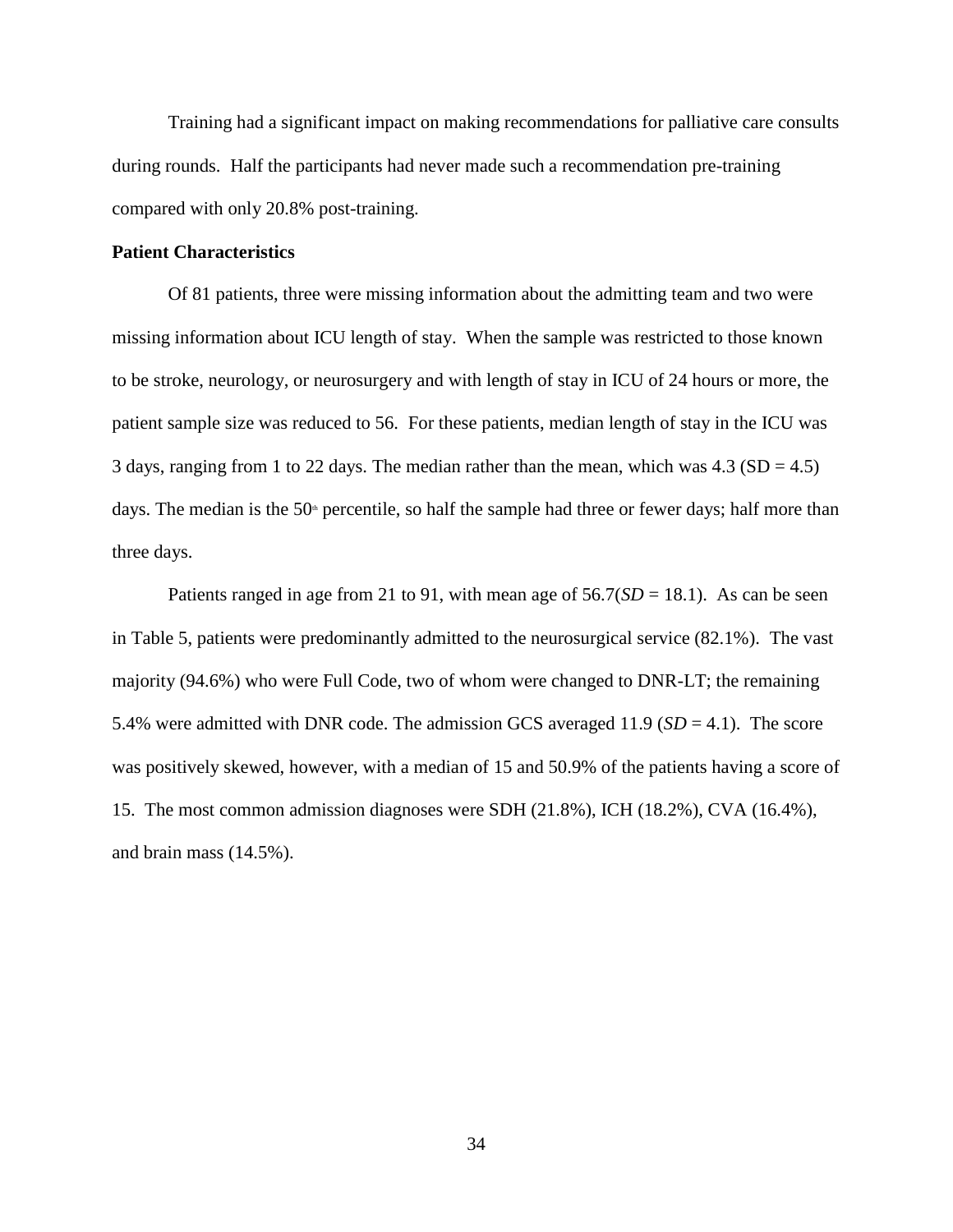|                               | $\mathbf n$    | $\frac{0}{0}$ |
|-------------------------------|----------------|---------------|
| <b>Gender</b>                 |                |               |
| Male                          | 35             | 62.5          |
| Female                        | 21             | 37.5          |
| Race                          |                |               |
| White                         | 18             | 32.1          |
| <b>Black</b>                  | 28             | 50.0          |
| Hispanic                      | $\overline{4}$ | 7.1           |
| Asian                         | $\sqrt{2}$     | 3.6           |
| Other                         | $\overline{4}$ | 7.1           |
| <b>Admission Service</b>      |                |               |
| <b>Stroke</b>                 | $8\,$          | 14.3          |
| Neuro                         | $\overline{2}$ | 3.6           |
| Neurosurgical                 | 46             | 82.1          |
| <b>Admission Code</b>         |                |               |
| Full                          | 53             | 94.6          |
| <b>DNR</b>                    | 3              | 5.4           |
| <b>Admission Diagnosis</b>    |                |               |
| <b>ICH</b>                    | 10             | 18.2          |
| <b>CVA</b>                    | 9              | 16.4          |
| <b>SDH</b>                    | 12             | 21.8          |
| <b>SAH</b>                    | $\mathfrak{Z}$ | 5.5           |
| <b>Brain Mass</b>             | $8\,$          | 14.5          |
| <b>Pituitary Mass</b>         | $\overline{c}$ | 3.6           |
| Aneurysm                      | $\mathbf{1}$   | 1.8           |
| Hydrocephalus                 | $\mathbf{1}$   | 1.8           |
| Seizure                       | $\mathbf{1}$   | 1.8           |
| C2fx                          | $\mathbf{1}$   | 1.8           |
| T12 burst                     | $\mathbf{1}$   | 1.8           |
| Polytrauma                    | 1              | 1.8           |
| Lumbar dehiscence             | $\mathbf{1}$   | 1.8           |
| SDH/SAD                       | $\mathbf{1}$   | 1.8           |
| Other                         | 3              | 5.5           |
| <b>Disposition</b>            |                |               |
| Home                          | 22             | 39.3          |
| <b>SAR</b>                    | 9              | 16.1          |
| Expired                       | 6              | 10.7          |
| Donor                         | 1              | 1.8           |
| <b>NRH</b>                    | 9              | 16.1          |
| Inpatient                     | $\mathbf{2}$   | 3.6           |
| <b>Acute Rehabilitation</b>   | $\overline{4}$ | 7.1           |
| <b>OSH</b>                    | $\mathbf{1}$   | 1.8           |
| <b>SNF</b>                    | $\sqrt{2}$     | 3.6           |
| <b>Had Palliative Consult</b> | $\overline{2}$ | 3.6           |

Table 7 Patient Characteristics.  $(N = 56)$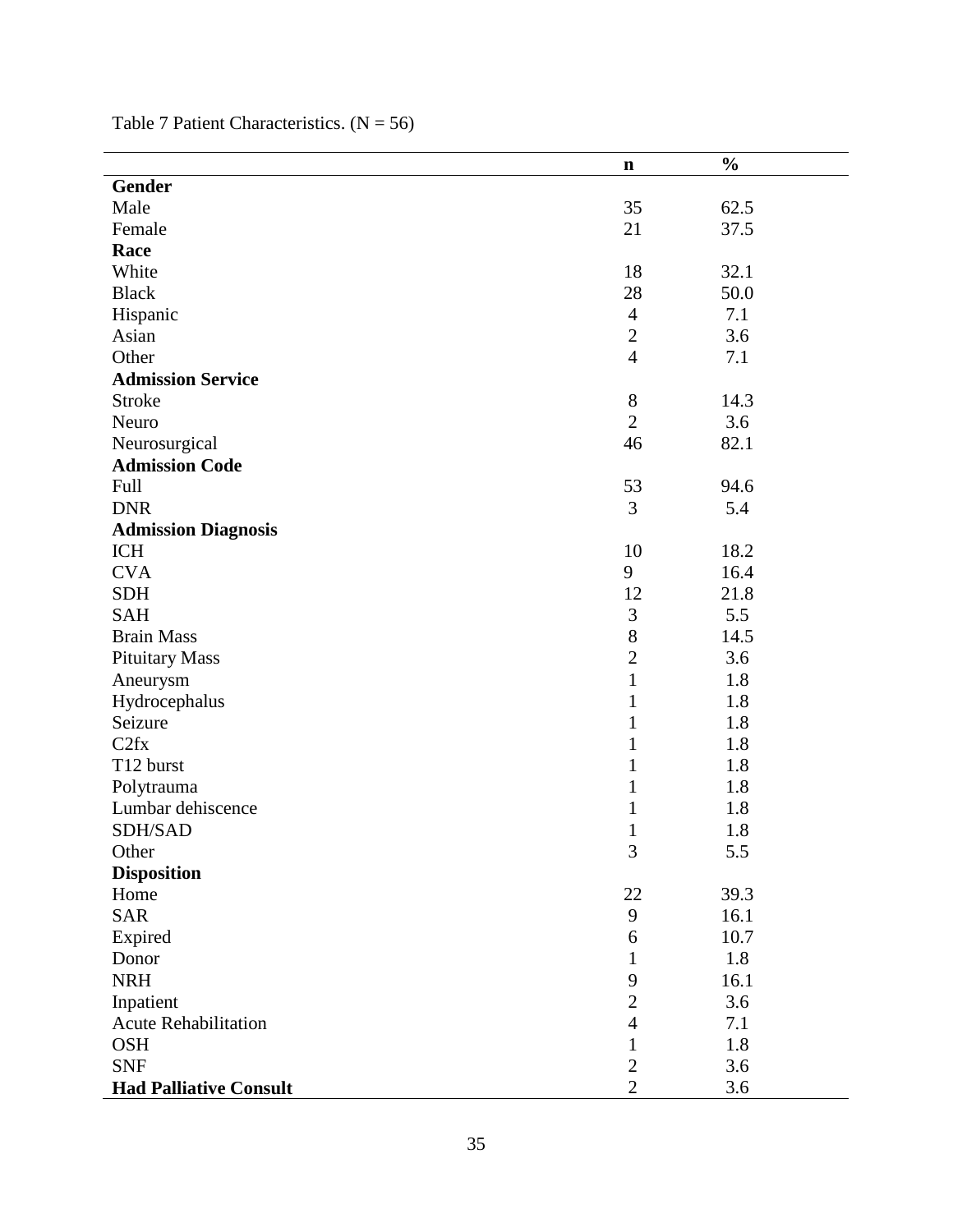For the two patients who had a palliative consult, the GCS were 7 and 9. One had an admission

diagnosis of ICH and one of CVA.

Table 8 Number of Patients with CAPC Tool Criteria.

|                                                                     | $\mathbf n$      | $\frac{0}{0}$    |
|---------------------------------------------------------------------|------------------|------------------|
| <b>Disease Criteria</b>                                             |                  |                  |
| Advanced stage IV cancer                                            | $\mathbf{1}$     | 1.8              |
| Multi-organ failure (at least 2 organs)                             | $\overline{2}$   | 3.6              |
| Major acute neurological insult                                     | 12               | 21.4             |
| Advanced dementia or severe cognitive impairment                    | 3                | 5.4              |
| Intracranial hemorrhage requiring mechanical ventilation            | 8                | 14.3             |
| Chronic liver disease                                               | $\overline{0}$   | $\overline{0}$   |
| Chronic renal disease $\pm$ chronic dialysis                        | $\overline{2}$   | 3.6              |
| Status post cardiopulmonary arrest                                  | $\mathbf{1}$     | 1.8              |
| Advanced chronic obstructive pulmonary disease                      | $\overline{2}$   | 3.6              |
| Severe congestive heart failure class III or IV                     | $\overline{2}$   | 3.6              |
| <b>Utilization Criteria</b>                                         |                  |                  |
| Frequent hospital or ICU admissions (>1 for same condition within 3 | $\overline{2}$   | 3.6              |
| months)                                                             |                  |                  |
| >1 ICU admission during the same hospital stay                      | $\overline{2}$   | 3.6              |
| Admission from nursing home                                         | $\overline{2}$   | 3.6              |
| Consideration of PEG tube placement                                 | $\overline{2}$   | 3.6              |
| Consideration of tracheostomy placement                             | $\overline{2}$   | 3.6              |
| Consideration of ethics consultation                                | 1                | 1.8              |
| Consideration of start renal replacement therapy during ICU stay    | $\overline{2}$   | 3.6              |
| <b>Other Criteria</b>                                               |                  |                  |
| Conflicts regarding goals, DNR order, treatment decisions           | $\mathbf{1}$     | 1.8              |
| Lack of social support                                              | 6                | 10.7             |
| Would not be surprised if patient died in next 12 months            | $\overline{7}$   | 12.5             |
| Anticipated discharge to long-term acute care facility              | 3                | 5.4              |
| Homebound due to chronic illness                                    | $\overline{2}$   | $\overline{3.6}$ |
|                                                                     | <b>Median</b>    | Range            |
| Number of Disease Criteria per Patient                              | $\overline{0}$   | $0 - 5$          |
| Number of Utilization Criteria per Patient                          | $\overline{0}$   | $0 - 3$          |
| Number of Other Criteria per Patient                                | $\boldsymbol{0}$ | $0 - 3$          |
| Number of all Criteria per Patient                                  | $\mathbf{1}$     | $0 - 6$          |

The most frequent CAPC criteria checked by these nurses were *major acute neurological* 

*insult*, marked for 12 patients (21.4%), followed by *intracranial hemorrhage requiring* 

*mechanical ventilation*, marked for 8 patients (14.3%), *would not be surprised if patient died in*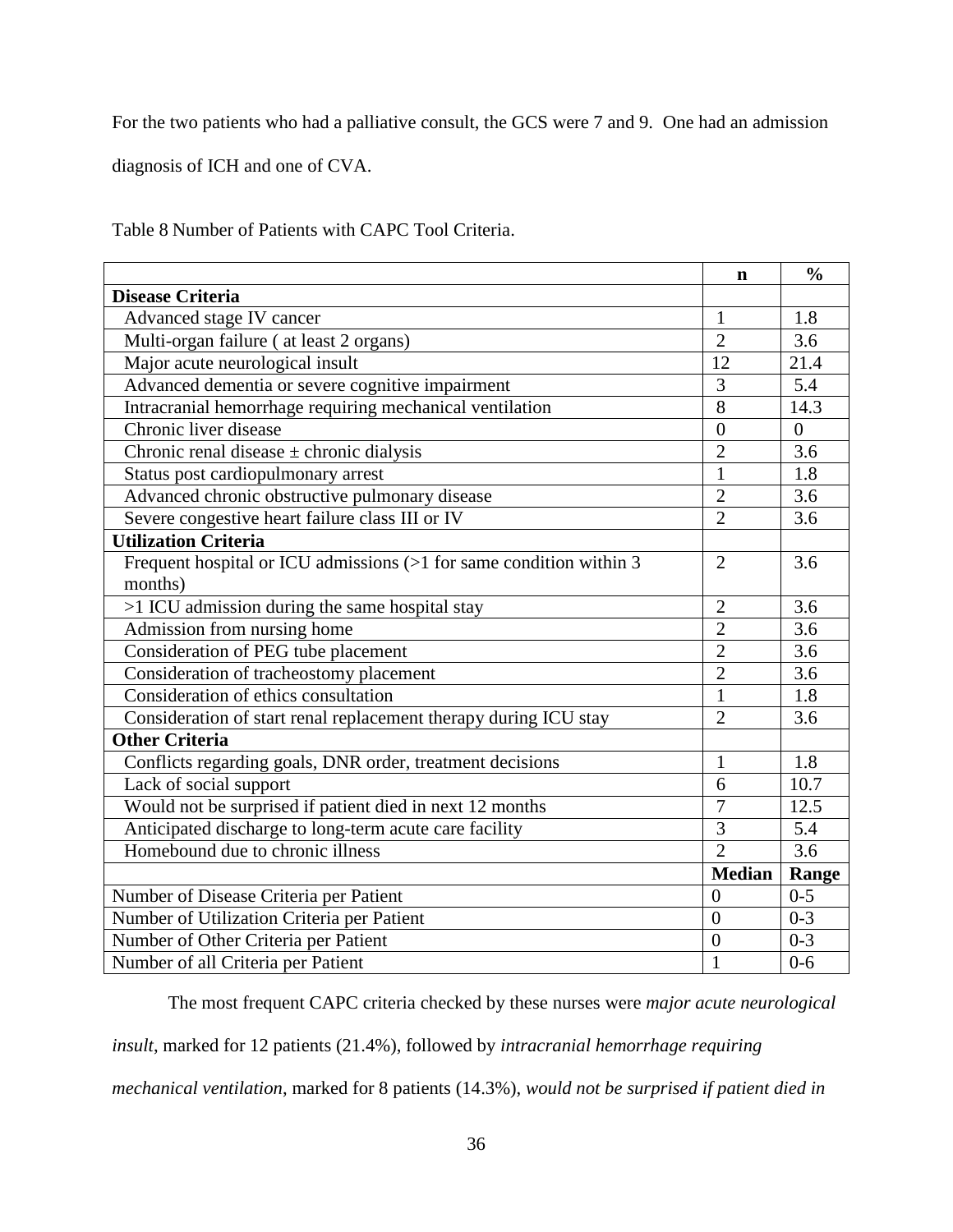*next 12 months* for 7 patients (12.5%), and *lack of social support* for 6 patients (10.7%). None of the other criteria were marked for more than 3 patients. Over one-third (37.5% or 21 patients) had no criteria checked on the CAPC tool. Of those who checked criteria, 25 (71.4%) had only 1 criterion checked, 2 (5.7%) had two criteria checked, 4 (11.4%) had 3 criteria checked, and 4 (11.4%) had 6 criteria checked.

At the end of the CAPC tool, nurses were asked if they would refer the patient to palliative care. Of those patients for whom the question was answered (10 patients had missing answers), nurses said *Yes* for 10 patients (21.7%) and *No* for 36 (78.3%). There was a significant relationship between answers to this question and the number of total criteria checked. Nurses were more likely to say *Yes*, *they would refer this patient to palliative care* as the number of criteria checked increased, *Mann Whitney U* = 80.5,  $p = .004$ . Of the 46 patients for whom nurses answered this question, referral to palliative care was recommended in 5% of cases with no criteria checked, 26.3% of cases where only 1 criterion was checked, and in 66.7% of cases where 3 or more criteria were checked. There were not clear patterns of response for the number of disease criteria, utilization criteria, or other criteria. Interestingly, nurses did not answer this question in the affirmative for the two patients who did receive a palliative consult.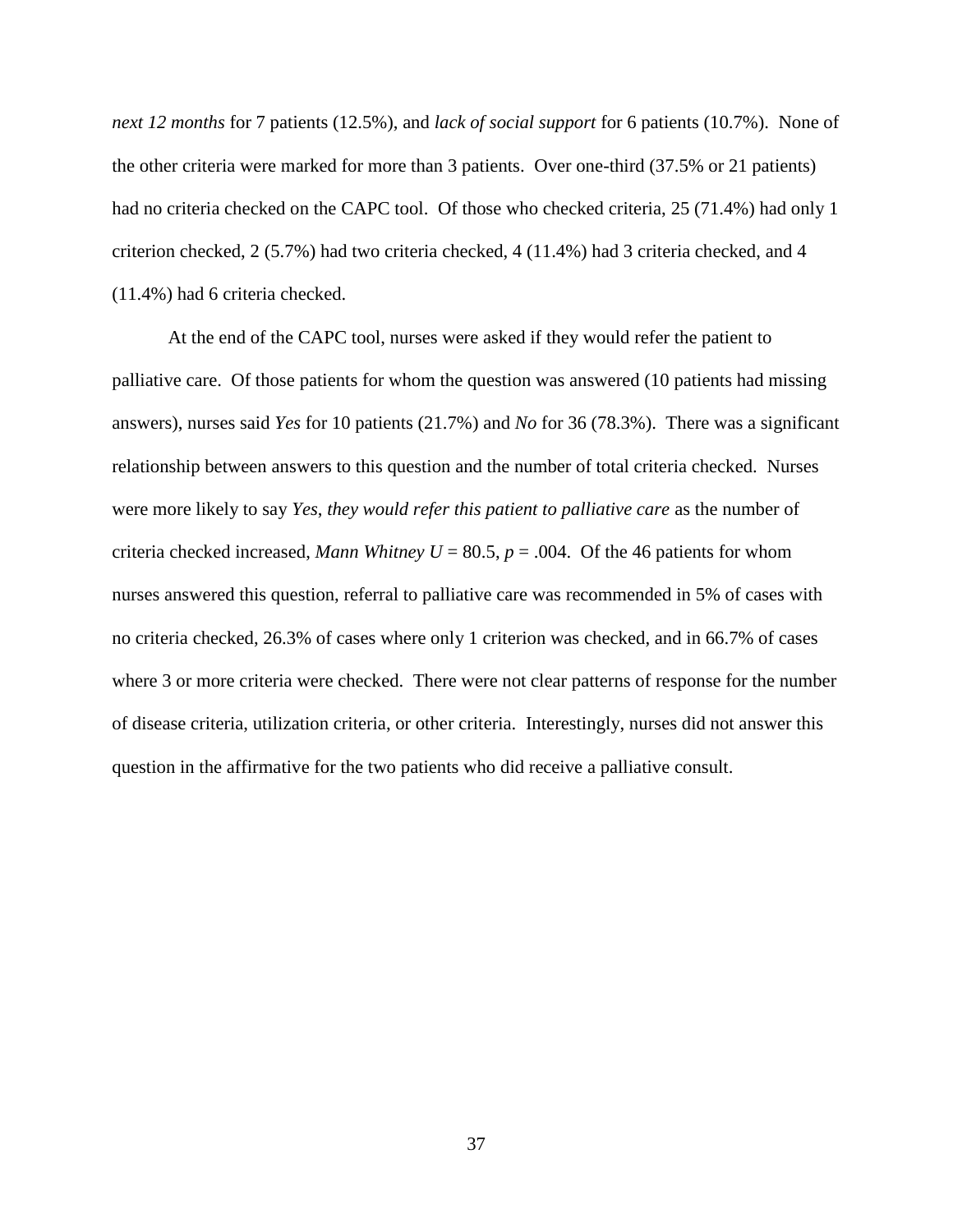### **Chapter V**

## **Discussion and Conclusions**

The primary purpose of this project was to examine if an education intervention and screening tool increased nurse comfort and knowledge in recommending PC consults. The study aimed to implement nurse-driven palliative care screenings, assess the education intervention on nurses' comfort and knowledge of PC screening, identify the most common screening criteria selected, and evaluate nurse recommendation for PC consults. Nurse-driven screening was implemented to capture the data on neuro ICU patients that met criteria according to the CAPC ICU screening tool. Overall, the data showed an increase in comfort and knowledge with PC recommendations. Nurses were more likely to recommend PC referral when a patient met more criteria on the screening tool. Utilizing a screening tool gave nurses a checklist to aid in identifying patients for potential PC consultation.

#### **Discussion of Findings**

Over 95 percent of the nurses surveyed were bachelor's degree prepared and 79.2% reported being in clinical practice as nurse between zero to five years. This indicated a relatively junior staff, with only 12.5% and 8.3% of staff having six to 10 years or 11-15 years experience respectively. The junior staff experience might have contributed to why most were not comfortable or knowledgeable on PC recommendations prior to the intervention. In addition, due to the inexperience, the nurses might not have had any experiences with palliative care or navigating goals of care discussion with patients and families.

The data suggested that implementing training and a standardized screening tool does increase nurse comfort and knowledge with identifying PC needs and making recommendations for a consult. The three questions had a statistically significant increase: *comfort assessing need for a*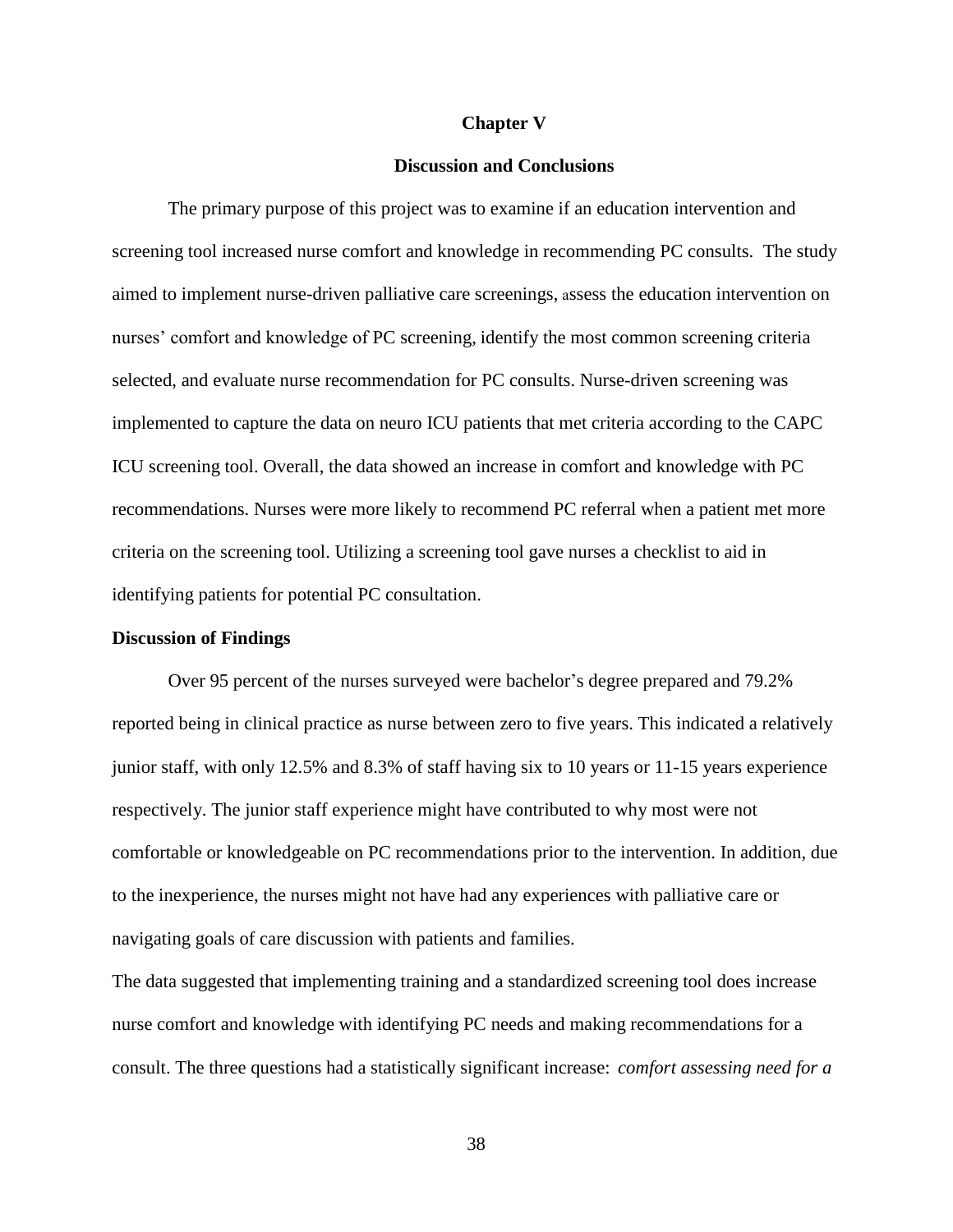*palliative care consult, comfort requesting PC consults from the physician*, and *knowledge of the philosophy of PC being compatible with aggressive treatment*. This was indicative of an overall culture change on the unit and more encompassing understanding of PC.

The screening tool criteria revealed that patients in the neuro ICU met more criteria that were specific to this patient population, the top three being the following: major acute neurological insult, ICH requiring mechanical ventilation and not being surprised if the patients died in the next 12 months. This suggests that a customized PC screening tool for the neuro ICU patient population would be more appropriate for capturing more screening criteria for a PC consult. The significant correlation of multiple criteria checked and nurse recommendation for a PC consult revealed that the screening tool influenced nurses' likelihood of referral. The patient demographics revealed patients were majority male, African American. The top three common diagnoses were subdural hematoma (27%) intracerebral hemorrhage (23%), stroke (20%). These diagnoses are common in the literature that are prevalent in the neuro ICU and demonstrate higher PC needs.

## **Limitations**

There are several limitations to this study to be discussed. The first limitation is the project was executed in a single academic medical center, on a 14-bed ICU that specialized in neurocritical care. This reduced the project's generalizability to other patient populations outside of neurocritical care. The exclusion criteria also further narrowed down the patients to the neuroscience services, 18 years and older, that were admitted to the neuro ICU greater than 24 hours that decreased the sample size from 81 to 56 patients.

The second limitation was the project timeline. The timeline included three phases: multimodal education, a six-week nurse-driven screening period and pre/post survey distribution. The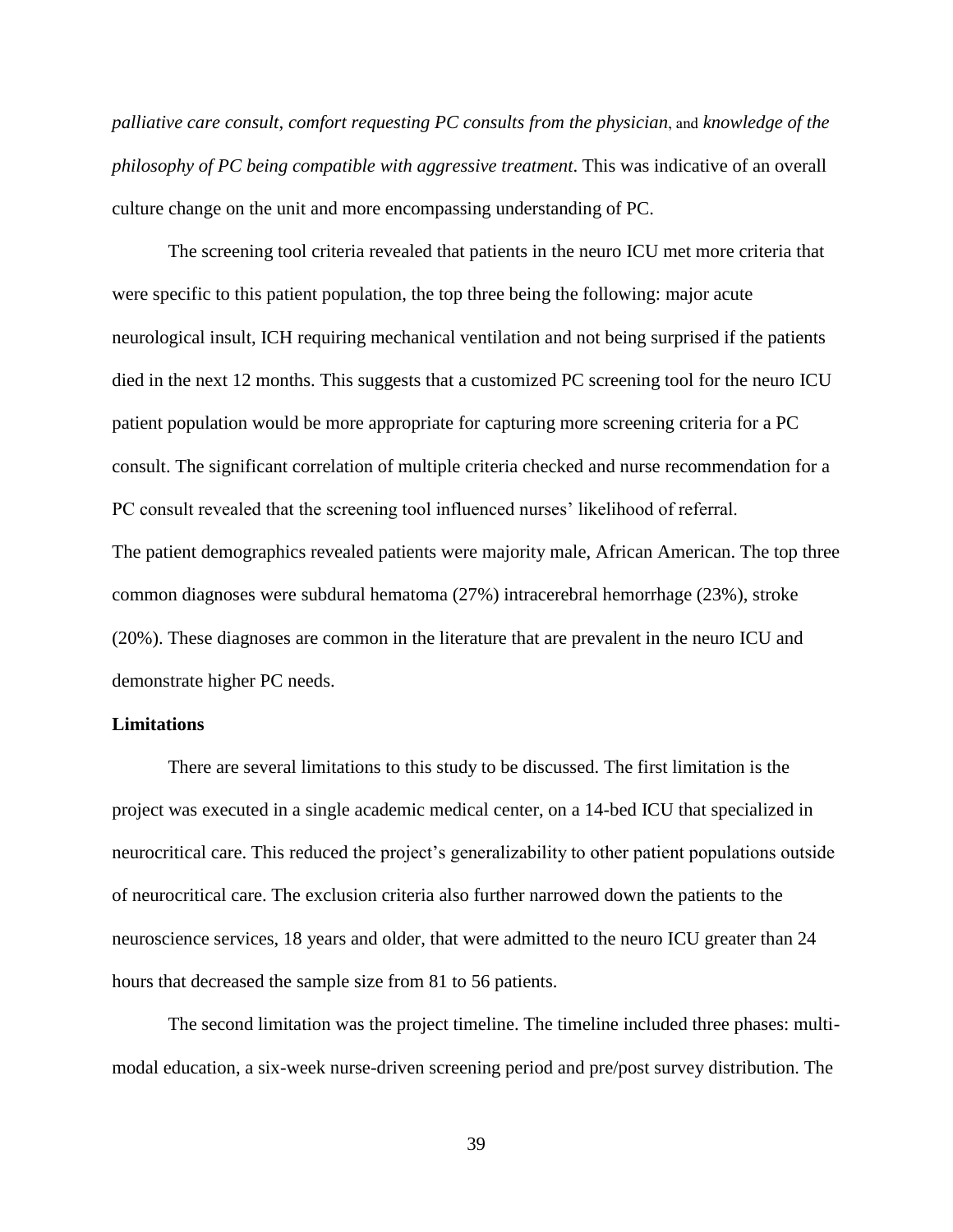protocol began with a pre-implementation anonymous survey that was distributed electronically and open for two weeks. The peak response rate was on day one with six participants. There was marked increase in responses for the pre and post surveys when reminder emails were distributed during the two week period. The post-implementation survey was also open for two weeks with a peak response rate on day six. The maximum response rates were within a week, consideration for a shortened duration for the survey might have yielded a higher response rate. Electronic surveys could have been sent to the participants spam inbox, which could have contributed to low response rates. The electronic survey also launched a week after the institution transitioned to an electronic charting system, which could have interfered with nurse participation in the electronic survey.

The education portion was a three-pronged approach, all staff was given the education and screening tool training materials via staff email listserve, followed by two weeks of inperson education and training sessions, and the distribution of information packets to attendees. The education was simple and consisted of the CAPC definition of PC, case studies for hands on use of the CAPC ICU screening tool, followed by open question and answer discussion. This could have not been enough education for some nurses to understand the use of the tool and definition of PC which could have interfered with proper screening in practice. The screening took place over six-weeks. This timeframe was too short to capture an adequate number of patients for screening. A longer screening period would have given more time to nurses to fully incorporate the screening process as part of their work flow and more opportunity to capture a wider variety of patients.

The third limitation was use of the CAPC ICU screening tool. The tool is an evidencebased tool and presented twenty-two general options. This screening tool might have not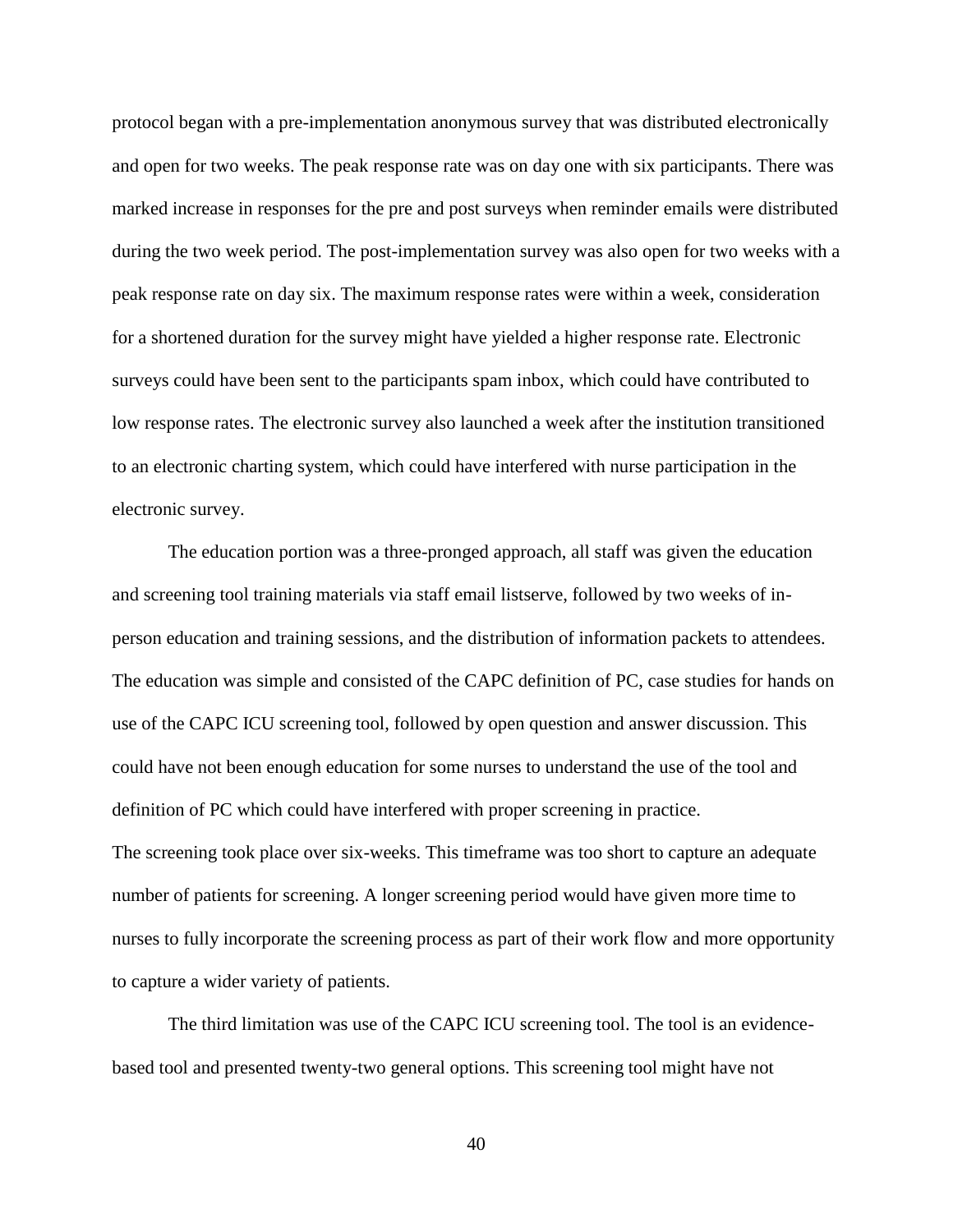captured the PC needs specific to the neuro ICU patients. Some criteria might have been difficult to determine on admission such as consideration of tracheostomy/ PEG tube placement due to inability to project a patient's hospital course. Other criteria could have been omitted such as classification of heart failure, if not documented in the admission history. The screening despite training, ultimately depended on nurse interpretation of what criteria the patient met on admission. This could have lead to over or under selection of screening items. Screening only on admission was a limitation within itself. Patients needs fluctuate throughout the hospitalization, and screening during one time period does not adequately capture patients that might present with PC needs beyond admission. In addition, the screening tool had no evidence of reliability and validity, despite it being a culmination of evidence-based criteria developed from experts. The timeline for the project did not allow for reliability testing, and would recommend this tool be tested for validity and reliability.

# **Implications for Practice**

There is no standard screening process for neuro ICU patients. Nurse-driven palliative screening can be utilized to identify patients in need of PC consults. Implementing a screening tool revealed the neuro ICU patients did meet various criteria on the screening tool for a PC consults. Nurses are more comfortable and knowledgeable with PC and screening patients for unmet PC needs after education and training. There is a need to customize the tools screening criteria for neuro ICU patient population needs. This would be best suited through customizing screening criteria through an interdisciplinary discussion on specific criteria and number of criteria needed for PC consult. It would also be helpful to integrate an automatic process to screen on admission with other screenings done (i.e. depression, OSA, ID, skin, ETOH use etc.).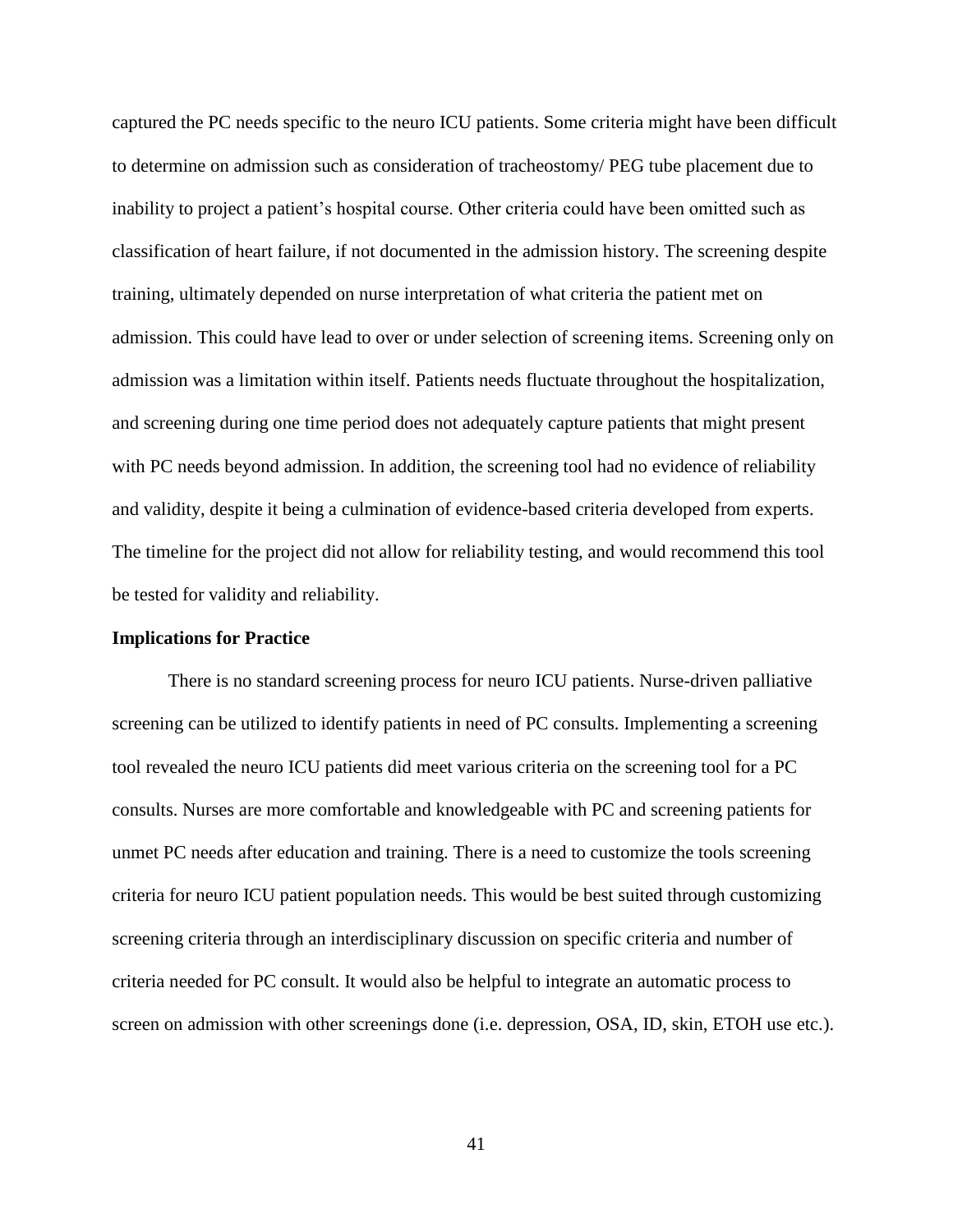More research is needed on best practices of integrating PC in neuro ICU, specifically with nurse-driven screening and or nurse-driven PC consults based on screening tool criteria.

# **Recommendations for Further Study**

Further research is needed to determine the criteria appropriate for the neuro ICU patient population that will initiate a PC consult. More data is also needed to determine the specific number of criteria that will trigger an order for a PC consult. It would be beneficial to examine the patients identified for PC needs through the integration of PC screening in the electronic medical record along with the other screening tools that are completed on admission to the neuro ICU by the bedside nurse.

# **Conclusion**

The importance of integrating PC in the neurocritically ill patient population is evident. This DNP project sought to increase nurse knowledge and comfort in recommending palliative care through education and use of a PC -screening tool. The project showed that majority of the patient population demonstrated a clear PC need identified on admission. The data showed overall statistically significant increase in nurse comfort and knowledge. There was an impactful change with an education intervention and a screening tool. The showed that nurses, if given the proper tools, they will effectively and appropriately advocate for the patients need PC based on evidence based practice. This DNP projected demonstrated that targeted education and use of a screening tool increased nurses knowledge and comfort with recommending PC consultations. It showed that basic education can impact the culture and change clinical practice so evidence based tools can be effectively utilized to identify patients with PC needs. The statistically significant results that demonstrated a culture change with increased knowledge shows that there are possibilities to open doors to integrating PC screenings in the neuro ICU patient population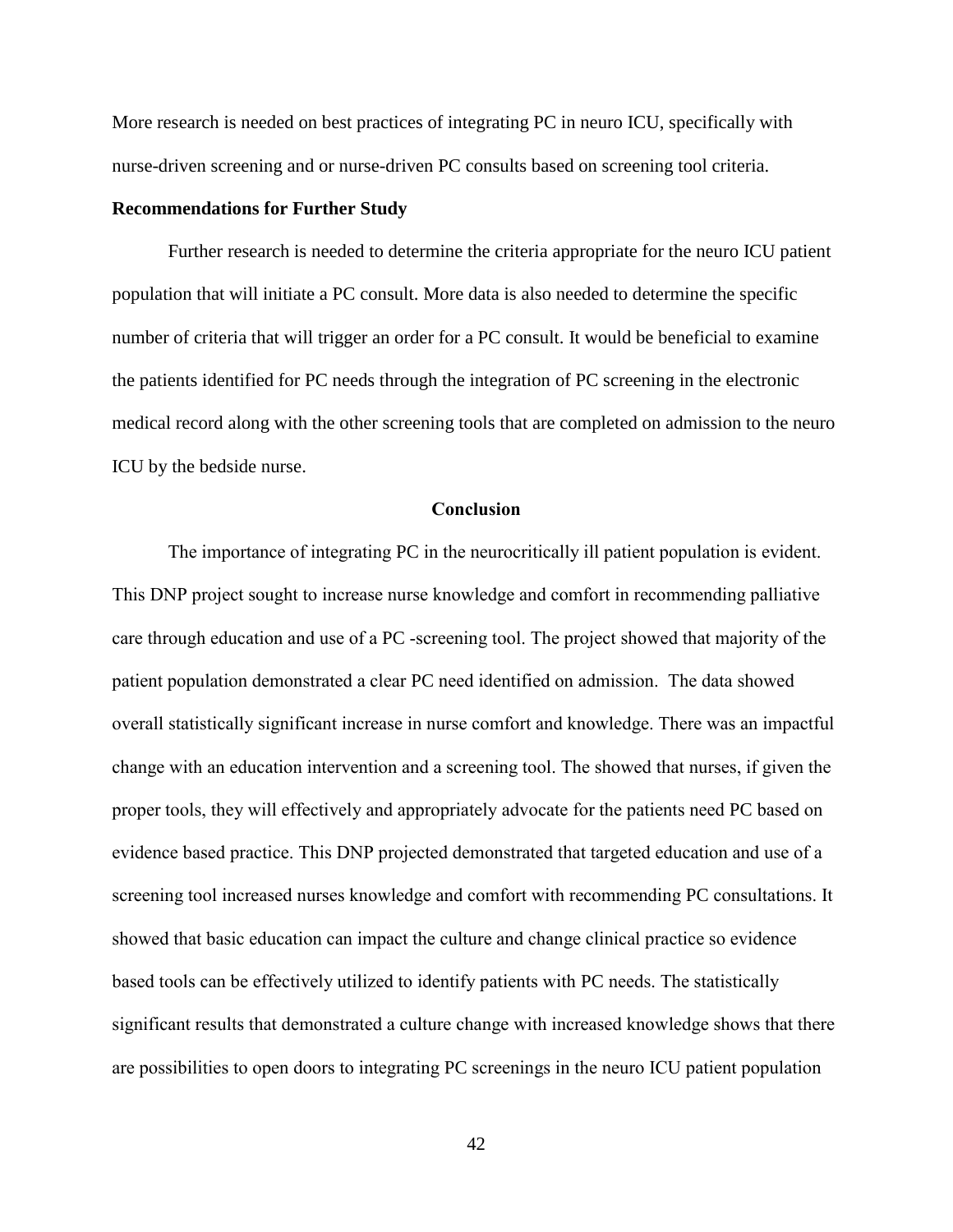# **Appendix A**

# **Comfort Theory**

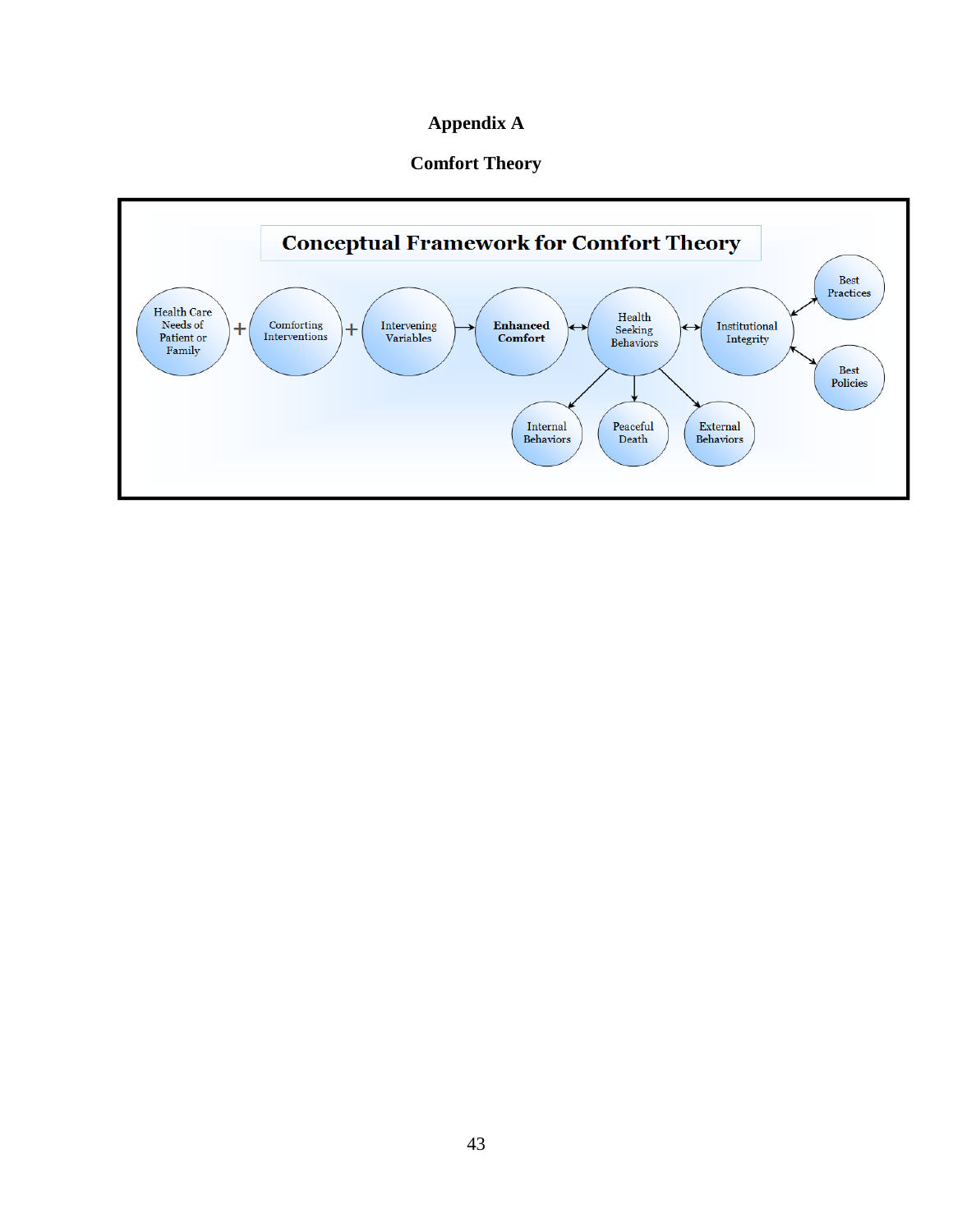# **Appendix B**

# **Nurse Comfort and Knowledge Survey Tool**

1. How comfortable are you in identifying which patients are at the end of life?

| Very        | Somewhat    | Somewhat      | $\sqrt{er}$   |
|-------------|-------------|---------------|---------------|
| comfortable | comfortable | uncomfortable | uncomfortable |

2. How comfortable are you in identifying which patients have chronic illness with limited treatment options?

| Very        | Somewhat    | Somewhat      | very          |
|-------------|-------------|---------------|---------------|
| comfortable | comfortable | uncomfortable | uncomfortable |

3. How comfortable are you in identifying which patients have decreased functional ability?

| Very        | Somewhat    | Somewhat      | Verv          |
|-------------|-------------|---------------|---------------|
| comfortable | comfortable | uncomfortable | uncomfortable |

| How comfortable are you in assessing that a patient needs a palliative care consult?<br>4. |             |               |               |
|--------------------------------------------------------------------------------------------|-------------|---------------|---------------|
| Very                                                                                       | Somewhat    | Somewhat      | Very          |
| comfortable                                                                                | comfortable | uncomfortable | uncomfortable |

5. How comfortable are you in requesting a palliative care consult from the physician? Very comfortable Somewhat comfortable Somewhat uncomfortable Very uncomfortable

6. Palliative care is appropriate only in situations where there is evidence of a downhill trajectory of deterioration. (check one option)

| l rue |  |
|-------|--|
| False |  |

7. Palliative care should only be provided for patients who have no curative treatments available. (check one option)

| I rue |  |
|-------|--|
| False |  |

8. The philosophy of palliative care is compatible with that of aggressive treatment. (check one opt

True False

9. How often do you feel uncomfortable about your patients needs not being met in the neuro ICU? (check one option)

Never Somewhat never Somewhat often Very Often

10. How often do you consult Ethics in order to initiate a palliative care consult? (check one option)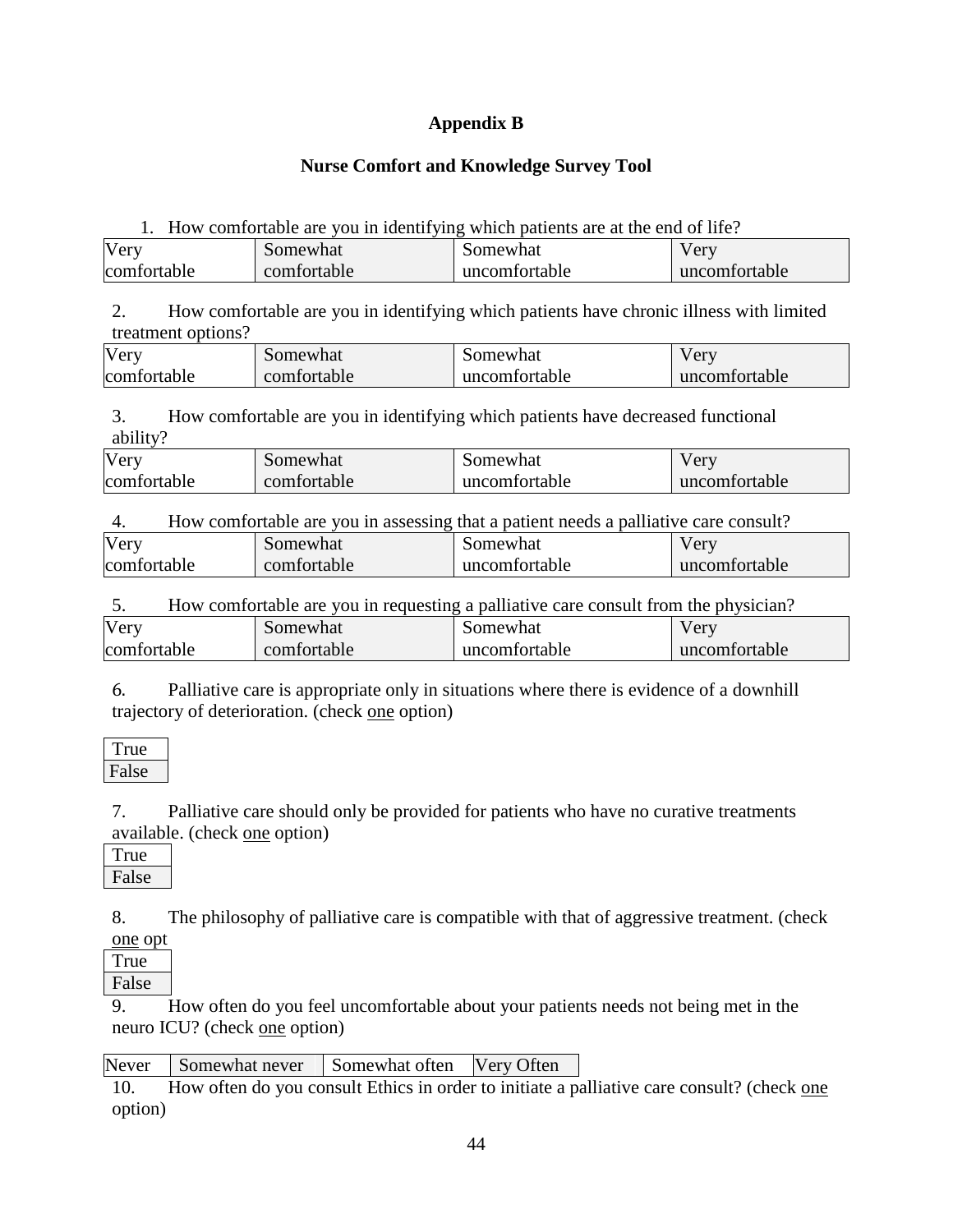| Very Often<br>Somewhat often | Somewhat never | Never |
|------------------------------|----------------|-------|
|------------------------------|----------------|-------|

11. Please share any experiences that reflect instances where patients benefited or could have benefited from palliative care in the neuro ICU.

12. How often have you recommended a palliative care consult for one of your SICU patients in rounds? (check one option)

| Greater than 4 times a month $\vert$ 3 times a month $\vert$ Once a month $\vert$ Never |  |  |
|-----------------------------------------------------------------------------------------|--|--|

13. Other feedback. (about survey, screening tool or pilot project)

# **Demographic Questions:**

14. Years as a registered nurse (check one option)

| $0-5$ years        |  |
|--------------------|--|
| 0 years            |  |
| $11-15$ years      |  |
| $16-20$ years      |  |
| More than 20 years |  |

15. Years as an ICU registered nurse (check one option)

| $0-5$ years        |   |
|--------------------|---|
| 0 years            |   |
| $11-15$ years      |   |
| $16-20$ years      |   |
| More than 20 years | 5 |

16. Your highest educational preparation as a registered nurse (check one option)

| Associate degree in nursing  |  |
|------------------------------|--|
| chelors degree nursing       |  |
| chelors degree (non-nursing) |  |
| asters degree nursing        |  |
| asters degree (non-nursing)  |  |
| ctorate degree (non-nursing  |  |
| ctorate degree nursing       |  |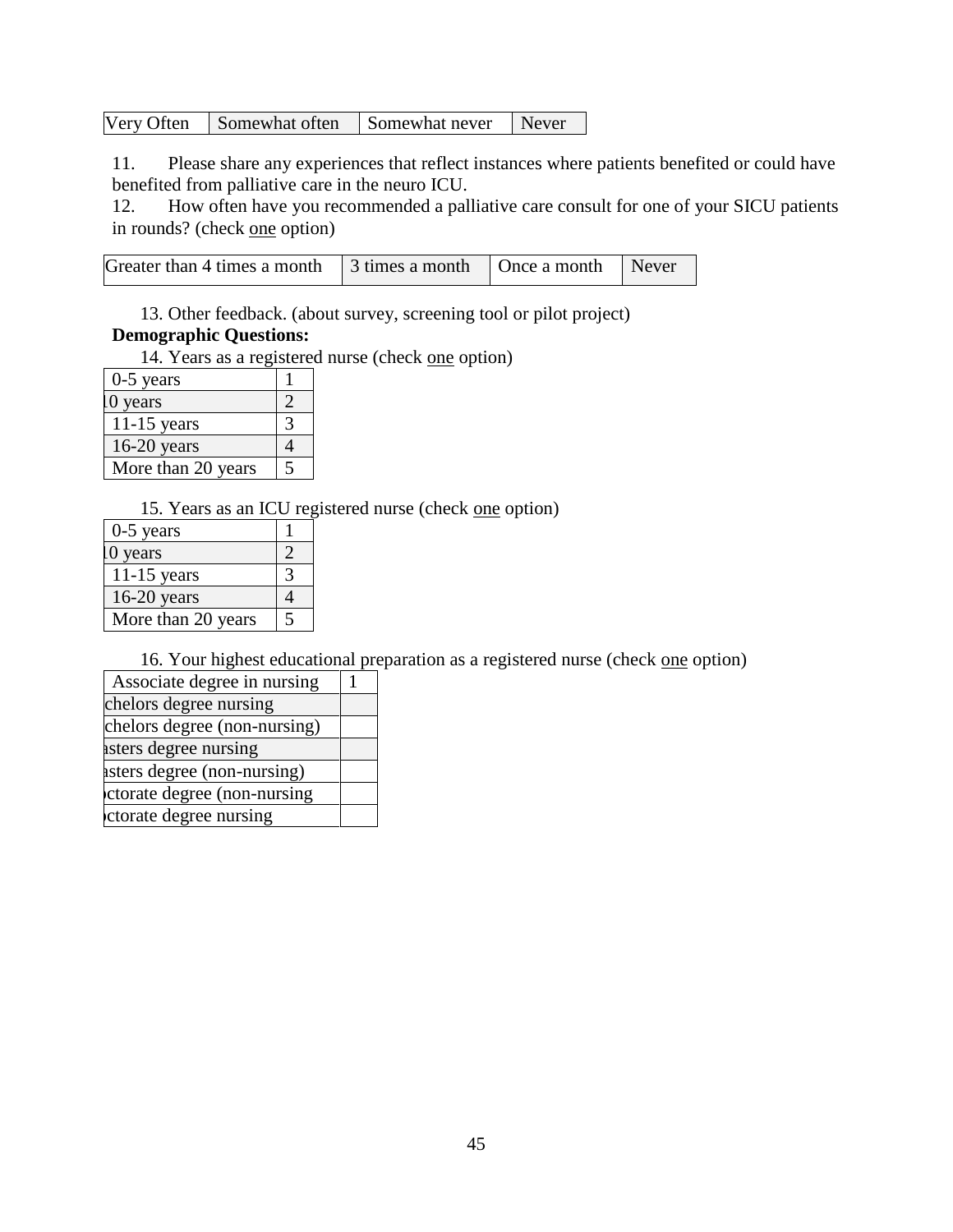# **Appendix C**

| Disease Criteria Tool-Center for Advancing Palliative Care (CAPC)                                      | Check if applicable |
|--------------------------------------------------------------------------------------------------------|---------------------|
| Advanced stage IV Cancer                                                                               |                     |
| Multiorgan failure greater than or equal to 2 organs                                                   |                     |
| Major acute neurological insult (CNS trauma, post-CPR encephalopathy, malignant stroke)                |                     |
| Advanced dementia or severe cognitive impairment                                                       |                     |
| Intracranial hemorrhage requiring mechanical ventilation                                               |                     |
| Chronic liver disease                                                                                  |                     |
| Chronic renal disease +/- chronic dialysis                                                             |                     |
| Status Post cardiopulmonary arrest                                                                     |                     |
| Advanced chronic obstructive pulmonary disease                                                         |                     |
| Severe congestive heart failure class III or IV                                                        |                     |
| <b>Utilization Criteria</b>                                                                            |                     |
| Frequent hospital or ICU admissions (>1 admission for the same condition within 3 mos.)                |                     |
| >1 ICU admission during the same hospital stay                                                         |                     |
| Admission from nursing home                                                                            |                     |
| Consideration of PEG tube placement                                                                    |                     |
| Consideration of tracheostomy placement                                                                |                     |
| Consideration of ethics consultation                                                                   |                     |
| Consideration to start renal replacement therapy during ICU stay                                       |                     |
| Other Criteria                                                                                         |                     |
| Conflicts regarding goals, DNR order, treatment decisions                                              |                     |
| Lack of social support, eg. homelessness, chronic mental illness                                       |                     |
| "No" answer to "surprise question: Would you be surprised if this patient died in the next 12 months?" |                     |
| Anticipated discharge to long-term acute care facility                                                 |                     |
| Homebound due to chronic illness                                                                       |                     |

# **Center to Advance Palliative Care (CAPC) ICU Screening Tool**

**As a nurse would you refer this patient to palliative care? Yes or No**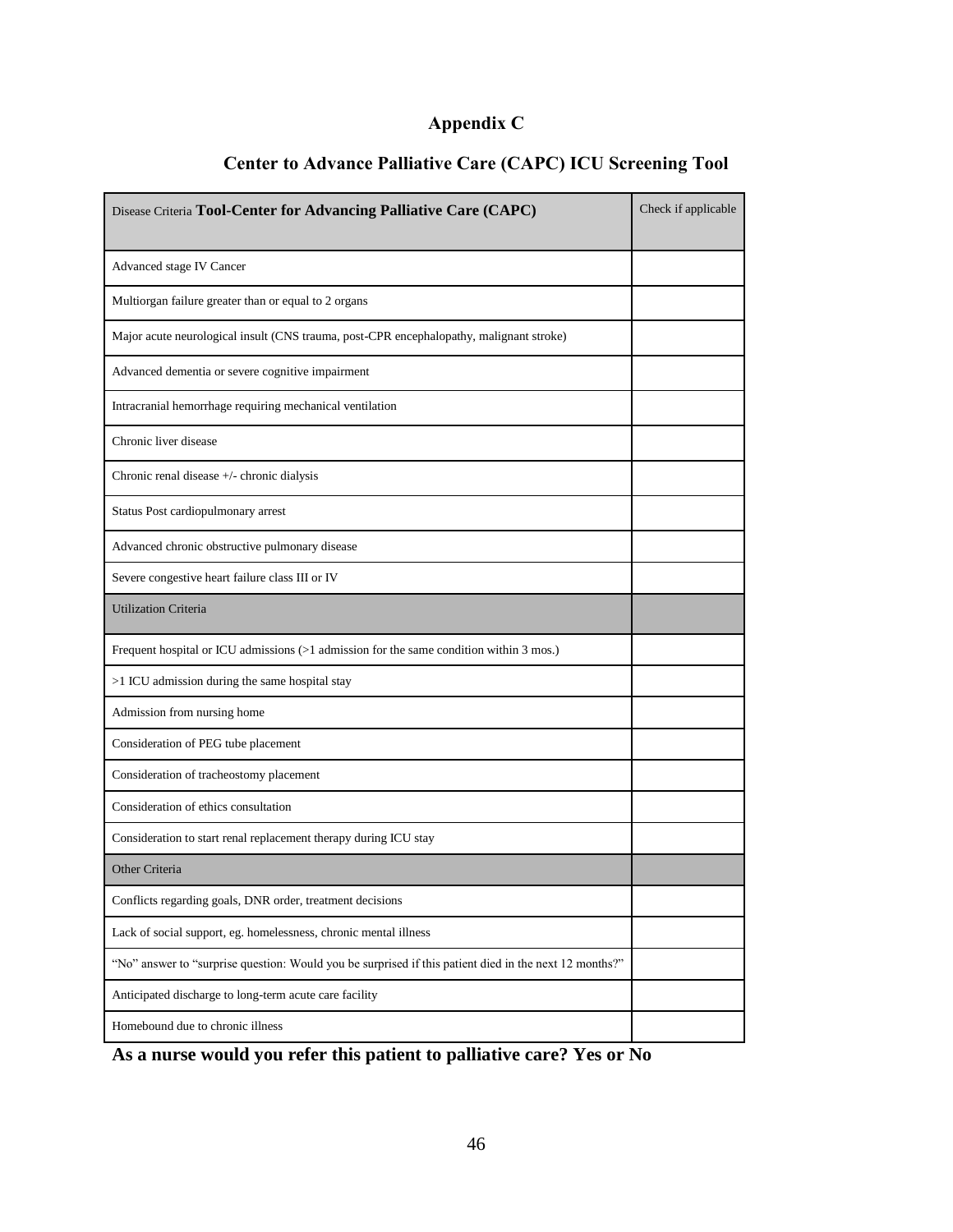# **Appendix D**

# **Permission for Use of CAPC ICU Screening Tool**

#### Examination of a Palliative Care Screening Tool in Intensive Care Unit Patients

-<br>Danielle M. Smith <dm1324@georgetown.edu><br>To: Elizabeth.Rizzi@gmail.com

Dr. Lapp,

My name is Danielle McCamey Smith and I'm currently a DNP student at Georgetown University and an Acute Care NP in the SICU at Washington Hospital center. I am interested in studying ways to integrate palliative<br>care in cr

I came across your research and I wanted your permission to replicate some elements you used in addition the version of the CAPC trigger tool at my institution?

Please let me know your thoughts.

Thank you in advance for your time and expertise.

Happy Holidays!

Danielle McCamey Smith

# Liz <elizabeth.rizzi@gmail.com><br>To: "Danielle M. Smith" <dm1324@georgetown.edu>

Absolutely! You have my permission. Please let me know if I can be of any further assistance. Good luck!

Liz<br>[Quoted text hidden]

Thu, Dec 22, 2016 at 3:41 PM

Thu, Dec 22, 2016 at 3:54 PM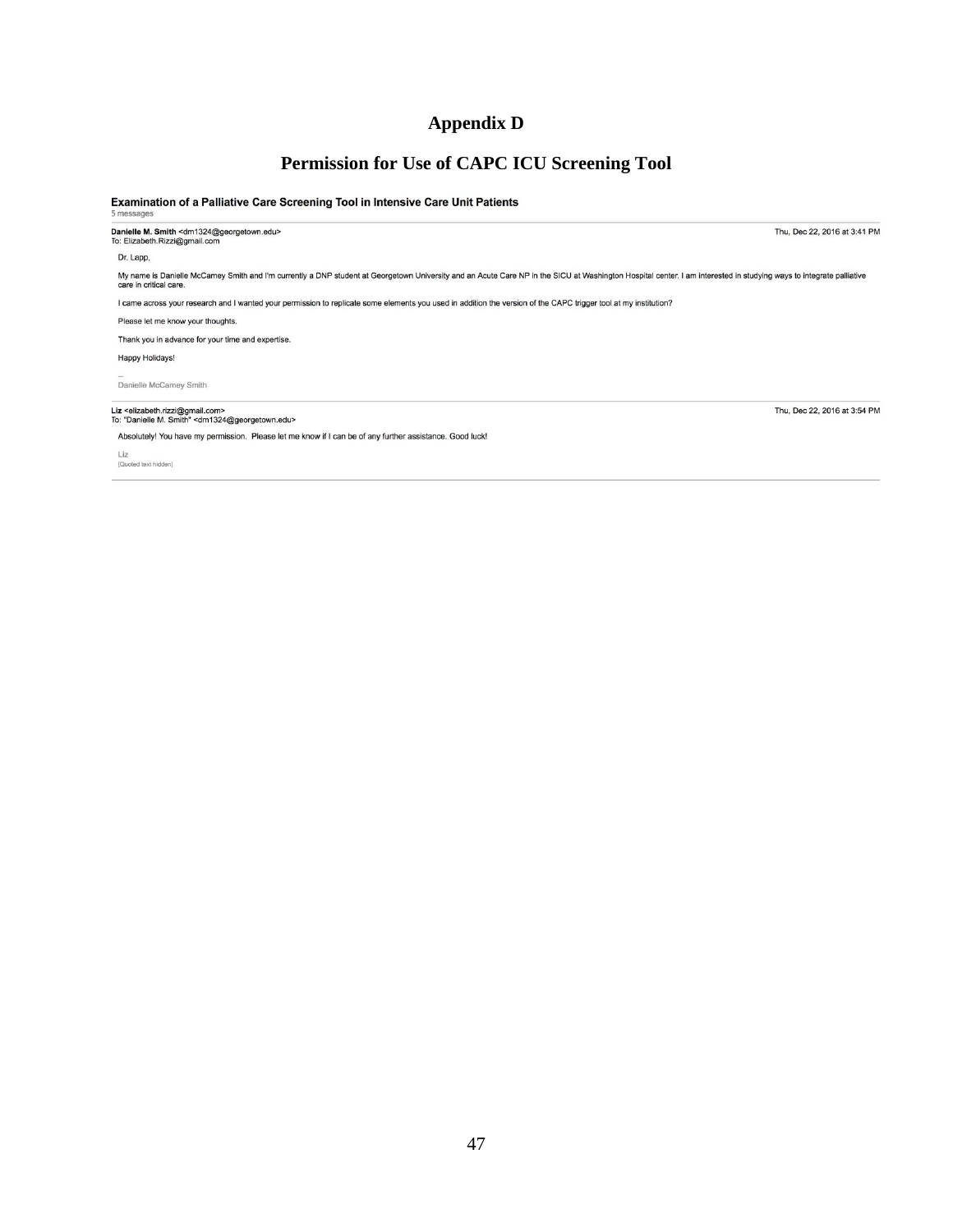# **Appendix E**

# **Permission for Use of Comfort and Knowledge Survey**

 Hello, I'm DNP student, my scholarly project is on RN-driven PC screenings. I wanted your permission to use the comfort and knowledge survey that was used in the article "Use of the Palliative Performance Scale version 2 in obtaining palliative care consults." Thanks! **[dm1324@georgetown.edu](mailto:dm1324@georgetown.edu)**

11:29 PM

 **Patrice Fedel** is now a connection Patrice Fedel sent the following message at 11:30 PM



**View [Patrice's](https://www.linkedin.com/in/patrice-fedel-a0b18584/) profile**

Yes you have my permission to use my survey. Good luck with your project 11:30 PM

 Aug 15Danielle McCamey sent the following messages at 8:56 AM Awesome thanks so much!!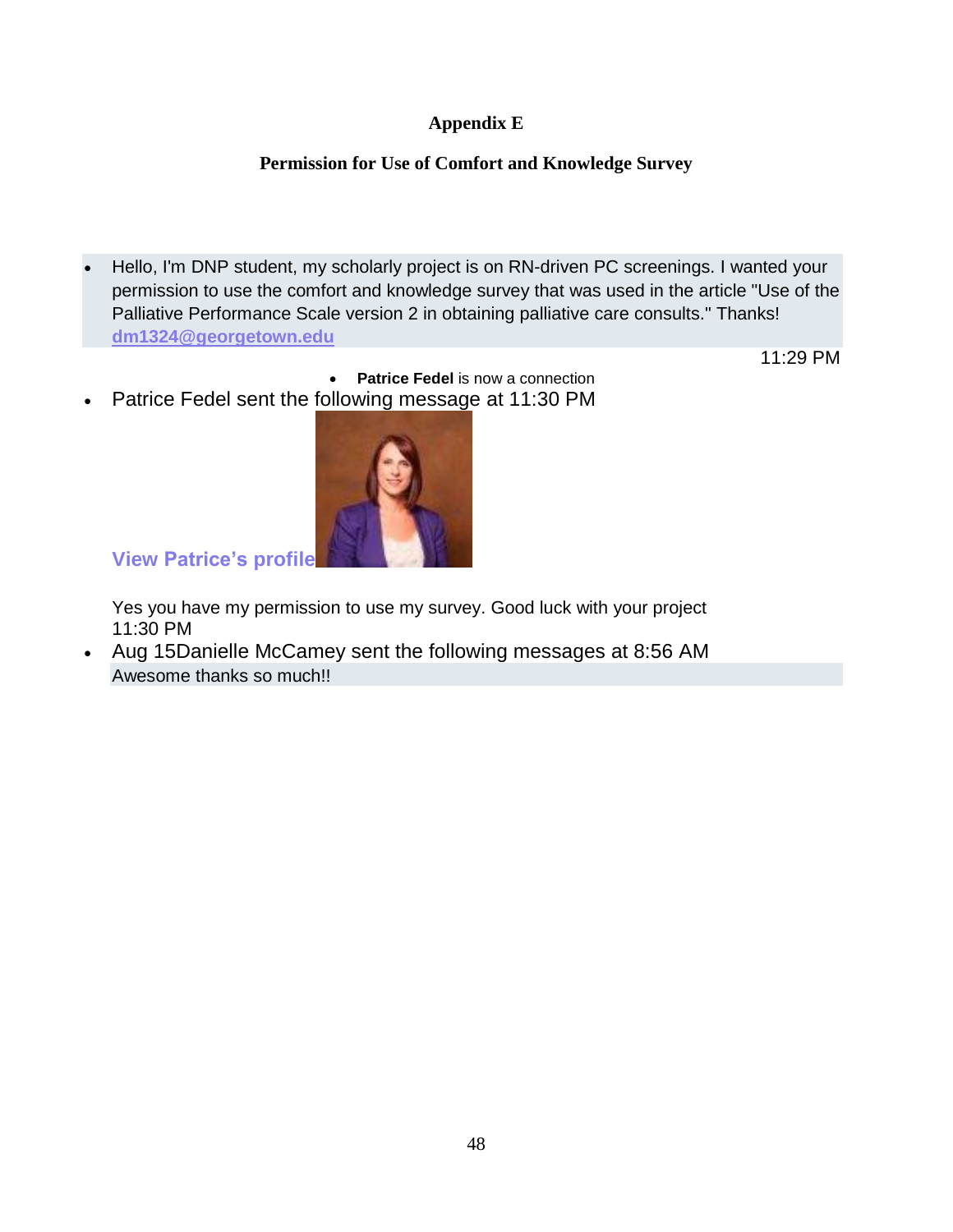## **References**

American Association of Neurological Surgeons. (2017). Spinal Cord injury. Retrieved from [http://www.aans.org](http://www.aans.org/Patient%20Information/Conditions%20and%20Treatments/Spinal%20Cord%20Injury.aspx)

American Brain Tumor Association. (n.d.). Brain tumors. Retrieved from [http://www.abta.org](http://www.abta.org/)

- Angus, D. C., Barnato, A. E., Linde-Zwirble, W. T., Weissfeld, L. A., Watson, R. S., Rickert, T.... & Robert Wood Johnson Foundation ICU End-Of-Life Peer Group. (2004). Use of intensive care at the end of life in the United States: an epidemiologic study. *Critical Care Medicine*, *32*(3), 638-643.
- Aslakson, R., Curtis, J., & Nelson, J.(2014). The changing role of palliative care in the ICU. *Critical Care Medicine*, *42*(11), 2418.
- Baker, M., Luce, J., & Bosslet, G. T. (2015). Integration of palliative care services in the intensive care unit: A roadmap for overcoming barriers. *Clinics in Chest Medicine*, *36*(3), 441-448.
- Barrett M., Smith., Elixhauser, A, Honigman, L., & Pines, J. (2014, December*). Utilization of Intensive Care Services HCUP Statistical Brief #185*. Retrieved from [http://www.hcupus.ahrq.gov/reports/statbriefs/sb185-Hospital-Intensive-Care-Units-](http://www.hcupus.ahrq.gov/reports/statbriefs/sb185-Hospital-Intensive-Care-Units-2011.pdf)[2011.pdf](http://www.hcupus.ahrq.gov/reports/statbriefs/sb185-Hospital-Intensive-Care-Units-2011.pdf)
- Borasio, G. D. (2013). The role of palliative care in patients with neurological diseases. *Nature Reviews Neurology*, *9*(5), 292-295.
- Bradley, C., Weaver, J., & Brasel, K. (2010). Addressing access to palliative care services in the surgical intensive care unit. *Surgery, 147*(6), 871-877.
- Brophy, G., Bell, R., Claassen, J., Alldredge, B., Glauser, T., LaRoche, S.,...& Vespa, P. (2012). Guidelines for the evaluation and management of status epilepticus. *Neurocritical*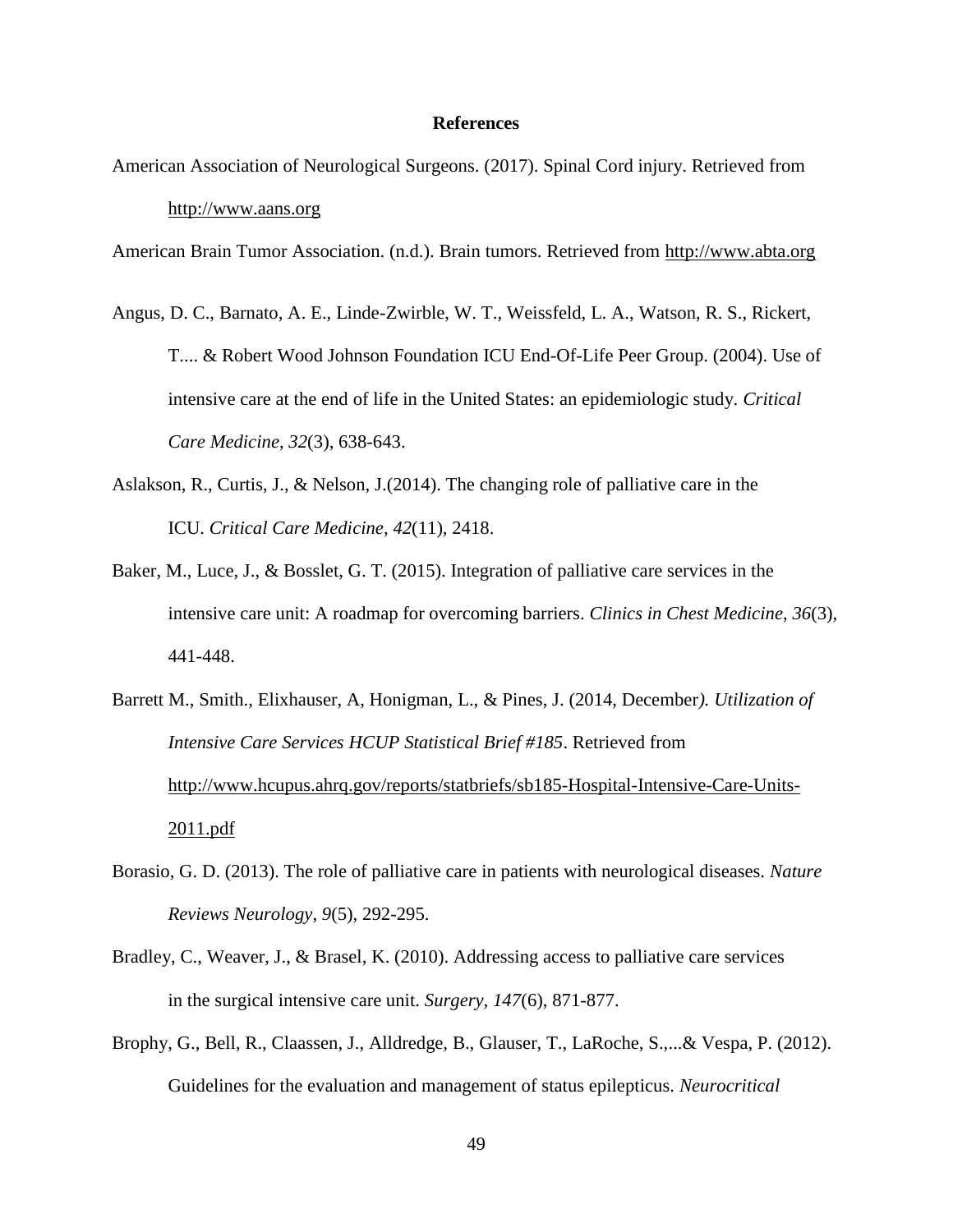*Care*.*17*(1), 3-23.

- Center to Advance Palliative Care. (n.d.). Palliative care definition. Retrieved from <https://www.capc.org/about/palliative-care/>
- Centers for Disease Control and Prevention. (n.d.). Traumatic brain injury & concussion. Retrieved from [https://www.cdc.gov/traumaticbraininjury/get\\_the\\_facts.html](https://www.cdc.gov/traumaticbraininjury/get_the_facts.html)
- Chahine, L. M., Malik, B., & Davis, M. (2008). Palliative care needs of patients with neurologic or neurosurgical conditions. *European Journal of Neurology*, *15*(12), 1265-1272.

Cortez, T. B., Curtis, J. R., Frontera, J. A., Gabriel, M., Lustbader, D. R., Mosenthal, A. C., ... & Weissman, D. E. (2013). *Implementing ICU Screening Criteria for Unmet Palliative Care Needs: A Guide for ICU and Palliative Care Staff A Technical Assistance Monograph from the IPAL-ICU Project*. Retrieved from [https://media.capc.org/filer\\_public/80/be/80be3587-6ca1-4eb8-93f0-](https://media.capc.org/filer_public/80/be/80be3587-6ca1-4eb8-93f0-) 7fa0e30cd153/76\_66\_ipal-icu-implementing-icu-screening-criteria-for-unmet-palliative-

care-needs.pdf

- Creutzfeldt, C. (2009). Palliative care and the acute stroke patient. *Journal of Hospice & Palliative Nursing*, *11*(3), 141-143. doi: 10.1097/NJH.0b013e3181a81aeb
- Creutzfelt, C., Engelberg, R., Healey, L., Cheever, C., Becker, K., Holloway, R., & Curtis, J. (2015), Palliative care needs in the neuro-ICU. *Critical Care Medicine*, *43*(8), 1677.
- Creutzfeldt, C., Wunsch, H., Curtis, J., & Hua, M. (2015). Prevalence and outcomes of patients meeting palliative care consultation triggers in neurological intensive care Units. *Neurocritical Care*, *23*(1), 14-21.
- Dallara, A., & Tolchin, D. W. (2014). Emerging subspecialties in neurology: palliative care. *Neurology*, *82*(7), 640-642.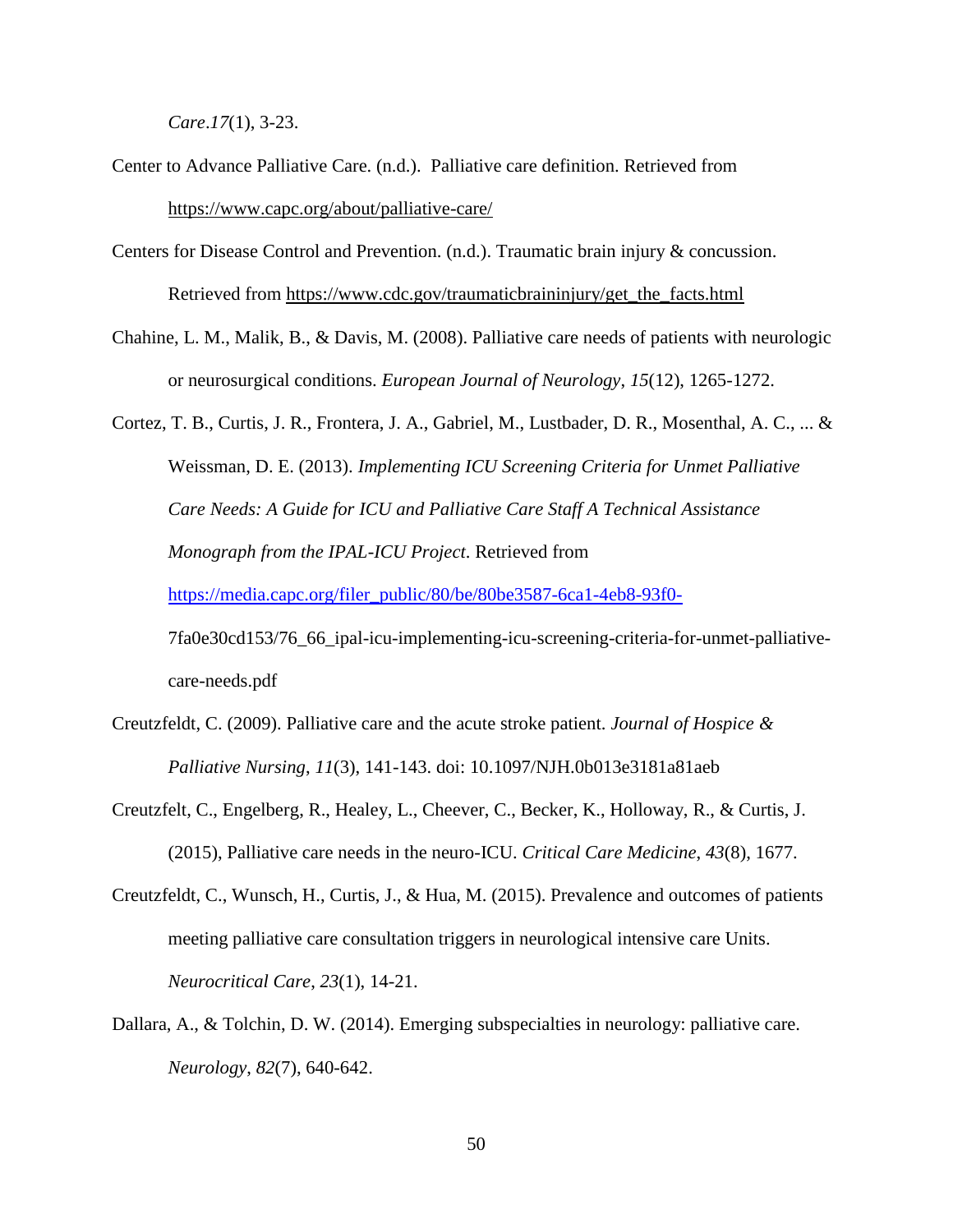- Fedel, P., Joosse, L. L. & Jeske, L. (2014), Use of the palliative performance scale version 2 in obtaining palliative care consults. *Journal of Clinical Nursing*, *23*: 2012–2021. doi:10.1111/jocn.12457.
- Finkelstein, M., Goldstein, N., Horton, J., Eshak, D., Lee, E., & Kohli-Seth, R. (2016). Developing triggers for the surgical intensive care unit for palliative care integration. *Journal of Critical Care*, *35*, 7-11.
- Frontera J., Curtis, J., Nelson, J., Campbell, M., Gabriel, M., Hays, R.,...& Lustbader, D. (2015). Integrating palliative care into the care of neurocritically ill patients: A report from the improving palliative care in the ICU Project Advisory Board and the Center to Advance Palliative Care. *Critical Care Medicine*, *43*: 1964-1977.
- Hussain, J., Adams, D., Allgar, V., & Campbell, C. (2014). Triggers in advanced neurological conditions: prediction and management of the terminal phase. *BMJ Supportive & Palliative Care*, *4*(1), 30-37.
- Holloway, R., Arnold, R., Creutzfeldt, C., Lewis, E., Lutz, B., McCann, R., ... & Zipfel, G.(2014). Palliative and end-of-life care in stroke. *Stroke*, *45*(6), 1887-1916.

Institute of Medicine (IOM). (2001). *Crossing the quality chasm:* 

*A new health system for the 21st century*. Washington, D.C: National Academy Press.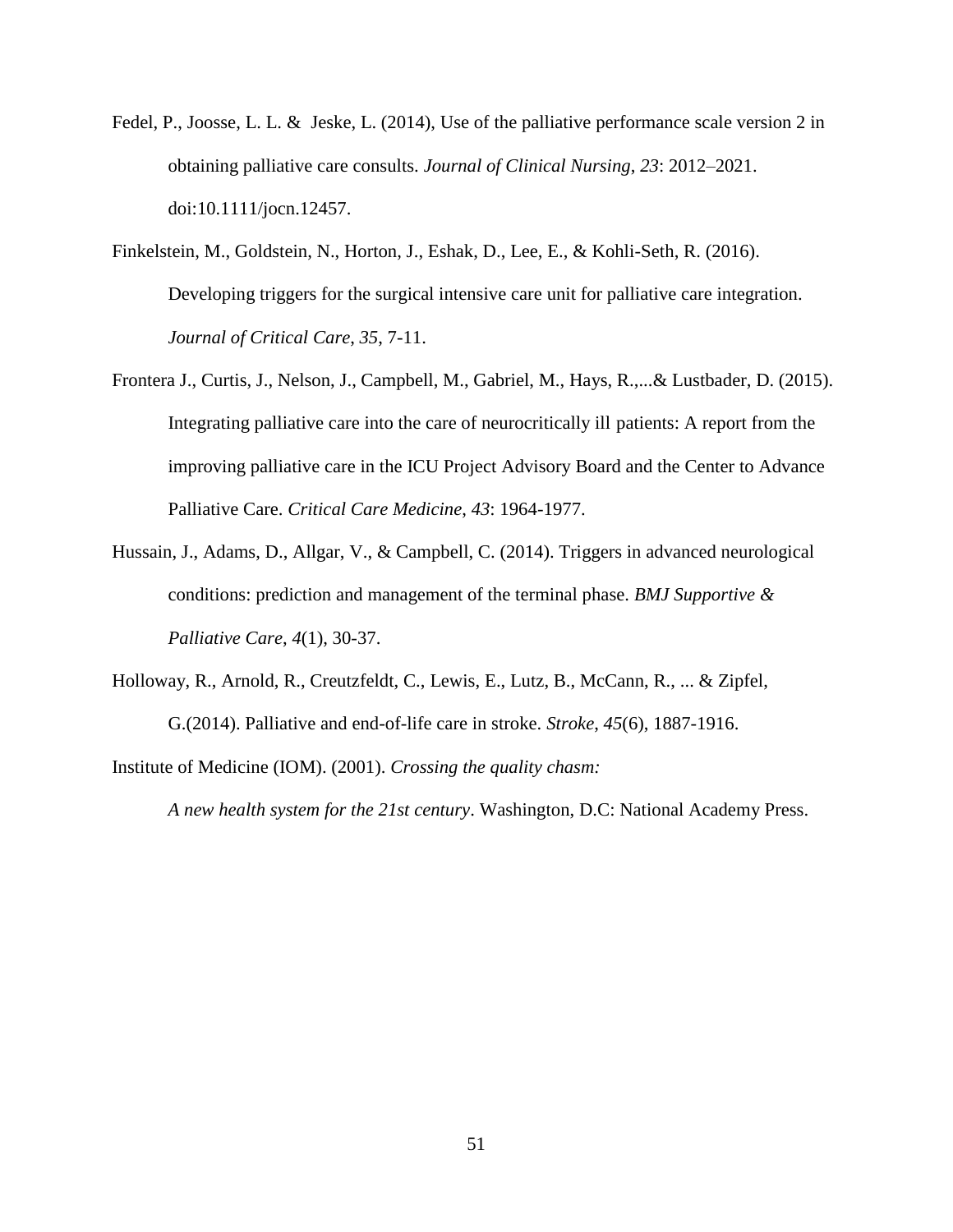- Jenko, M., Adams, J. A., Johnson, C. M., Thompson, J. A., & Bailey Jr, D. E. (2015). Facilitating palliative care referrals in the intensive care unit. *Dimensions of Critical Care Nursing*, *34*(6).
- Kapo, J., & Siegel, D. (2013). Penguins and palliative care: Facilitating cultural change in the ICU. *Critical Care Medicine*, 41(10), 2443-2444.
- Knies, A. & Hwang, D. (2016). Palliative care practice in neurocritical care. *In Seminars in Neurology*. *36*(6), 631-641.
- Kolcaba, K. (2010). An introduction to comfort theory. In the comfort line. Retrieved from <http://www.thecomfortline.com/>
- Kramer, A., & Zygun, D. (2014). Neurocritical care: why does it make a difference? *Current Opinion in Critical Care*, *20*(2), 174-181.
- Kross, E. K., Engelberg, R. A., Downey, L., Cuschieri, J., Hallman, M. R., Longstreth, W. T., ... & Curtis, J. R. (2014). Differences in end-of-life care in the ICU across patients cared for by medicine, surgery, neurology, and neurosurgery physicians. *CHEST Journal*, *145*(2), 313-321.
- Lapp, E. A., & Iverson, L. (2015). Examination of a palliative care screening tool in intensive care unit patients. *Journal of Hospice & Palliative Nursing*, *17*(6), 566-574.
- Liu, Y., Kline, D., Aerts, S., Youngwerth, J. M., Kutner, J. S., Sillau, S., & Kluger, B. M. (2017). Inpatient palliative care for neurological disorders: Lessons from a large retrospective series. *Journal of Palliative Medicine*, *20*(1), 59-64.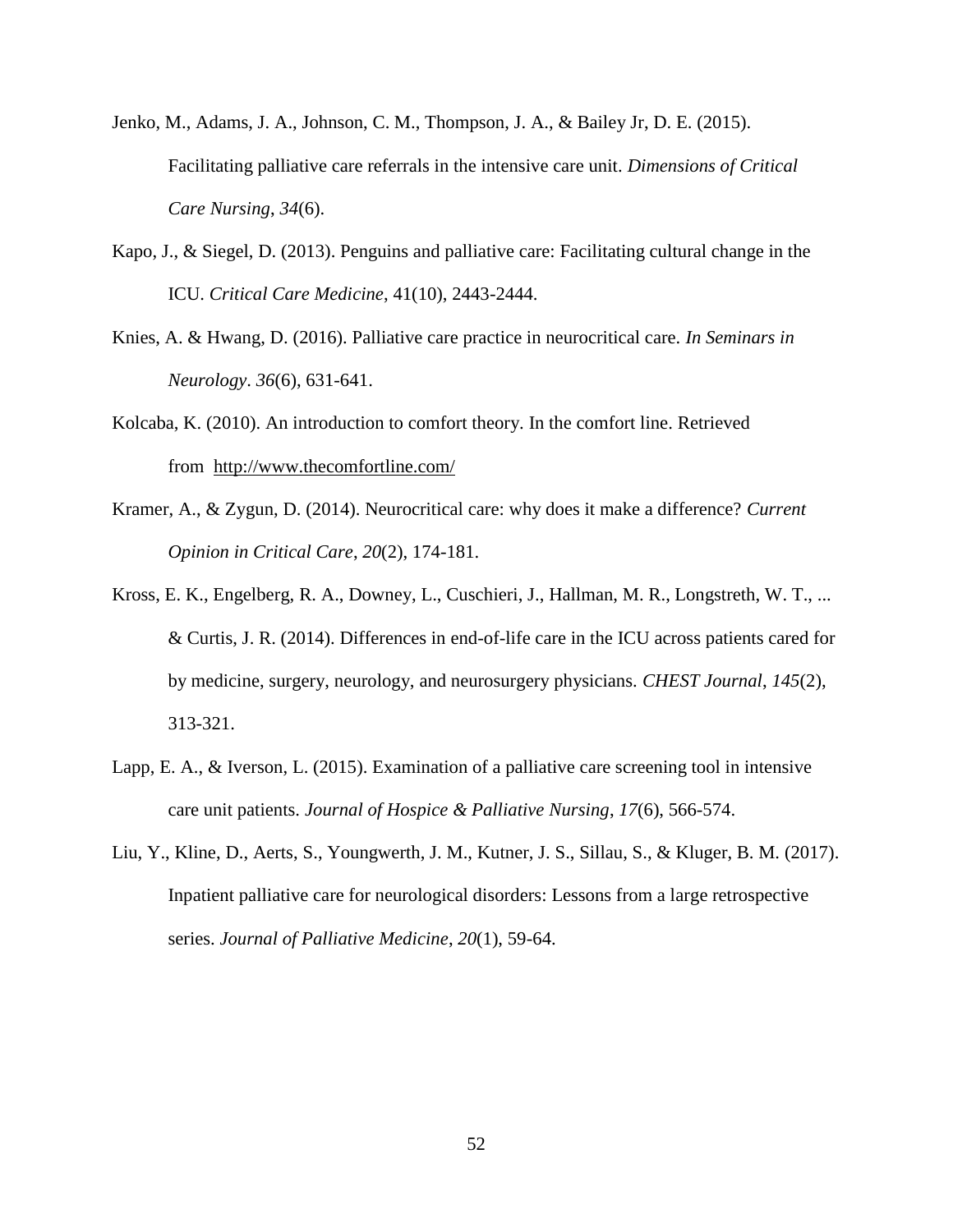- Meier, D. (2012). *Palliative care improves quality, reduces cost (by matching care to patient and family's Needs)* [Powerpoint slides]. Retrieved from [http://app.ihi.org/FacultyDocuments/Events/Event-2206/Presentation-7907/Document-](http://app.ihi.org/FacultyDocuments/Events/Event-2206/Presentation-7907/Document-5882/D15_E15_Presentation_Meir.pdf)[5882/D15\\_E15\\_Presentation\\_Meir.pdf](http://app.ihi.org/FacultyDocuments/Events/Event-2206/Presentation-7907/Document-5882/D15_E15_Presentation_Meir.pdf)
- Melnyk, M., Fineout-Overholt, E., Stillwell, S., Williamson, K. (2010). Evidence-Based Practice: Step by Step: The seven steps of evidence-based practice. *The American Journal of Nursing*, 110(1), 51-53.
- Mosenthal, A. Weissman, D., Curtis, J., Hays, R., Lustbader, D., Mulkerin, C.,... & Brasel, K. (2012). Integrating palliative care in the surgical and trauma intensive care unit: A report from the improving palliative care in the intensive care unit (IPAL-ICU) project advisory board and the center to advance palliative care. *Critical Care Medicine*, *40*(4), 1199.
- Murthy, S., Moradiya, Y., Hanley, D., & Ziai, W. (2016). Palliative care utilization in nontraumatic intracerebral hemorrhage in the United States. *Critical Care Medicine*, *44*(3), 575-582.
- Nelson J., Campbell M., Cortez T., Curtis, J., Frontera, J., Gabriel, M., Lustbader, D., …& Weissman, D. (2013). Implementing ICU screening criteria for unmet palliative care needs: A guide for ICU and palliative care staff. Retrieved from [https://media.capc.org/filer\\_public/80/be/80be3587-6ca1-4eb8-93f0-](https://media.capc.org/filer_public/80/be/80be3587-6ca1-4eb8-93f0-7fa0e30cd153/76_66_ipal-icu-implementing-icu-screening-criteria-for-unmet-palliative-care-needs.pdf) [7fa0e30cd153/76\\_66\\_ipal-icu-implementing-icu-screening-criteria-for-unmet-palliative](https://media.capc.org/filer_public/80/be/80be3587-6ca1-4eb8-93f0-7fa0e30cd153/76_66_ipal-icu-implementing-icu-screening-criteria-for-unmet-palliative-care-needs.pdf)[care-needs.pdf](https://media.capc.org/filer_public/80/be/80be3587-6ca1-4eb8-93f0-7fa0e30cd153/76_66_ipal-icu-implementing-icu-screening-criteria-for-unmet-palliative-care-needs.pdf)

Neurocritical Care Society. (2017). What is neurocritical care? Retrieved from

<http://www.neurocriticalcare.org/Family-Patient-Resources/What-is-Neurocritical-Care>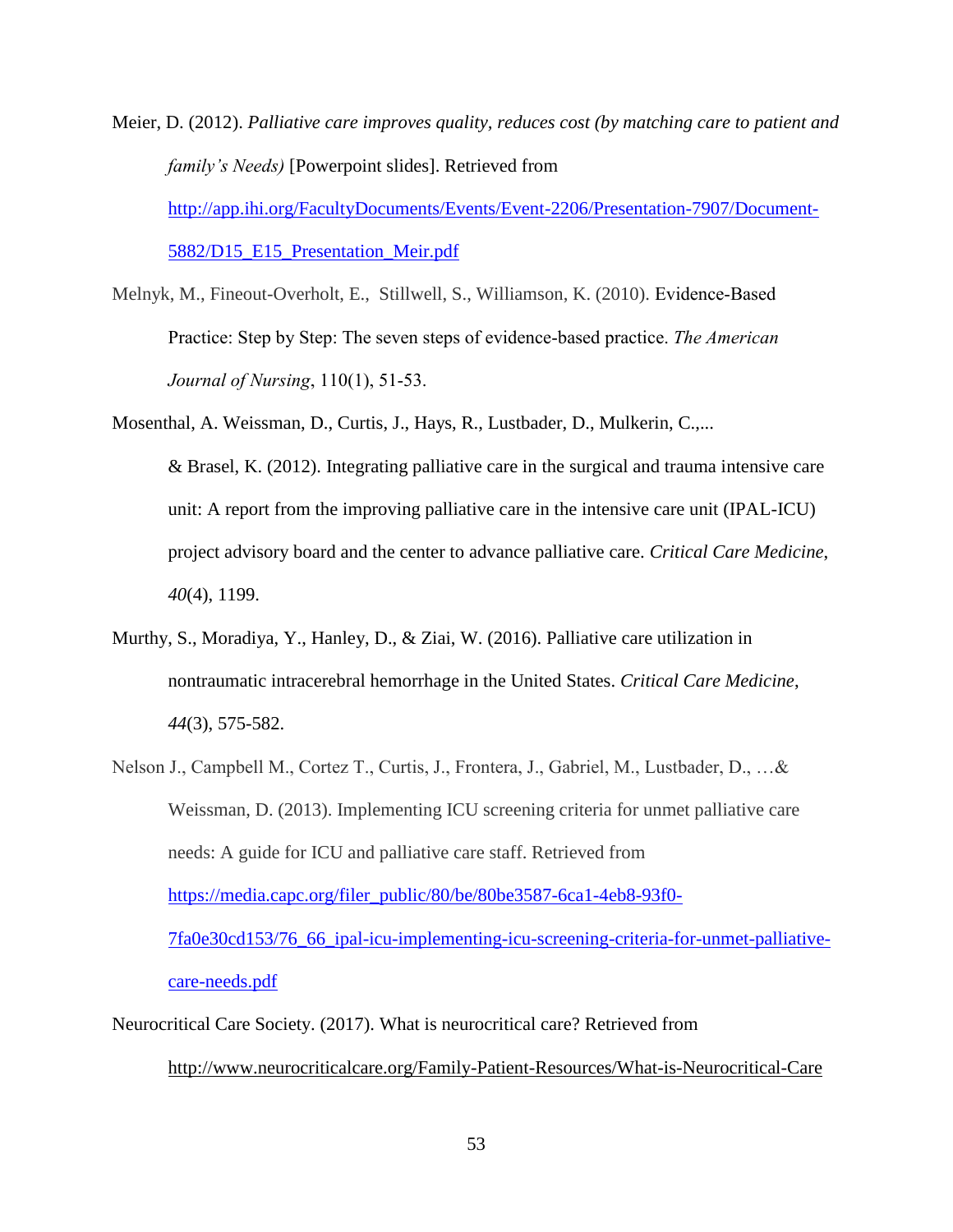- Owens, D., & Flom, J. (2005). Integrating palliative and neurological critical care. *AACN Advanced Critical Care*, *16*(4), 542-550.
- Perrin, K. O., & Kazanowski, M. (2015). Overcoming barriers to palliative care consultation. *Critical Care Nurse*, *35*(5), 44-52.
- Rubin, M., Bonomo, J., & Hemphill III, J. C. (2017). Intersection of prognosis and palliation in neurocritical care. *Current Opinion in Critical Care*, *23*(2), 134-139.
- Schutz, R. E., Coats, H. L., Engelberg, R. A., Curtis, J. R., & Creutzfeldt, C. J. (2016). Is there hope? Is she there? How families and clinicians experience severe acute brain injury. *Journal of Palliative Medicine. 20*(2), 170-176.
- Sihra L, Harris M, O'Reardon C. (2011). Using the improving palliative care in the intensive care unit (IPAL-ICU) project to promote palliative care consultation. *Journal Pain Symptom Management*, *42*: 672–675.
- Stricsek, G., Ghobrial, G., Wilson, J., Theofanis, T., & Harrop, J. S. (2017). Complications in the management of patients with spine trauma. *Neurosurgery Clinics of North America, 28*(1), 147-155.
- Titler, M., Kleiber, C., Steelman, V., Rakel, B.A., Budreau, G., Everett, L.Q., ...Goode, C.J. (2001). The Iowa Model of evidence-based practice to promote quality care. *Critical Care Nursing Clinics of North America, 13*,497-509.
- Toevs, C. (2011). Palliative medicine in the surgical intensive care unit and trauma. *Anesthesiology Clinics*, *30*(1), 29-35.
- Tran, L., Back, A., & Creutzfeldt, C. (2016). Palliative care consultations in the neuro-ICU: A qualitative study. *Neurocritical Care*, *25*(2), 266-272.
- Tversky, S., Cheng, D., Mahmud, S., Schloss, E., & Wright, P. (2016). Palliative Care